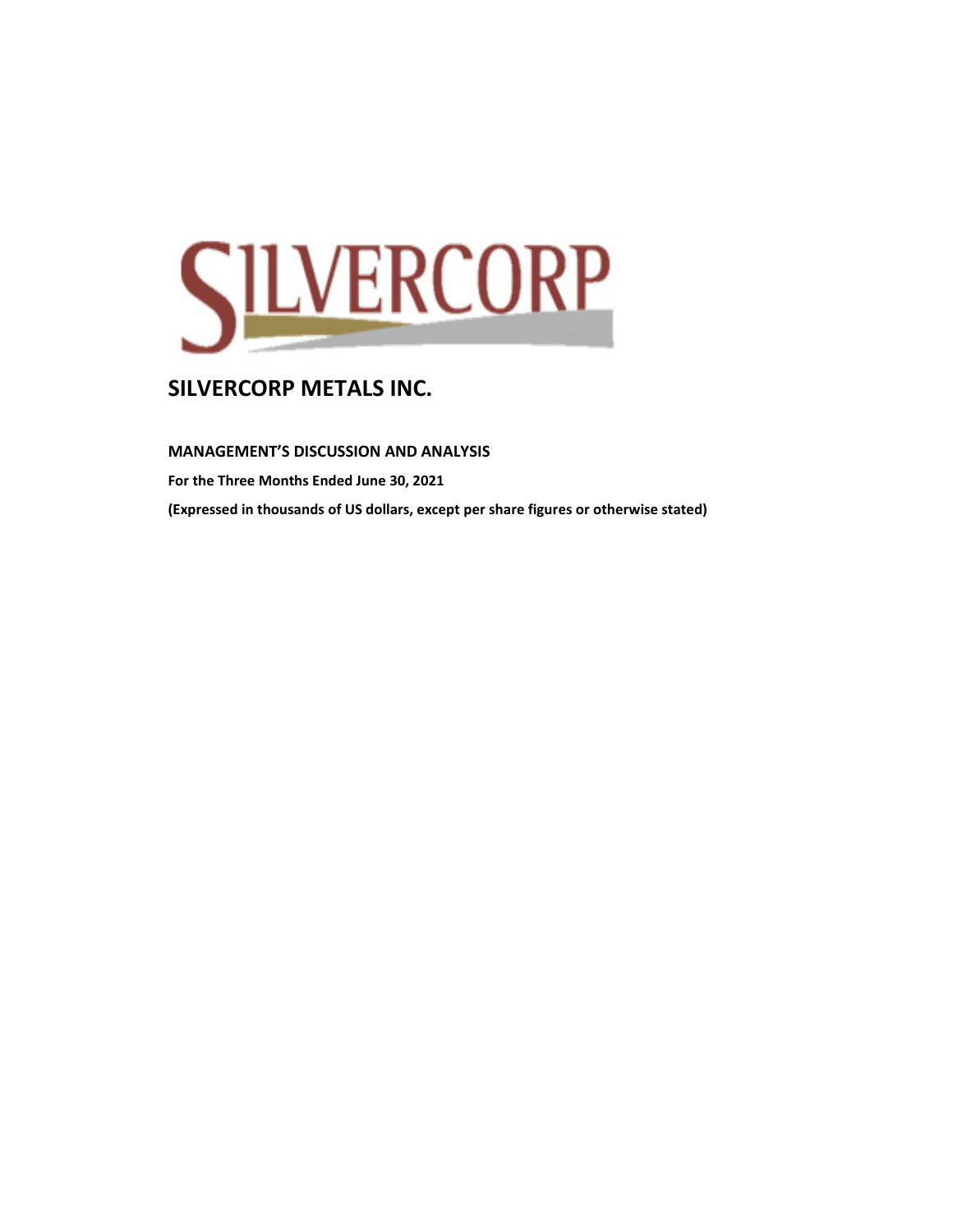## **Table of Contents**

| 1. |                                                               |  |
|----|---------------------------------------------------------------|--|
| 2. |                                                               |  |
| З. |                                                               |  |
| 4. |                                                               |  |
| 5. |                                                               |  |
| 6. |                                                               |  |
| 7. |                                                               |  |
| 8. |                                                               |  |
| 9. |                                                               |  |
|    |                                                               |  |
|    | 11. Critical Accounting Policies, Judgments, and Estimates 22 |  |
|    |                                                               |  |
|    |                                                               |  |
|    |                                                               |  |
|    |                                                               |  |
|    |                                                               |  |
|    |                                                               |  |
|    |                                                               |  |
|    |                                                               |  |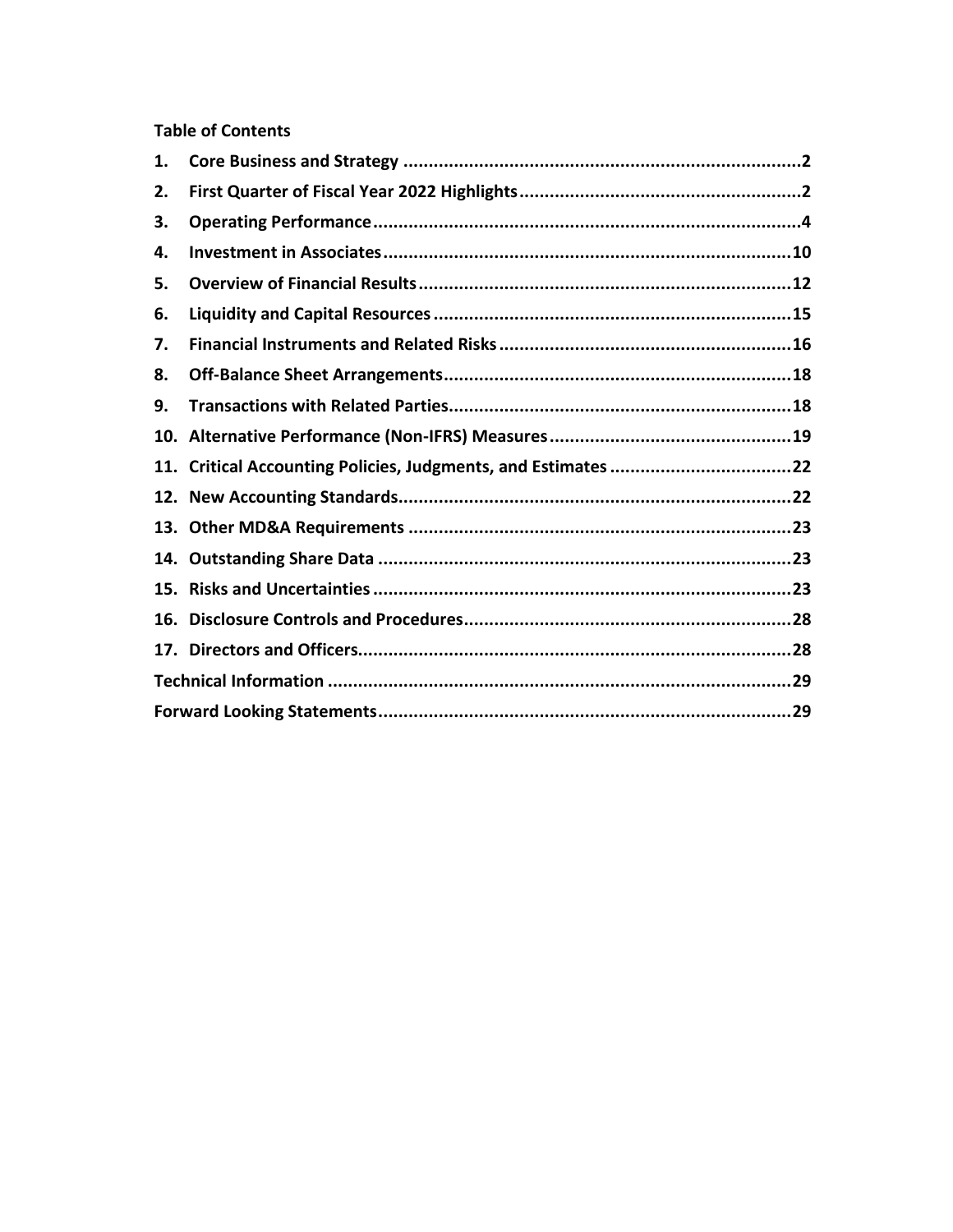**Management's Discussion and Analysis For the Three Months Ended June 30, 2021 (Expressed in thousands of U.S. dollars, except per share data or unless otherwise stated)** 

*This Management's Discussion and Analysis ("MD&A") is intended to help the reader understand the significant factors that have affected Silvercorp Metals Inc. and its subsidiaries' ("Silvercorp" or the "Company") performance and such factors that may affect its future performance. This MD&A should be read in conjunction with the Company's unaudited condensed consolidated interim financial statements for the three months ended June 30, 2021 and the related notes contains therein. In addition, this MD&A should be read in conjunction with the Company's audited consolidated financial statements for the year ended March 31, 2021, the related MD&A, the Annual Information Form (available on SEDAR at www.sedar.com), and the annual report on Form 40-F (available on EDGAR at www.sec.gov). The Company reports its financial position, financial performance and cash flow in accordance with International Financial Reporting Standards ("IFRS") as issued by the International Accounting Standards Board ("IASB"). Silvercorp's significant accounting policies are set out in Note 2 of the unaudited consolidated interim financial statements for the three months ended June 30, 2021, as well as Note 2 to the audited consolidated financial statements for the year ended March 31, 2021. This MD&A refers to various alternative performance (non-IFRS) measures, such as adjusted earnings and adjusted earnings per share, working capital*, *cash cost per ounce of silver, net of by-product credits, all-in & all-in sustaining cost per ounce of silver, net of by-product credits, production cost per tonne, and all-in sustaining production costs per tonne. Non-IFRS measures do not have standardized meanings under IFRS. Accordingly, non-IFRS measures should not be considered in isolation or as a substitute for measures of performance prepared in accordance with IFRS. To facilitate a better understanding of these measures as calculated by the Company, additional information has been provided in this MD&A. Please refer to section 10, "Alternative Performance (Non-IFRS) Measures" of this MD&A for detailed descriptions and reconciliations. Figures may not add due to rounding.*

This MD&A is prepared as of August 4, 2021 and expressed in thousands of U.S. dollars, except share, per share, unit cost, and production data, or unless otherwise stated.

## <span id="page-2-0"></span>**1. Core Business and Strategy**

Silvercorp is a profitable Canadian mining company currently producing silver, gold, lead, and zinc metals in concentrates from mines in China. The Company's goal is to continuously create healthy returns to shareholders through efficient management, organic growth and the acquisition of profitable projects. Silvercorp balances profitability, social and environmental relationships, employees' wellbeing, and sustainable development. Silvercorp operates several silver-lead-zinc mines at the Ying Mining District in Henan Province, China and the GC silver-lead-zinc mine in Guangdong Province, China. The Company's common shares are traded on the Toronto Stock Exchange and NYSE American under the symbol "SVM".

## <span id="page-2-1"></span>**2. First Quarter of Fiscal Year 2022 Highlights**

- Mined 231,235 tonnes of ore and milled 243,077 tonnes of ore, down 9% and 7% compared to the prior year quarter due primarily to slow downs during contract renewal negotiations with mining contractors, which were successfully completed as announced July 13, 2021;
- Sold approximately 1.6 million ounces of silver, 1,000 ounces of gold, 16.8 million pounds of lead, and 7.3 million pounds of zinc, representing decreases of 12%, 9%, and 20% in silver, gold and lead sold, and an increase of 4% in zinc sold, compared to the prior year quarter;
- Revenue of \$58.8 million, up 26% compared to \$46.7 million in the prior year quarter;
- Net income attributable to equity shareholders of \$12.2 million, or \$0.07 per share, compared to \$15.5 million, or \$0.09 per share in the prior year quarter;
- Adjusted earnings<sup>[1](#page-2-2)</sup> attributable to equity shareholders of \$15.8 million, or \$0.09 per share, compared to \$9.6 million, or \$0.05 per share in the prior year quarter. The adjustments were made to remove impacts from non-recurring items, share-based compensation, foreign exchange, mark-to-market equity investments, and the share of associates' operating results.
- <span id="page-2-2"></span>• Income from mine operations in Q1 Fiscal 2022 was \$25.5 million, up 32% compared to \$19.3 million in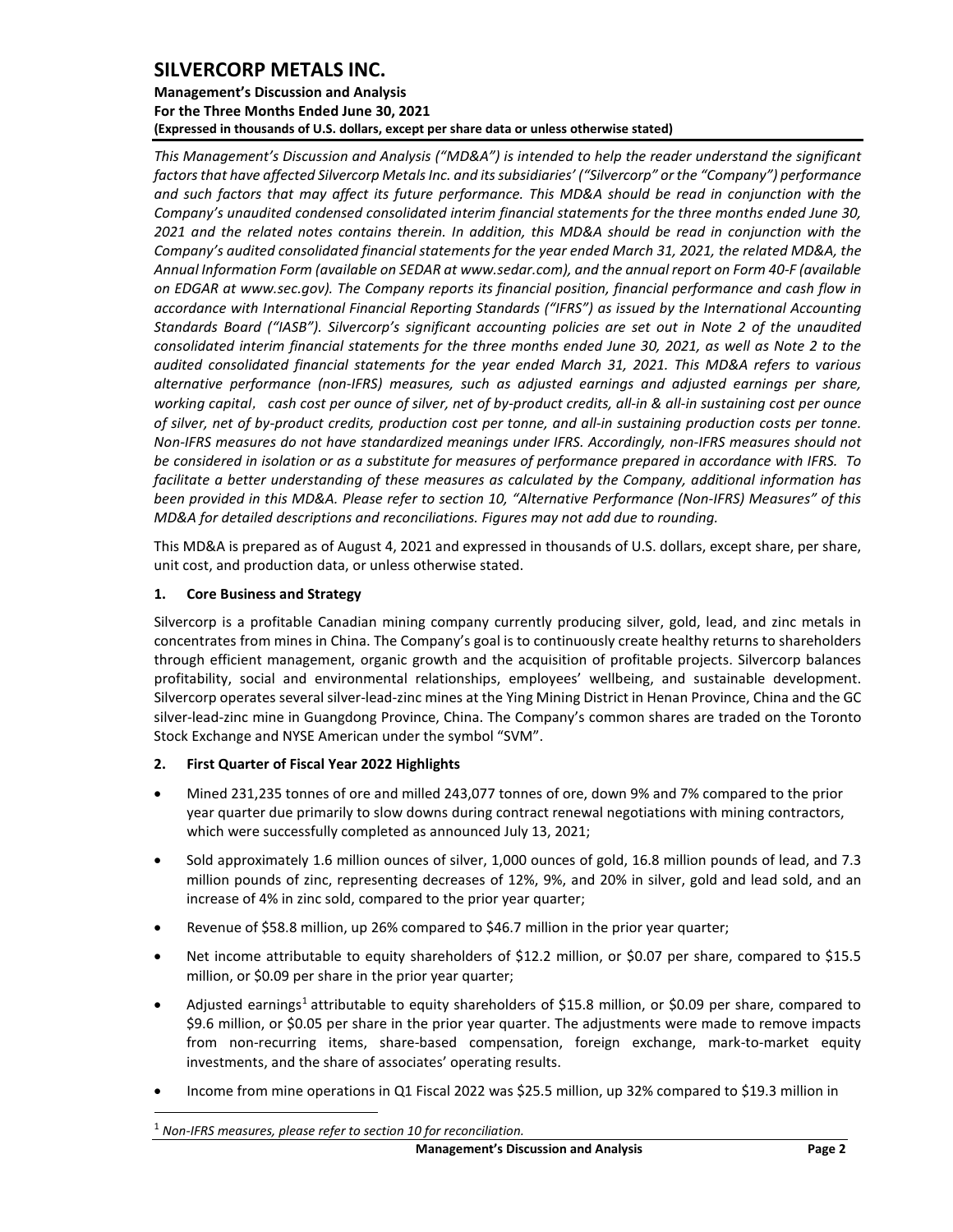**Management's Discussion and Analysis For the Three Months Ended June 30, 2021 (Expressed in thousands of U.S. dollars, except per share data or unless otherwise stated)** 

prior year quarter.

- Cash flow from operations of \$36.5 million, up 21% or \$6.4 million compared to \$30.1 million in the prior year quarter;
- Cash cost per ounce of silver<sup>[1](#page-3-0)</sup>, net of by-product credits, of negative \$1.43 compared to negative \$1.48 in the prior year quarter;
- All-in sustaining cost per ounce of silver<sup>1</sup>, net of by-product credits, of \$7.46, compared to \$5.61 in the prior year quarter;
- Paid \$2.2 million of dividends to the Company's shareholders;
- Invested \$5.0 million in Whitehorse Gold Corp. ("WHG") to increase the Company's ownership interest in WHG by 2.5% to 29.5%; and
- Strong balance sheet with \$214.4 million in cash and cash equivalents and short-term investments, up \$15.3 million or 8% compared to \$199.1 million as at March 31, 2021. This does not include the investments in associates and equity investment in other companies, having a total market value of \$243.2 million as at June 30, 2021.

<span id="page-3-0"></span>*<sup>1</sup> Non-IFRS measures, please refer to section 10 for reconciliation.*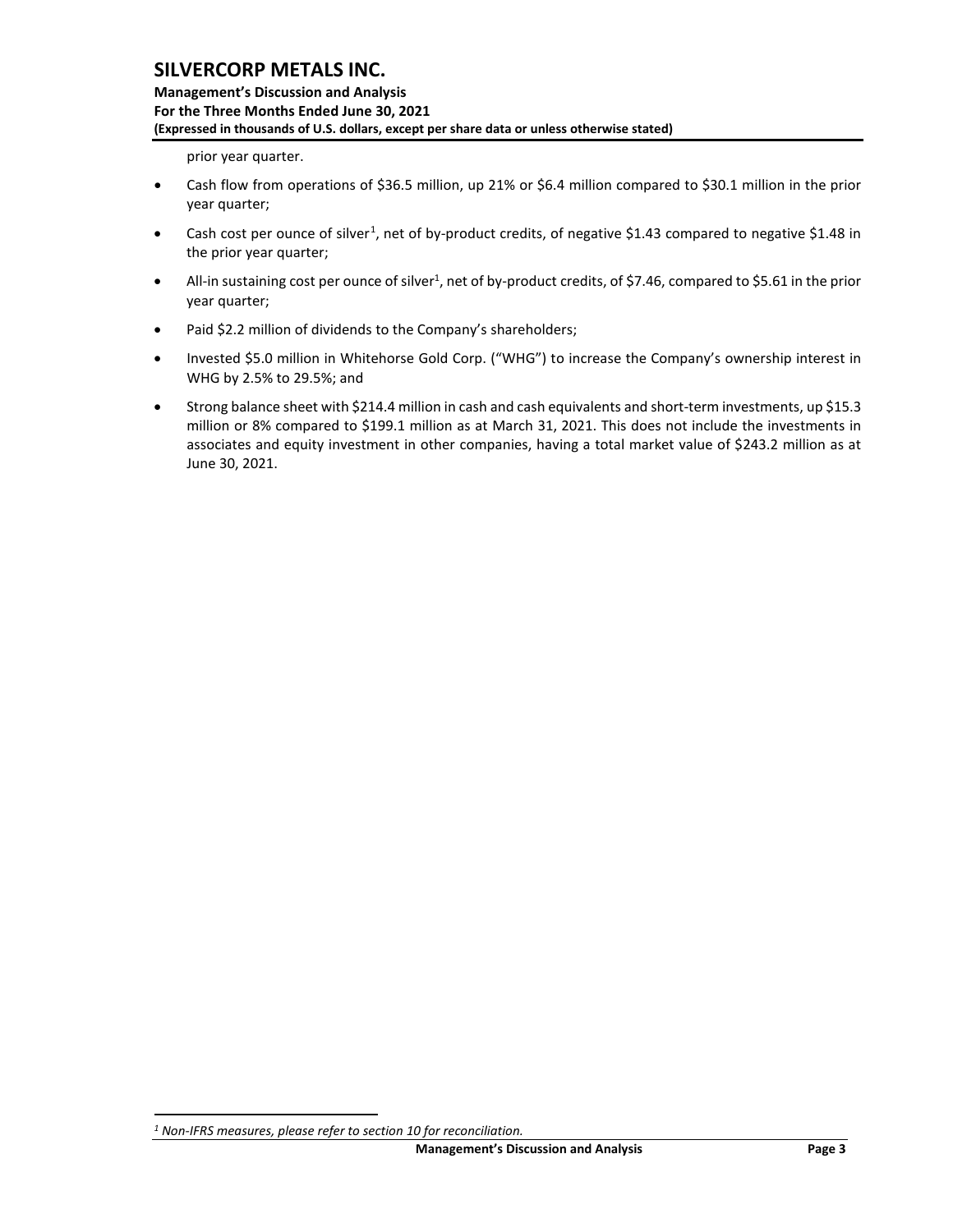**Management's Discussion and Analysis For the Three Months Ended June 30, 2021 (Expressed in thousands of U.S. dollars, except per share data or unless otherwise stated)** 

#### <span id="page-4-0"></span>**3. Operating Performance**

#### **(a) Consolidated operating performance**

The following table summarizes consolidated operational information for the three months ended June 30, 2021 and 2020:

| <b>Consolidated</b>                                                                     | Three months ended June 30, |         |              |  |  |  |
|-----------------------------------------------------------------------------------------|-----------------------------|---------|--------------|--|--|--|
|                                                                                         | 2021                        |         | 2020 Changes |  |  |  |
| <b>Production Data</b>                                                                  |                             |         |              |  |  |  |
| <b>Mine Data</b>                                                                        |                             |         |              |  |  |  |
| Ore Mined (tonne)                                                                       | 231,235                     | 254,555 | -9%          |  |  |  |
| Ore Milled (tonne)                                                                      | 243,077                     | 262,326 | -7%          |  |  |  |
| <b>Head Grades</b>                                                                      |                             |         |              |  |  |  |
| Silver (gram/tonne)                                                                     | 207                         | 228     | -9%          |  |  |  |
| Lead (%)                                                                                | 3.2                         | 3.7     | $-14%$       |  |  |  |
| Zinc (%)                                                                                | 1.7                         | 1.6     | 6%           |  |  |  |
| <b>Recovery Rates</b>                                                                   |                             |         |              |  |  |  |
| Silver (%)                                                                              | 93.2                        | 93.1    | 0%           |  |  |  |
| Lead (%)                                                                                | 94.6                        | 95.1    | -1%          |  |  |  |
| Zinc (%)                                                                                | 80.7                        | 79.5    | 1%           |  |  |  |
| <b>Cost Data</b>                                                                        |                             |         |              |  |  |  |
| Mining cost per tonne of ore mined $(\xi)$<br>$^{+}$                                    | 83.65                       | 73.91   | 13%          |  |  |  |
| Cash mining cost per tonne of ore mined (\$)                                            | 62.38                       | 54.97   | 13%          |  |  |  |
| Depreciation and amortization charges per tonne of ore mined (\$)                       | 21.27                       | 18.94   | 12%          |  |  |  |
| Unit shipping costs (\$)<br>$\ddot{}$                                                   | 2.27                        | 2.50    | -9%          |  |  |  |
| Milling costs per tonne of ore milled (\$)<br>$\ddot{}$                                 | 14.76                       | 11.04   | 34%          |  |  |  |
| Cash milling costs per tonne of ore milled (\$)                                         | 12.90                       | 9.58    | 35%          |  |  |  |
| Depreciation and amortization charges per tonne of ore milled $(5)$                     | 1.86                        | 1.46    | 27%          |  |  |  |
| Cash production cost per tonne of ore processed (\$)<br>$\ddot{}$                       | 77.55                       | 67.05   | 16%          |  |  |  |
| All-in sustaining cost per tonne of ore processed $(\xi)$<br>$\ddot{}$                  | 131.48                      | 112.59  | 17%          |  |  |  |
| Cash cost per ounce of Silver, net of by-product credits (\$)<br>$\ddot{}$              | (1.43)                      | (1.48)  | 3%           |  |  |  |
| All-in sustaining cost per ounce of silver, net of by-product credits (\$)<br>$\ddot{}$ | 7.46                        | 5.61    | 33%          |  |  |  |
| Concentrate inventory                                                                   |                             |         |              |  |  |  |
| Lead concentrate (tonne)                                                                | 695                         | 1,338   | -48%         |  |  |  |
| Zinc concentrate (tonne)                                                                | 375                         | 969     | $-61%$       |  |  |  |
| Sales Data                                                                              |                             |         |              |  |  |  |
| <b>Metal Sales</b>                                                                      |                             |         |              |  |  |  |
| Silver (in thousands of ounces)                                                         | 1,642                       | 1,872   | $-12%$       |  |  |  |
| Gold (in thousands of ounces)                                                           | 1.0                         | 1.1     | -9%          |  |  |  |
| Lead (in thousands of pounds)                                                           | 16,810                      | 20,885  | $-20%$       |  |  |  |
| Zinc (in thousands of pounds)                                                           | 7,255                       | 6,958   | 4%           |  |  |  |
| Revenue                                                                                 |                             |         |              |  |  |  |
| Silver (in thousands of \$)                                                             | 33,994                      | 26,185  | 30%          |  |  |  |
| Gold (in thousands of \$)                                                               | 1,508                       | 1,477   | 2%           |  |  |  |
| Lead (in thousands of \$)                                                               | 14,401                      | 14,374  | 0%           |  |  |  |
| Zinc (in thousands of \$)                                                               | 7,368                       | 4,155   | 77%          |  |  |  |
| Other (in thousands of \$)                                                              | 1,548                       | 514     | 201%         |  |  |  |
| Average Selling Price, Net of Value Added Tax and Smelter Charges                       | 58,819                      | 46,705  | 26%          |  |  |  |
| Silver (\$ per ounce)                                                                   | 20.70                       | 13.99   | 48%          |  |  |  |
| Gold (\$ per ounce)                                                                     | 1,508                       | 1,343   | 12%          |  |  |  |
| Lead (\$ per pound)                                                                     | 0.86                        | 0.69    | 25%          |  |  |  |
| Zinc (\$ per pound)                                                                     | 1.02                        | 0.60    | 70%          |  |  |  |

+ Alternative performance (Non-IFRS) measures, see section 10 for reconciliation.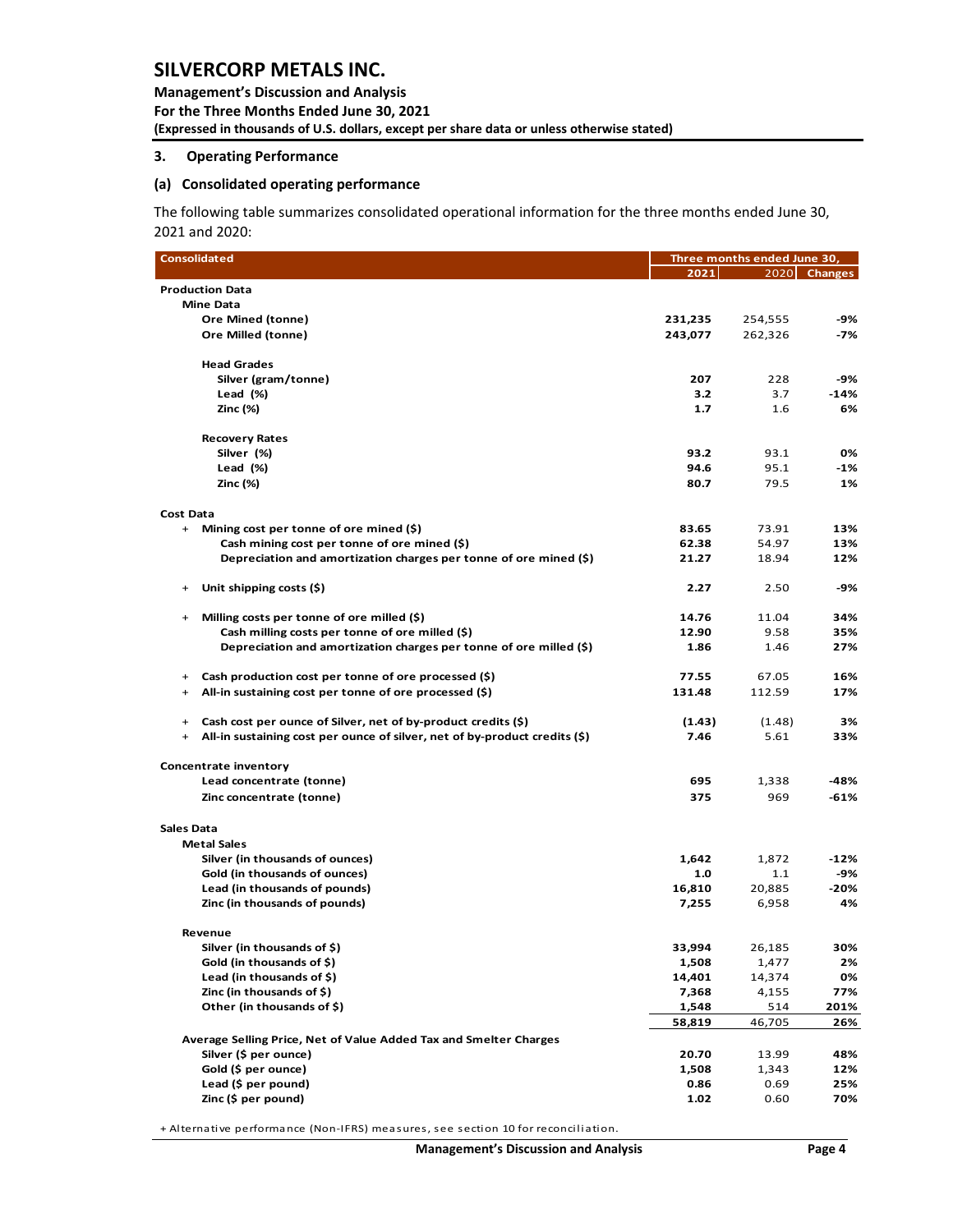**Management's Discussion and Analysis For the Three Months Ended June 30, 2021 (Expressed in thousands of U.S. dollars, except per share data or unless otherwise stated)** 

## **(i) Mine and Mill Production**

For the three months ended June 30, 2021 ("Q1 Fiscal 2022"), the Company mined 231,235 tonnes of ore, down 9% or 23,320 tonnes, compared to 254,555 tonnes in the three months ended June 30, 2020 ("Q1 Fiscal 2021"). Ore milled in Q1 Fiscal 2022 was 243,077 tonnes, down 7% or 19,249 tonnes, compared to 262,326 tonnes in Q1 Fiscal 2021. The decrease was primarily a result of the Company's mining contract renewal negotiation at the Ying Mining District as reported in the Company's news releases dated July 13 and April 28, 2021. Contracts were renewed for an additional 2 years in mid May 2021, and the Company expects to increase production in the remaining three quarters and meet its annual guidance.

## **(ii) Metal Sales**

In Q1 Fiscal 2022, the Company sold approximately 1.6 million ounces of silver, 1,000 ounces of gold, 16.8 million pounds of lead, and 7.3 million pounds of zinc, representing decreases of 12%, 9%, and 20% in silver, gold and lead sold, respectively, and an increase of 4% in zinc sold, compared to approximately 1.9 million ounces of silver, 1,100 ounces of gold, 20.9 million pounds of lead, and 7.0 million pounds of zinc sold in Q1 Fiscal 2021.

## **(iii) Per Tonne Costs[1](#page-5-0)**

Compared to Q1 Fiscal 2021, the Company's consolidated per tonne costs in the current quarter were mainly impacted by i) a 9% appreciation of the Chinese yuan against the US dollar, resulting in higher costs presented in the US dollar; ii) an average 7% increase in frontline workers' pay rate, iii) lower production at the Ying Mining District resulting in higher per tonne fixed cost allocation, and iv) an overall of 14.5% increase in mining contractors' fee rate at the Ying Mining District as reported previously in the Company's news release dated May 20, 2021. However, the consolidated cash production cost and all-in sustaining production cost per tonne of ore processed in Q1 Fiscal 2022 are still in line with the Company's annual guidance.

In Q1 Fiscal 2022, the consolidated total mining cost and cash mining cost were \$83.65 and \$62.38 per tonne, up 13% and 13%, respectively, compared to \$73.91 and \$54.97 per tonne, respectively, in Q1 Fiscal 2021.

The consolidated total milling cost and cash milling cost were \$14.76 and \$12.90 per tonne, compared to \$11.04 and \$9.58 per tonne, respectively, in Q1 Fiscal 2021.

The consolidated cash production cost and all-in sustaining production cost per tonne of ore processed in Q1 Fiscal 2022 were \$77.55 and \$131.48, up 16% and 17%, respectively, compared to \$67.05 and \$112.59 in Q1 Fiscal 2021.

## **(iv) Costs per Ounce of Silver, Net of By-Product Credits**<sup>1</sup>

In Q1 Fiscal 2022, the consolidated cash cost per ounce of silver, net of by-product credits, was negative \$1.43, compared to negative \$1.48 in the prior year quarter. The increase was mainly due to the increase in per tonne cash production costs as discussed above, offset by an increase of \$4.16 in by-product credits per ounce of silver. Sales from lead and zinc in Q1 Fiscal 2022 amounted to \$21.8 million, up \$3.3 million, compared to \$18.5 million in Q1 Fiscal 2021.

The consolidated all-in sustaining cost per ounce of silver, net of by-product credits, was \$7.46, compared to \$5.61 in Q1 Fiscal 2021. The increase was mainly due to the increase in per tonne all-in sustaining production cost as discussed above, offset by an increase of \$4.16 in by-product credits per ounce of silver.

### **(v) Exploration and Development**

In Q1 Fiscal 2022, on a consolidated basis, a total of 107,913 metres or \$4.6 million worth of diamond drilling were completed (Q1 Fiscal 2021 – 36,697 metres or \$1.1 million), of which approximately 50,666 metres or \$1.3 million worth of underground drilling were expensed as part of mining costs (Q1 Fiscal 2021 – 36,697 metres or \$1.1 million) and approximately 57,247 metres or \$3.3 million worth of drilling were capitalized (Q1 Fiscal 2021 – nil). In addition, approximately 6,955 metres or \$2.8 million worth of preparation tunnelling were completed and expensed as part of mining costs (Q1 Fiscal 2021 – 10,142 metres or \$2.6 million), and approximately 17,263

<span id="page-5-0"></span>*<sup>1</sup> Alternative Performance (Non-IFRS) measure. Please refer to section 10 for reconciliation.*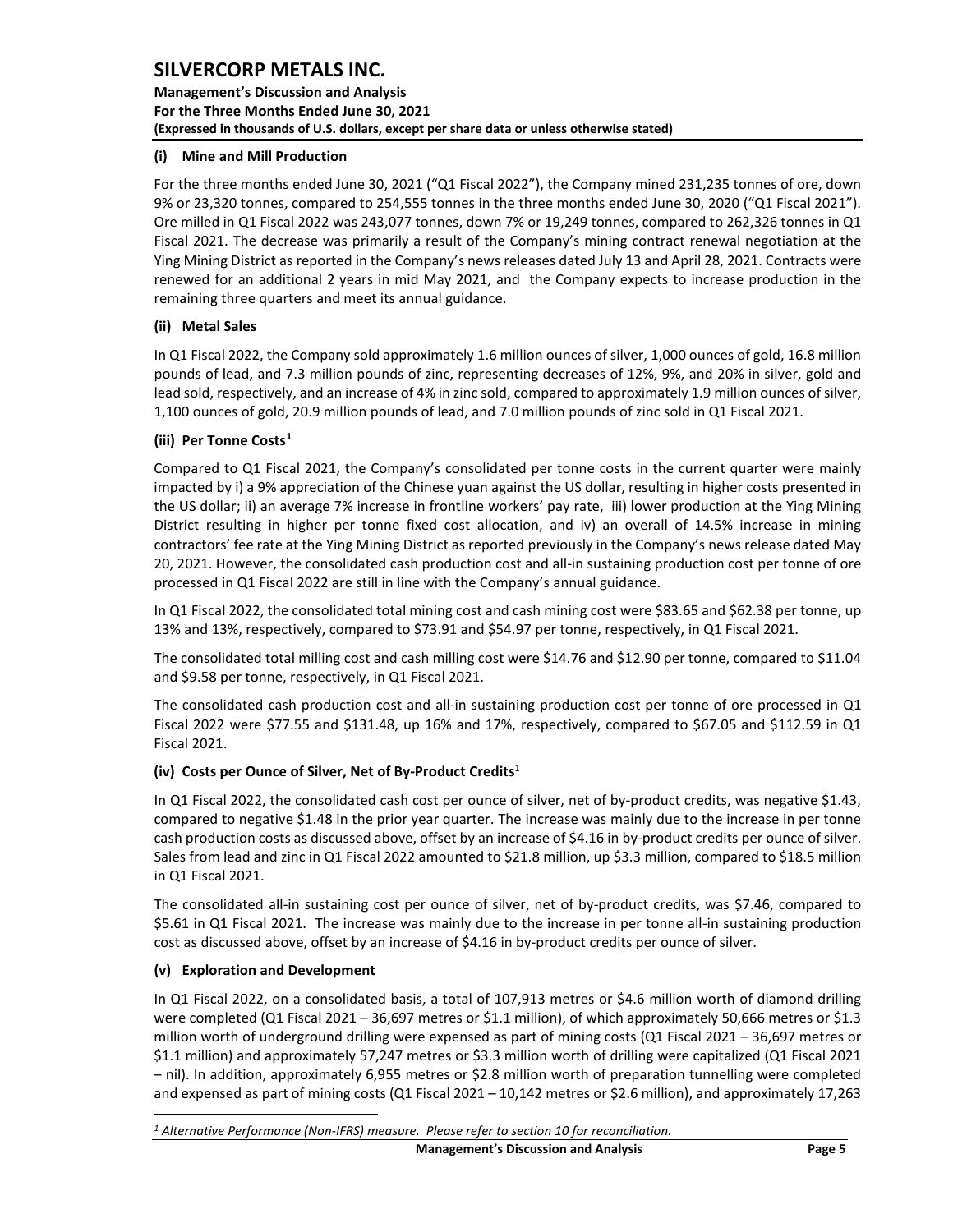**Management's Discussion and Analysis For the Three Months Ended June 30, 2021 (Expressed in thousands of U.S. dollars, except per share data or unless otherwise stated)** 

metres or \$6.6 million worth of tunnels, raises, ramps and declines were completed and capitalized (Q1 Fiscal 2021 – 26,375 metres or \$9.0 million).

#### **(b) Individual Mine Performance**

#### *(i) Ying Mining District*

The following table summarize the operational information at the Ying Mining District for the three months ended June 30, 2021 and 2020. The Ying Mining District is the Company's primary source of production, and consists of four mining licenses, including the SGX, HPG, TLP-LME-LMW, and DCG mines.

| <b>Ying Mining District</b>                                                 | Three months ended June 30, |                 |                |  |  |  |
|-----------------------------------------------------------------------------|-----------------------------|-----------------|----------------|--|--|--|
|                                                                             | 2021                        |                 | $2020$ Changes |  |  |  |
|                                                                             |                             |                 |                |  |  |  |
| <b>Production Data</b>                                                      |                             |                 |                |  |  |  |
| <b>Mine Data</b>                                                            |                             |                 |                |  |  |  |
| Ore Mined (tonne)                                                           | 142,907                     | 174,176         | $-18%$         |  |  |  |
| Ore Milled (tonne)                                                          | 155,407                     | 177,689         | $-13%$         |  |  |  |
| <b>Head Grades</b>                                                          |                             |                 |                |  |  |  |
| Silver (gram/tonne)                                                         | 279                         | 293             | -5%            |  |  |  |
| Lead $(\%)$                                                                 | 4.2                         | 4.6             | -9%            |  |  |  |
| Zinc (%)                                                                    | 0.8                         | 0.8             | 0%             |  |  |  |
|                                                                             |                             |                 |                |  |  |  |
| <b>Recovery Rates</b>                                                       |                             |                 |                |  |  |  |
| Silver (%)                                                                  | 94.7                        | 94.7            | 0%             |  |  |  |
| Lead $(\%)$                                                                 | 95.7                        | 96.2            | -1%            |  |  |  |
| Zinc (%)                                                                    | 59.7                        | 63.8            | -6%            |  |  |  |
|                                                                             |                             |                 |                |  |  |  |
| <b>Cost Data</b>                                                            |                             |                 |                |  |  |  |
| Mining cost per tonne of ore mined (\$)<br>$\begin{array}{c} + \end{array}$ | 104.78                      | 87.94           | 19%            |  |  |  |
| Cash mining cost per tonne of ore mined (\$)                                | 77.25                       | 64.12           | 20%            |  |  |  |
| Depreciation and amortization charges per tonne of ore mined (\$)           | 27.53                       | 23.82           | 16%            |  |  |  |
| Unit shipping costs (\$)<br>$\ddot{}$                                       | 3.59                        | 3.64            | $-1%$          |  |  |  |
|                                                                             |                             |                 |                |  |  |  |
| Milling costs per tonne of ore milled (\$)<br>$+$                           | 14.09                       | 10.04           | 40%            |  |  |  |
| Cash milling cost per tonne of ore milled (\$)                              | 11.95                       | 8.45            | 41%            |  |  |  |
| Depreciation and amortization charges per tonne of ore milled (\$)          | 2.14                        | 1.59            | 35%            |  |  |  |
|                                                                             |                             |                 |                |  |  |  |
| Cash production cost per tonne of ore processed (\$)                        | 92.79                       | 76.21           | 22%            |  |  |  |
| All-in sustaining cost per tonne of ore processed (\$)<br>$+$               | 138.55                      | 116.99          | 18%            |  |  |  |
|                                                                             |                             |                 |                |  |  |  |
| Cash cost per ounce of Silver, net of by-product credits (\$)<br>$+$<br>$+$ | 0.80<br>6.54                | (0.87)          | 192%<br>58%    |  |  |  |
| All-in sustaining cost per ounce of Silver, net of by-product credits (\$)  |                             | 4.14            |                |  |  |  |
| Concentrate inventory                                                       |                             |                 |                |  |  |  |
| Lead concentrate (tonne)                                                    | 612                         | 1,254           | $-51%$         |  |  |  |
| Zinc concentrate (tonne)                                                    | 196                         | 177             | 11%            |  |  |  |
|                                                                             |                             |                 |                |  |  |  |
| <b>Sales Data</b>                                                           |                             |                 |                |  |  |  |
| <b>Metal Sales</b>                                                          |                             |                 |                |  |  |  |
| Silver (in thousands of ounces)                                             | 1.447                       | 1,672           | $-13%$         |  |  |  |
| Gold (in thousands of ounces)                                               | 1.0                         | 1.1             | -9%            |  |  |  |
| Lead (in thousands of pounds)                                               | 14,175                      | 17,779          | -20%           |  |  |  |
| Zinc (in thousands of pounds)                                               | 1,521                       | 2,037           | $-25%$         |  |  |  |
|                                                                             |                             |                 |                |  |  |  |
| Revenue                                                                     |                             |                 |                |  |  |  |
| Silver (in thousands of \$)                                                 | 30,924                      | 24,107          | 28%<br>2%      |  |  |  |
| Gold (in thousands of \$)<br>Lead (in thousands of \$)                      | 1,508<br>12,187             | 1,477<br>12,346 | $-1%$          |  |  |  |
| Zinc (in thousands of \$)                                                   | 1,614                       | 1,371           | 18%            |  |  |  |
| Other (in thousands of \$)                                                  | 1,185                       | 385             | 208%           |  |  |  |
|                                                                             | 47,418                      | 39,686          | 19%            |  |  |  |
| Average Selling Price, Net of Value Added Tax and Smelter Charges           |                             |                 |                |  |  |  |
| Silver (\$ per ounce)                                                       | 21.37                       | 14.42           | 48%            |  |  |  |
| Gold (\$ per ounce)                                                         | 1,508                       | 1,343           | 12%            |  |  |  |
| Lead (\$ per pound)                                                         | 0.86                        | 0.69            | 25%            |  |  |  |
| Zinc (\$ per pound)                                                         | 1.06                        | 0.67            | 58%            |  |  |  |
|                                                                             |                             |                 |                |  |  |  |

+ Alternative Performance (Non-IFRS) measures, see section 10 for reconciliation

In Q1 Fiscal 2022, a total of 142,907 tonnes of ore were mined and 155,407 tonnes of ore were milled at the Ying Mining District, down 18% and 13%, compared to 174,176 tonnes mined and 177,689 tonnes milled in Q1 Fiscal 2021. The decrease was mainly due to the interruption arising from the Company's mining contracts renewal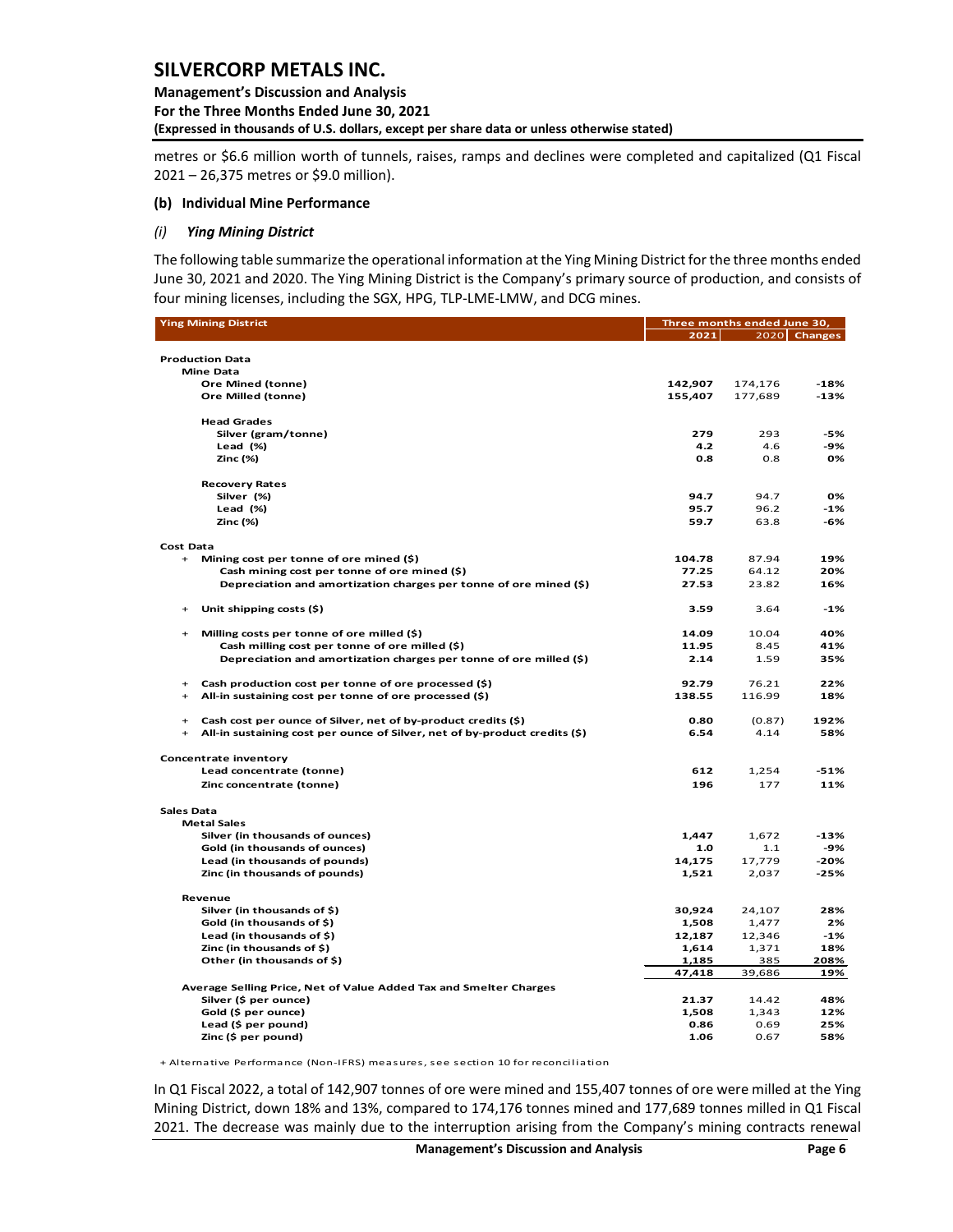**Management's Discussion and Analysis For the Three Months Ended June 30, 2021 (Expressed in thousands of U.S. dollars, except per share data or unless otherwise stated)** 

negotiations as discussed above.

Average head grades of ore processed were 279 g/t for silver, 4.2% for lead, and 0.8% for zinc compared to 293 g/t for silver, 4.6% for lead, and 0.8% for zinc in Q1 Fiscal 2021.

Metals sold were approximately 1.4 million ounces of silver, 1,000 ounces of gold, 14.2 million pounds of lead, and 1.5 million pounds of zinc, compared to 1.7 million ounces of silver, 1,100 ounces of gold, 17.8 million pounds of lead, and 2.0 million pounds of zinc in Q1 Fiscal 2021.

The per tonne costs at the Ying Mining District in Q1 Fiscal 2022 were mainly impacted by the same factors as the consolidated per tonne costs as discussed above, including i) a 9% appreciation of the Chinese yuan against the US dollar resulting in higher costs presented in the US dollar; ii) lower production resulting in higher per tonne fixed cost allocation, iii) an overall 14.5% increase in mining contractors' fee rate; and iv) an average 8% increase in frontline workers' pay rate at the Ying Mining District.

In Q1 Fiscal 2022, the per tonne cash mining cost and milling cost at the Ying Mining District were \$77.25 and \$11.95, respectively, compared to \$64.12 and \$8.45 in Q1 Fiscal 2021. Correspondingly, the cash production cost per tonne of ore processed was \$92.79, up 22% compared to \$76.21 in Q1 Fiscal 2021. The all-in sustaining cost per tonne of ore processed was \$138.55, up 18% compared to \$116.99 in Q1 Fiscal 2021.

In Q1 Fiscal 2022, the cash cost per ounce of silver and all in sustaining cost per ounce of silver, net of by-product credits, at the Ying Mining District were \$0.80 and \$6.54, respectively, compared to negative \$0.87 and \$4.14 in Q1 Fiscal 2021.

In Q1 Fiscal 2022, a total of 89,189 metres or \$3.9 million worth of diamond drilling were completed (Q1 Fiscal 2021 – 28,485 metres or \$0.8 million), of which approximately 31,942 metres or \$0.7 million worth of underground drilling were expensed as part of mining costs (Q1 Fiscal 2021 – 28,485 metres or \$0.8 million) and approximately 57,247 metres or \$3.3 million worth of drilling were capitalized (Q1 Fiscal 2021 – nil). In addition, approximately 6,501 metres or \$2.5 million worth of preparation tunnelling were completed and expensed as part of mining costs (Q1 Fiscal 2021 – 6,207 metres or \$1.8 million), and approximately 12,973 metres or \$5.4 million worth of horizontal tunnels, raises, ramps, and declines were completed and capitalized (Q1 Fiscal 2021 – 23,108 metres or \$7.8 million).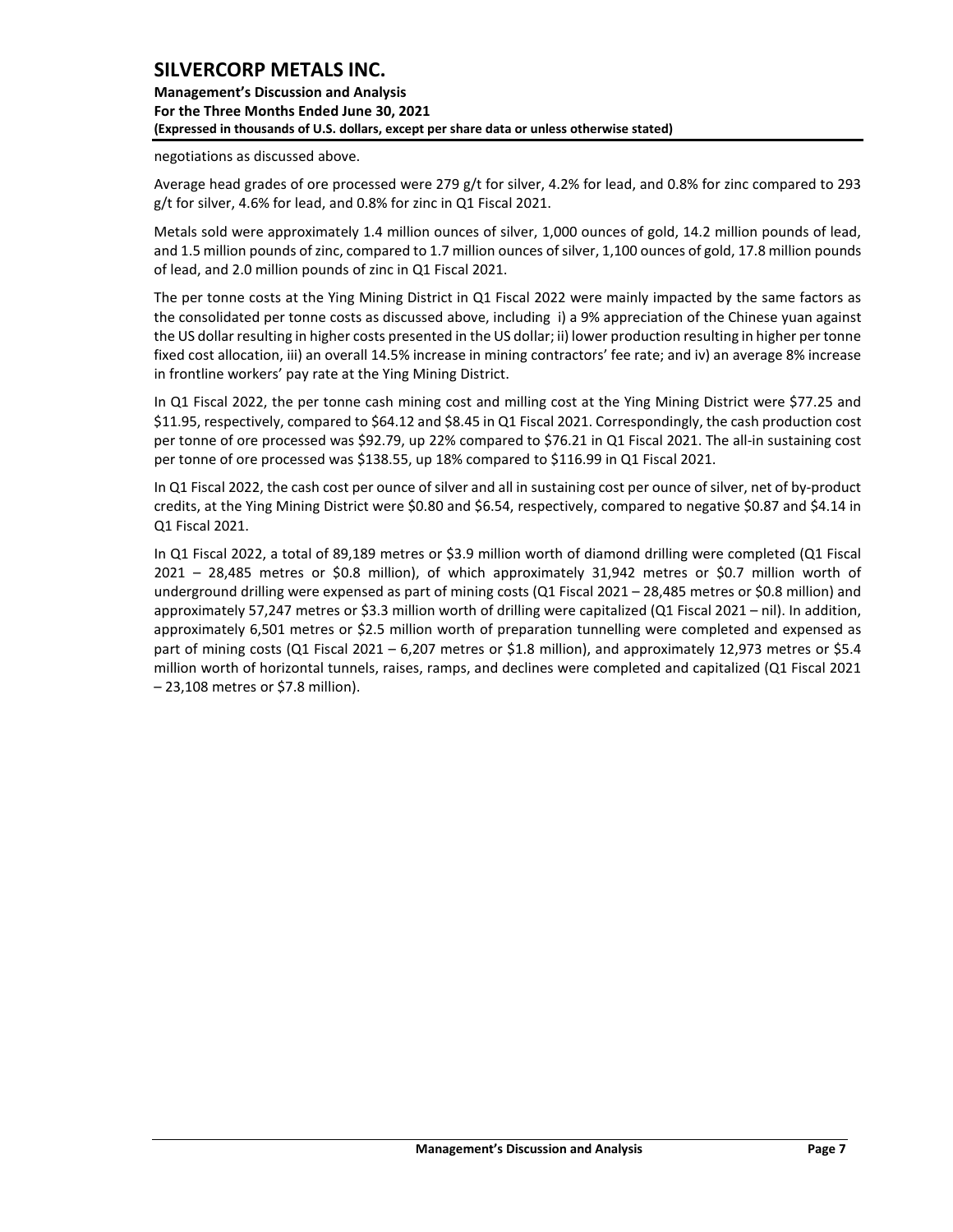### **Management's Discussion and Analysis For the Three Months Ended June 30, 2021 (Expressed in thousands of U.S. dollars, except per share data or unless otherwise stated)**

### *(ii) GC Mine*

The following table summarizes the operational information at the GC Mine for the three months ended June 30, 2021 and 2020:

| <b>GC Mine</b>                                                                          | Three months ended June 30, |                |                |  |  |  |
|-----------------------------------------------------------------------------------------|-----------------------------|----------------|----------------|--|--|--|
|                                                                                         | 2021                        | 2020           | <b>Changes</b> |  |  |  |
|                                                                                         |                             |                |                |  |  |  |
| <b>Production Data</b>                                                                  |                             |                |                |  |  |  |
| <b>Mine Data</b>                                                                        |                             |                |                |  |  |  |
| <b>Ore Mined (tonne)</b>                                                                | 88,328                      | 80,379         | 10%            |  |  |  |
| Ore Milled (tonne)                                                                      | 87,670                      | 84,637         | 4%             |  |  |  |
| <b>Head Grades</b>                                                                      |                             |                |                |  |  |  |
| Silver (gram/tonne)                                                                     | 80                          | 93             | $-14%$         |  |  |  |
| Lead $(\%)$                                                                             | $1.5\,$                     | 1.9            | $-21%$         |  |  |  |
| Zinc (%)                                                                                | 3.3                         | 3.4            | -3%            |  |  |  |
| <b>Recovery Rates</b>                                                                   |                             |                |                |  |  |  |
| Silver (%) *                                                                            | 84.1                        | 82.8           | 2%             |  |  |  |
| Lead (%)                                                                                | 89.3                        | 89.8           | -1%            |  |  |  |
| Zinc (%)                                                                                | 89.3                        | 87.3           | 2%             |  |  |  |
|                                                                                         |                             |                |                |  |  |  |
| Cost Data                                                                               |                             |                |                |  |  |  |
| + Mining cost per tonne of ore mined (\$)                                               | 49.46                       | 43.50          | 14%            |  |  |  |
| Cash mining cost per tonne of ore mined (\$)                                            | 38.32                       | 35.13          | 9%             |  |  |  |
| Depreciation and amortization charges per tonne of ore mined (\$)                       | 11.14                       | 8.37           | 33%            |  |  |  |
| Milling cost per tonne of ore milled $(\xi)$<br>$^{+}$                                  | 15.95                       | 13.14          | 21%            |  |  |  |
| Cash milling cost per tonne of ore milled (\$)                                          | 14.58                       | 11.95          | 22%            |  |  |  |
| Depreciation and amortization charges per tonne of ore milled $(\xi)$                   | 1.37                        | 1.19           | 15%            |  |  |  |
|                                                                                         |                             |                |                |  |  |  |
| Cash production cost per tonne of ore processed (\$)<br>$\ddot{}$                       | 52.90                       | 47.08          | 12%            |  |  |  |
| All-in sustaining cost per tonne of ore processed (\$)<br>+                             | 71.67                       | 65.84          | 9%             |  |  |  |
| Cash cost per ounce of Silver, net of by-product credits (\$)<br>$+$                    | (17.96)                     | (6.59)         | -173%          |  |  |  |
| All-in sustaining cost per ounce of Silver, net of by-product credits (\$)<br>$\ddot{}$ | (7.98)                      | 2.41           | -431%          |  |  |  |
| Concentrate inventory                                                                   |                             |                |                |  |  |  |
| Lead concentrate (tonne)                                                                | 83                          | 84             | -1%            |  |  |  |
| Zinc concentrate (tonne)                                                                | 179                         | 792            | -77%           |  |  |  |
|                                                                                         |                             |                |                |  |  |  |
| Sales Data                                                                              |                             |                |                |  |  |  |
| <b>Metal Sales</b>                                                                      |                             |                |                |  |  |  |
| Silver (in thousands of ounces)                                                         | 195                         | 200            | -3%            |  |  |  |
| Lead (in thousands of pounds)<br>Zinc (in thousands of pounds)                          | 2,635<br>5,734              | 3,106<br>4,921 | $-15%$<br>17%  |  |  |  |
|                                                                                         |                             |                |                |  |  |  |
| Revenue                                                                                 |                             |                |                |  |  |  |
| Silver (in thousands of \$)                                                             | 3,070                       | 2,078          | 48%            |  |  |  |
| Lead (in thousands of \$)                                                               | 2,214                       | 2,028          | 9%             |  |  |  |
| Zinc (in thousands of \$)                                                               | 5,754                       | 2,784          | 107%           |  |  |  |
| Other (in thousands of \$)                                                              | 363                         | 129            | 181%           |  |  |  |
|                                                                                         | 11,401                      | 7,019          | 62%            |  |  |  |
| Average Selling Price, Net of Value Added Tax and Smelter Charges                       |                             |                |                |  |  |  |
| Silver (\$ per ounce) **                                                                | 15.74                       | 10.39          | 51%            |  |  |  |
| Lead (\$ per pound)                                                                     | 0.84                        | 0.65           | 29%            |  |  |  |
| Zinc (\$ per pound)                                                                     | 1.00                        | 0.57           | 75%            |  |  |  |

\* Silver recovery includes silver recovered in lead concentrate and silver recovered in zinc concentrate.

\*\* Silver in zinc concentrate is subjected to higher smelter and refining charges which lowers the net silver selling price. + Alternative Performance (Non-IFRS) measures, see section 10 for reconciliation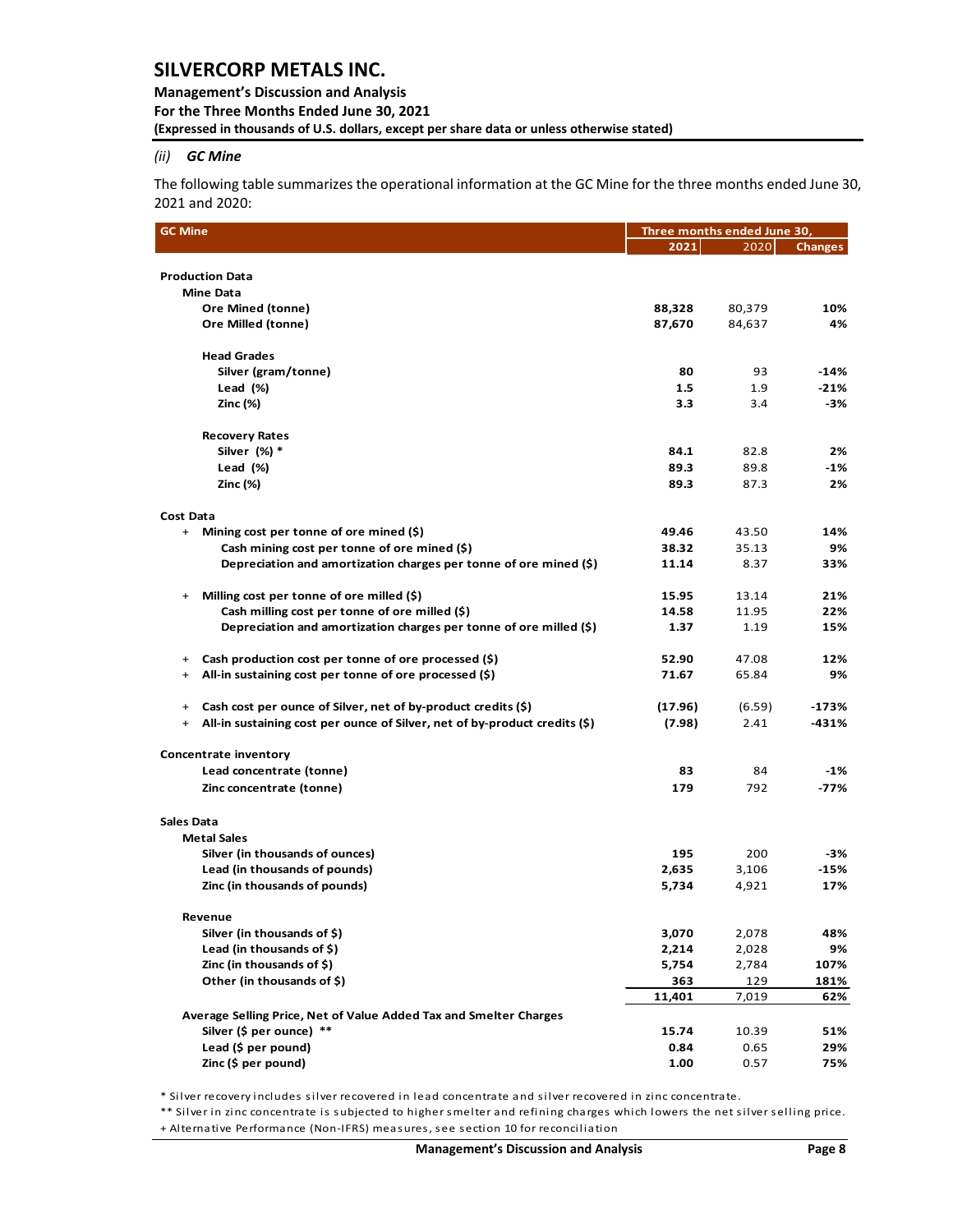**Management's Discussion and Analysis For the Three Months Ended June 30, 2021 (Expressed in thousands of U.S. dollars, except per share data or unless otherwise stated)** 

In Q1 Fiscal 2022, a total of 88,328 tonnes of ore were mined and 87,670 tonnes were milled at the GC Mine, up 10% and 4%, respectively, compared to 80,379 tonnes mined and 84,637 tonnes milled in Q1 Fiscal 2021.

Average head grades of ore milled were 80 g/t for silver, 1.5% for lead, and 3.3% for zinc compared to 93 g/t for silver, 1.9% for lead, and 3.4% for zinc in Q1 Fiscal 2021.

Metals sold were approximately 195 thousand ounces of silver, 2.6 million pounds of lead, and 5.7 million pounds of zinc, compared to 200 thousand ounces of silver, 3.1 million pounds of lead, and 4.9 million pounds of zinc in Q1 Fiscal 2021.

The cash mining cost at the GC Mine was \$38.32 per tonne, up 9% compared to \$35.13 per tonne in Q1 Fiscal 2021, and the cash milling cost was \$14.58 per tonne, compared to \$11.95 in Q1 Fiscal 2021. The cash production cost per tonne was \$52.90, up 12%, compared to \$47.08 in Q1 Fiscal 2021. The all-in sustaining production cost per tonne of ore processed was \$71.67, up 9%, compared to \$65.84 in Q1 Fiscal 2021. Excluding the impact arising from the appreciation of Chinese yuan against US dollar, the all-in sustaining production cost per tonne at the GC Mine in Q1 Fiscal 2022 was comparable to the cost in Q1 Fiscal 2021.

The cash cost per ounce of silver and all-in sustaining cost per ounce of silver, net of by-product credits, at the GC Mine, in Q1 Fiscal 2022, were negative \$17.96 and negative \$7.98, respectively, compared to negative \$6.59 and \$2.41 in Q1 Fiscal 2021. The improvement was mainly due to an increase of \$18.02 in by-product credits per ounce of silver, offset by the increase in cash production cost and all-in production cost per tonne of ore processed as discussed above. Revenue from lead and zinc was \$8.0 million, up \$3.2 million, compared to \$4.8 million in Q1 Fiscal 2021.

In Q1 Fiscal 2022, approximately 18,724 metres or \$0.6 million worth of underground diamond drilling (Q1 Fiscal 2021 – 8,212 metres or \$0.3 million) and 454 metres or \$0.3 million of tunnelling (Q1 Fiscal 2021 – 3,458 metres or \$0.8 million) were completed and expensed as mining preparation costs at the GC Mine. In addition, approximately 4,290 metres or \$1.2 million of horizontal tunnels, raises, and declines were completed and capitalized (Q1 Fiscal 2021 – 3,267 metres or \$1.2 million).

### *(iii) BYP Mine*

The BYP Mine was placed on care and maintenance in August 2014 due to required capital upgrades to sustain its ongoing production and the market environment. The Company is carrying out activities to apply for a new mining license, but the process has taken longer than expected. No guarantee can be given that the new mining license for the BYP Mine will be issued, or if it is issued, that it will be issued under reasonable operational and/or financial terms, or in a timely manner, or that the Company will be in a position to comply with all conditions that are imposed.

### *(iv) La Yesca Project*

The Company, through its subsidiary New Infini Silver Inc. ("New Infini"), has received its drilling permit and initiated a 10,000-metre drilling program at La Yesca Project in Q1 Fiscal 2022.

### *(v) Zhonghe Silver Project*

The execution of the Transfer Contract for Zhonghe Silver Project is pending the national security clearance by the relevant Chinese authorities. No guarantee can be given that the national security clearance will be issued, or if it is issued, that it will be issued under reasonable operational and/or financial terms, or in a timely manner, or that the Company will be in a position to comply with all conditions that are imposed.

### **(c) Annual Operating Outlook**

All references to Fiscal 2022 Guidance in this MD&A refer to the "Fiscal 2022 Operating Outlook" section in the Company's Fiscal 2021 Annual MD&A dated May 20, 2021 ("Fiscal 2022 Guidance") filed under the Company's SEDAR profile a[t www.sedar.com.](http://www.sedar.com/)

(i) Production and Production Costs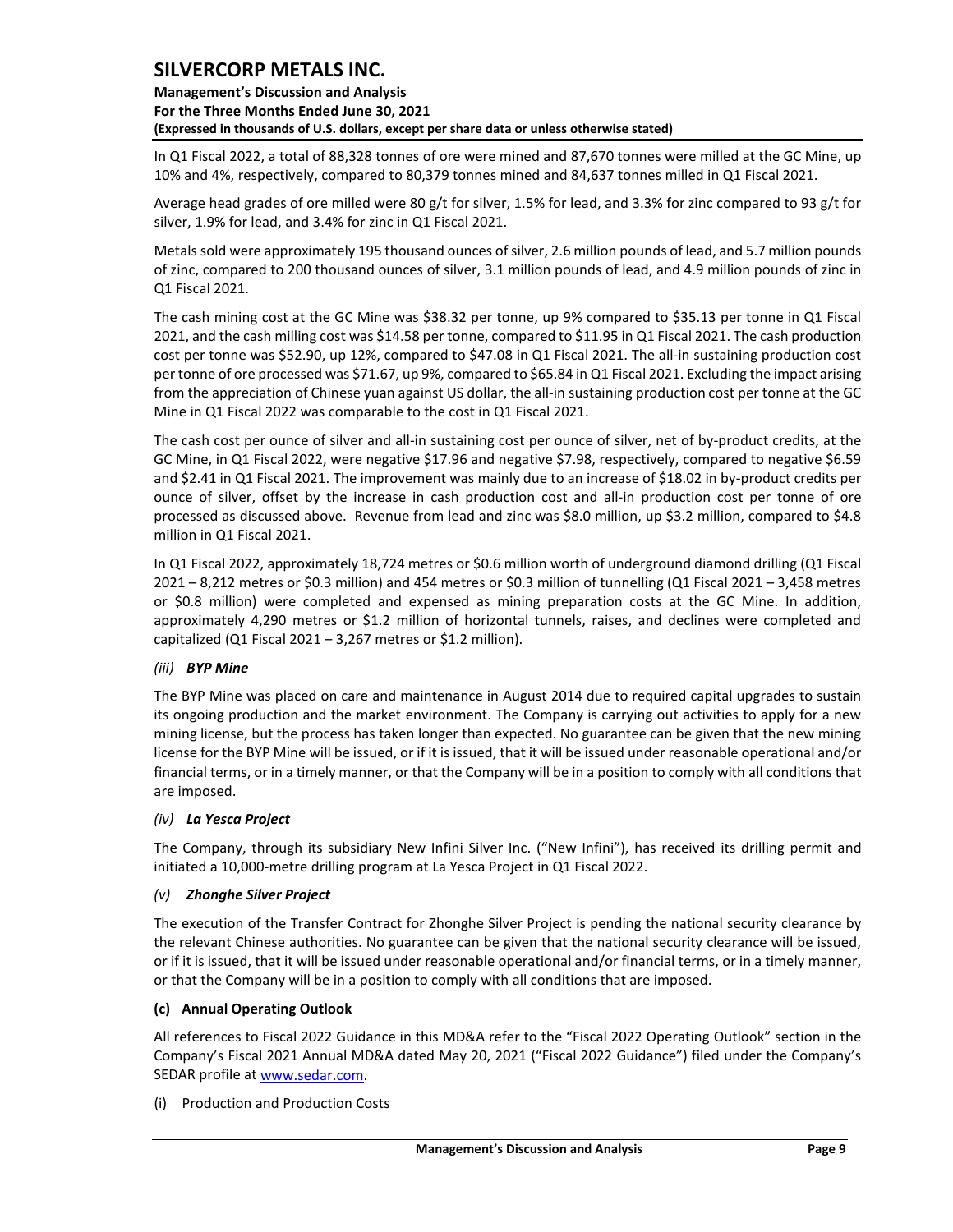**Management's Discussion and Analysis** 

**For the Three Months Ended June 30, 2021**

**(Expressed in thousands of U.S. dollars, except per share data or unless otherwise stated)** 

The following table summarizes the Q1 Fiscal 2022 production and production costs achieved compared to the respective Fiscal 2022 Guidance:

|                               |                     |               | <b>Head grades</b> |             |               | <b>Metal production</b> |               | <b>Production costs</b> |             |
|-------------------------------|---------------------|---------------|--------------------|-------------|---------------|-------------------------|---------------|-------------------------|-------------|
|                               | Ore processed       | <b>Silver</b> | Lead               | <b>Zinc</b> | <b>Silver</b> | Lead                    | <b>Zinc</b>   | Cash cost               | <b>AISC</b> |
|                               | (tonnes)            | (g/t)         | (%)                | $(\%)$      | (Koz)         | (Klbs)                  | (Klbs)        | (5/t)                   | (5/t)       |
| Q1 Fiscal 2022 Actual Results |                     |               |                    |             |               |                         |               |                         |             |
| Ying Mining District          | 155,407             | 279           | 4.2                | 0.8         | 1,283         | 13,278                  | 1,519         | 92.79                   | 138.55      |
| GC Mine                       | 87,670              | 80            | 1.5                | 3.3         | 190           | 2,600                   | 5,679         | 52.90                   | 71.67       |
| Consolidated                  | 243,077             | 207           | 3.2                | 1.7         | 1,474         | 15,878                  | 7,198         | 77.55                   | 131.48      |
|                               |                     |               |                    |             |               |                         |               |                         |             |
| <b>Fiscal 2022 Guidance</b>   |                     |               |                    |             |               |                         |               |                         |             |
| Ying Mining District          | 670.000 - 700.000   | 284           | 4.2                | 0.9         | 5.700-5.900   | 57.200-59.800           | 7.800-8.100   | 87.1-91.7               | 134.2-141.2 |
| GC Mine                       | 290.000 - 310.000   | 86            | 1.5                | 3.6         | 600-700       | 8,500-9,100             | 19,100-20,400 | 55.7-59.6               | 81.3-85.6   |
| Consolidated                  | 960.000 - 1.010.000 | 223           | 3.3                | 1.7         | 6.300-6.600   | 65.700-68.900           | 26.900-28.500 | 77.7-82.6               | 130.7-141.7 |
|                               |                     |               |                    |             |               |                         |               |                         |             |
| % of Fiscal 2022 Guidance*    |                     |               |                    |             |               |                         |               |                         |             |
| Ying Mining District          | 23%                 | 98%           | 100%               | 89%         | 22%           | 23%                     | 19%           | 104%                    | 101%        |
| GC Mine                       | 29%                 | 93%           | 100%               | 92%         | 29%           | 30%                     | 29%           | 92%                     | 86%         |
| Consolidated                  | 25%                 | 93%           | 97%                | 100%        | 23%           | 24%                     | 26%           | 97%                     | 97%         |

\* Percentage calculated based on mid-point of the related Fiscal 2022 Guidance

Notwithstanding the production decline in Q1 Fiscal 2022, the Company expects to increase production in the remaining three quarters and meet its annual guidance to produce between 6.3 - 6.6 million ounces of silver, 65.7 – 68.9 million pounds of lead, and 26.9 – 28.5 million pounds of zinc in Fiscal 2022.

#### (ii) Development and Capital Expenditures

The following table summarizes the Q1 Fiscal 2022 development work and capitalized expenditures compared to the respective Fiscal 2021 Guidance.

|                               |                          |                         |                          |                                    | <b>Capitalized Development and Expenditures</b> |                                         |                        |                          |               |  |
|-------------------------------|--------------------------|-------------------------|--------------------------|------------------------------------|-------------------------------------------------|-----------------------------------------|------------------------|--------------------------|---------------|--|
|                               |                          |                         |                          | <b>Exploration and Development</b> |                                                 |                                         | <b>Equipment &amp;</b> |                          |               |  |
|                               |                          | <b>Ramp Development</b> |                          | <b>Tunnels</b>                     |                                                 | <b>Capitalized Exploration Drilling</b> | <b>Facilities</b>      | <b>Total</b>             |               |  |
|                               | (Metres)                 | (\$Thousand)            | (Metres),                | (\$Thousand)                       | (Metres)                                        | (\$Thousand)                            | (\$Thousand)           | (Metres)                 | (\$Thousand)  |  |
| Q1 Fiscal 2022 Actual Results |                          |                         |                          |                                    |                                                 |                                         |                        |                          |               |  |
| Ying Mining District          | 1.594S                   | 1,011                   | 11,379                   | 4,569<br>- S                       | 57,247                                          | - S<br>$3,252$ \$                       | 933                    | 70,220 \$                | 9,765         |  |
| GC Mine                       | 312                      | 277                     | 3,978                    | 904                                |                                                 | $\overline{\phantom{a}}$                | 28                     | 4,290                    | 1,209         |  |
| Corporate and other           | $\overline{\phantom{a}}$ | ٠                       | $\overline{\phantom{a}}$ | $\overline{\phantom{a}}$           | $\overline{\phantom{a}}$                        | 114                                     | 84                     | $\overline{\phantom{a}}$ | 198           |  |
| Consolidated                  | 1,906                    | 1,288<br>-S             | 15,357                   | 5,473<br>-S                        | 57,247                                          | 3,366<br>s                              | 1,045<br>S             | 74,510                   | 11,172<br>-S  |  |
|                               |                          |                         |                          |                                    |                                                 |                                         |                        |                          |               |  |
| <b>Fiscal 2022 Guidance</b>   |                          |                         |                          |                                    |                                                 |                                         |                        |                          |               |  |
| Ying Mining District          | $6,100$ \$               | 5,200                   | $52,200$ \$              | 18,800                             | 50,000                                          | - \$<br>3,500                           | 6,300<br>-Ś            | 108,300                  | 33,800<br>- S |  |
| GC Mine                       | 500                      | 400                     | 10,300                   | 3,000                              |                                                 |                                         | 1,000                  | 10,800                   | 4,400         |  |
| Consolidated                  | 6,600                    | 5,600<br>-S             | $62,500$ \$              | 21,800                             | 50,000                                          | 3,500<br>ς                              | 7,300<br><sub>S</sub>  | 119,100                  | 38,200<br>S.  |  |
|                               |                          |                         |                          |                                    |                                                 |                                         |                        |                          |               |  |
| % of Fiscal 2022 Guidance     |                          |                         |                          |                                    |                                                 |                                         |                        |                          |               |  |
| Ying Mining District          | 26%                      | 19%                     | 22%                      | 24%                                | 114%                                            | 93%                                     | 15%                    | 65%                      | 29%           |  |
| GC Mine                       | 62%                      | 69%                     | 39%                      | 30%                                | $\overline{\phantom{a}}$                        | $\overline{\phantom{a}}$                | 3%                     | 40%                      | 27%           |  |

\* Capitalized drilling includes surface diamond drilling and some underground drilling which was believed for the purpose to define additional mineral resources. **Consolidated 29% 23% 25% 25% 114% 96% 14% 63% 29%**

The Company continues to carry out extensive drilling programs to define additional resources and to test gold mineralization at the Ying Mining District.

### <span id="page-10-0"></span>**4. Investment in Associates**

### **(a) New Pacific Metals Corp. ("NUAG")**

New Pacific Metals Corp. ("NUAG") is a Canadian public company listed on the Toronto Stock Exchange (symbol: NUAG) and the NYSE American (symbol: NEWP). NUAG is a related party of the Company by way of two common directors and one common officer, and the Company accounts for its investment in NUAG using the equity method as it is able to exercise significant influence over the financial and operating policies of NUAG.

As at June 30, 2021, the Company owned 43,917,216 common shares of NUAG (March 31, 2021 – 43,917,216), representing an ownership interest of 28.4% (March 31, 2021 – 28.6%). The summary of the investment in NUAG common shares and its market value as at the respective balance sheet dates are as follows: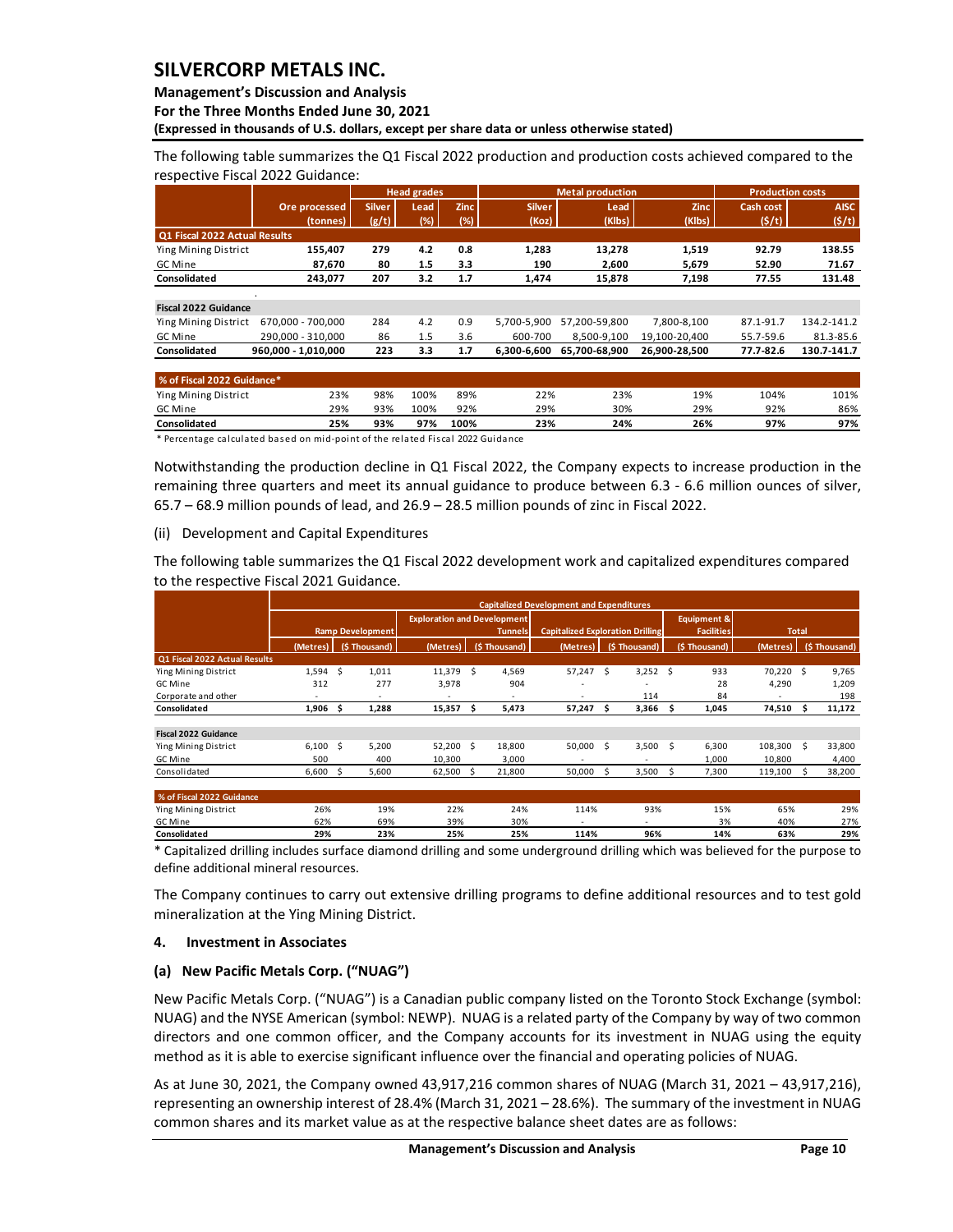# **Management's Discussion and Analysis**

**For the Three Months Ended June 30, 2021**

**(Expressed in thousands of U.S. dollars, except per share data or unless otherwise stated)** 

|                                     |            |      |         |    | Value of NUAG's     |
|-------------------------------------|------------|------|---------|----|---------------------|
|                                     | Number of  |      |         |    | common shares per   |
|                                     | shares     |      | Amount  |    | quoted market price |
| Balance April 1, 2020               | 42,596,506 | - \$ | 44,555  | -Ś | 148,624             |
| Participation in public offering    | 1,320,710  |      | 5,805   |    |                     |
| WHG Spin-out                        |            |      | (1,793) |    |                     |
| Share of net loss                   |            |      | (1,672) |    |                     |
| Share of other comprehensive loss   |            |      | (2,324) |    |                     |
| Foreign exchange impact             |            |      | 5,828   |    |                     |
| Balance March 31, 2021              | 43,917,216 | - \$ | 50,399  | \$ | 181,257             |
| Share of net loss                   |            |      | (260)   |    |                     |
| Share of other comprehensive income |            |      | 3,605   |    |                     |
| Foreign exchange impact             |            |      | 707     |    |                     |
| <b>Balance June 30, 2021</b>        | 43,917,216 | \$   | 54,451  | S  | 211,188             |

### **(b) Investment in Whitehorse Gold Corp. ("WHG")**

WHG is a Canadian public company listed on the TSX Venture Exchange (symbol: WHG). The Company accounts for its investment in WHG using the equity method as it is able to exercise significant influence over the financial and operating policies of WHG.

On May 14, 2021, the Company participated in a brokered private placement of WHG and purchased 4,000,000 units at a cost of \$4,960. Each unit consisted of one WHG common share and one common share purchase warrant with exercise price of CAD\$2 which expires on May 14, 2026.

As at June 30, 2021, the Company owned 15,514,285 common shares of WHG (March 31, 2021 – 11,514,285), representing an ownership interest of 29.5% (March 31, 2021 – 27.0%). The summary of the investment in WHG common shares and its market value as at the respective balance sheet dates are as follows:

|                                    |            |   |                   | Value of WHG's      |  |  |  |  |
|------------------------------------|------------|---|-------------------|---------------------|--|--|--|--|
|                                    | Number of  |   | common shares per |                     |  |  |  |  |
|                                    | shares     |   | Amount            | quoted market price |  |  |  |  |
| Balance April 1, 2020              |            |   |                   |                     |  |  |  |  |
| Distributed under WHG spin-out     | 5,740,285  |   | 1,793             |                     |  |  |  |  |
| Participation in private placement | 5,774,000  |   | 1,326             |                     |  |  |  |  |
| Share of net loss                  |            |   | (174)             |                     |  |  |  |  |
| Foreign exchange impact            |            |   | 113               |                     |  |  |  |  |
| Balance March 31, 2021             | 11,514,285 | S | $3,058$ \$        | 15,108              |  |  |  |  |
| Participation in private placement | 4,000,000  |   | 4,960             |                     |  |  |  |  |
| Share of net loss                  |            |   | (136)             |                     |  |  |  |  |
| Foreign exchange impact            |            |   | (73)              |                     |  |  |  |  |
| <b>Balance June 30, 2021</b>       | 15,514,285 |   | 7,809             | 18,776              |  |  |  |  |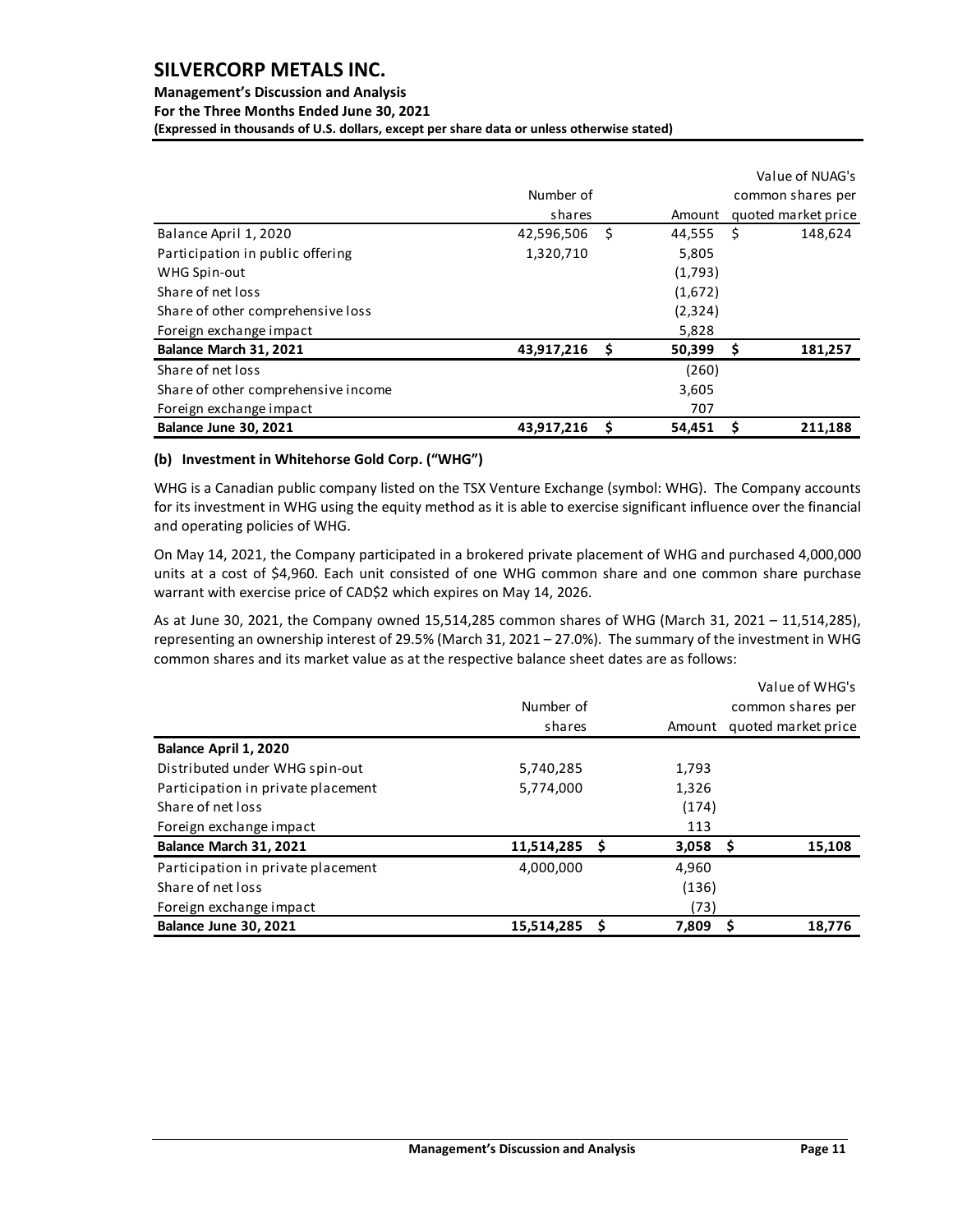**Management's Discussion and Analysis For the Three Months Ended June 30, 2021 (Expressed in thousands of U.S. dollars, except per share data or unless otherwise stated)** 

#### <span id="page-12-0"></span>**5. Overview of Financial Results**

### **(a) Selected Annual and Quarterly Information**

The following tables set out selected quarterly results for the past nine quarters as well as selected annual results for the past two years. The dominant factors affecting results presented below are the volatility of the realized selling metal prices and the timing of sales.

| Fiscal 2022                                         |              | <b>Quarter Ended</b> |  | <b>Quarter Ended</b>      |              |
|-----------------------------------------------------|--------------|----------------------|--|---------------------------|--------------|
| (In thousands of USD, other than per share amounts) | Jun 30, 2021 | Sep 30, 2021         |  | Dec 31, 2021 Mar 31, 2022 | Jun 30, 2021 |
| Revenue                                             | \$<br>58,819 |                      |  |                           | \$<br>58,819 |
| Cost of mine operations                             | Ś<br>33,315  |                      |  |                           | 33,315       |
| Income from mine operations                         | 25,504       |                      |  |                           | 25,504       |
| Corporate general and administrative expenses       | 3,838        |                      |  |                           | 3,838        |
| Foreign exchange loss                               | 450          |                      |  |                           | 450          |
| Share of loss in associates                         | 396          |                      |  |                           | 396          |
| Loss (gain) on equity investments                   | 722          |                      |  |                           | 722          |
| Other items                                         | 314          |                      |  |                           | 314          |
| Income from operations                              | 19,784       |                      |  |                           | 19,784       |
| Finance items                                       | (1,265)      |                      |  |                           | (1, 265)     |
| Income tax expenses (recovery)                      | 4,817        |                      |  |                           | 4,817        |
| Net income                                          | 16,232       |                      |  |                           | 16,232       |
| Net income attributable to equity holders of the    |              |                      |  |                           |              |
| Company                                             | 12,212       |                      |  |                           | 12,212       |
| Basic earnings per share                            | 0.07         |                      |  |                           | 0.07         |
| Diluted earnings per share                          | 0.07         |                      |  |                           | 0.07         |
| Cash dividend declared                              | 2,202        |                      |  |                           | 2,202        |
| Cash dividend declared per share                    | 0.0125       |                      |  |                           | 0.013        |
| Other financial information                         |              |                      |  |                           |              |
| Total assets                                        |              |                      |  |                           | 685,670      |
| <b>Total liabilities</b>                            |              |                      |  |                           | 95,496       |
| Total attributable shareholders' equity             |              |                      |  |                           | 490,995      |

| Fiscal 2021                                         |                 | <b>Quarter Ended</b> |    | Year Ended   |              |                          |               |
|-----------------------------------------------------|-----------------|----------------------|----|--------------|--------------|--------------------------|---------------|
| (In thousands of USD, other than per share amounts) | Jun 30, 2020    | Sep 30, 2020         |    | Dec 31, 2020 | Mar 31, 2021 |                          | Mar 31, 2021  |
| Revenue                                             | \$<br>46,705 \$ | 56,372               | \$ | 53,296       | -\$          | 35,732                   | \$<br>192,105 |
| Cost of mine operations                             | \$<br>27,420    | \$<br>29,700         | Ŝ. | 28,495       |              | 22,328                   | 107,943       |
| Income from mine operations                         | 19,285          | 26,672               |    | 24,801       |              | 13,404                   | 84,162        |
| Corporate general and administrative expenses       | 2,687           | 2,784                |    | 3,525        |              | 3,369                    | 12,365        |
| Foreign exchange loss                               | 2,670           | 1,349                |    | 2,954        |              | 773                      | 7,746         |
| Share of loss in associates                         | 161             | 319                  |    | 550          |              | 816                      | 1,846         |
| Loss (gain) on equity investments                   | (5,466)         | (2,771)              |    | (600)        |              | 1,105                    | (7, 732)      |
| Other items                                         | (3,841)         | 214                  |    | (258)        |              | 2,098                    | (1,787)       |
| Income from operations                              | 23,074          | 24,777               |    | 18,630       |              | 5,243                    | 71,724        |
| Finance items                                       | (800)           | (657)                |    | 295          |              | (617)                    | (1,779)       |
| Income tax expenses (recovery)                      | 5,382           | 5,877                |    | 6,046        |              | (4, 311)                 | 12,994        |
| Net income                                          | 18,492          | 19,557               |    | 12,289       |              | 10,171                   | 60,509        |
| Net income attributable to equity holders of the    |                 |                      |    |              |              |                          |               |
| Company                                             | 15,491          | 15,472               |    | 8,392        |              | 7,021                    | 46,376        |
| Basic earnings per share                            | 0.09            | 0.09                 |    | 0.05         |              | 0.04                     | 0.27          |
| Diluted earnings per share                          | 0.09            | 0.09                 |    | 0.05         |              | 0.04                     | 0.26          |
| Cash dividend declared                              | 2,178           | ٠                    |    | 2,190        |              | $\overline{\phantom{a}}$ | 4,368         |
| Cash dividend declared per share                    | 0.0125          |                      |    | 0.0125       |              |                          | 0.025         |
| <b>Other financial information</b>                  |                 |                      |    |              |              |                          |               |
| Total assets                                        |                 |                      |    |              |              |                          | 652,642       |
| <b>Total liabilities</b>                            |                 |                      |    |              |              |                          | 86,914        |
| Total attributable shareholders' equity             |                 |                      |    |              |              |                          | 467,574       |
|                                                     |                 |                      |    |              |              |                          |               |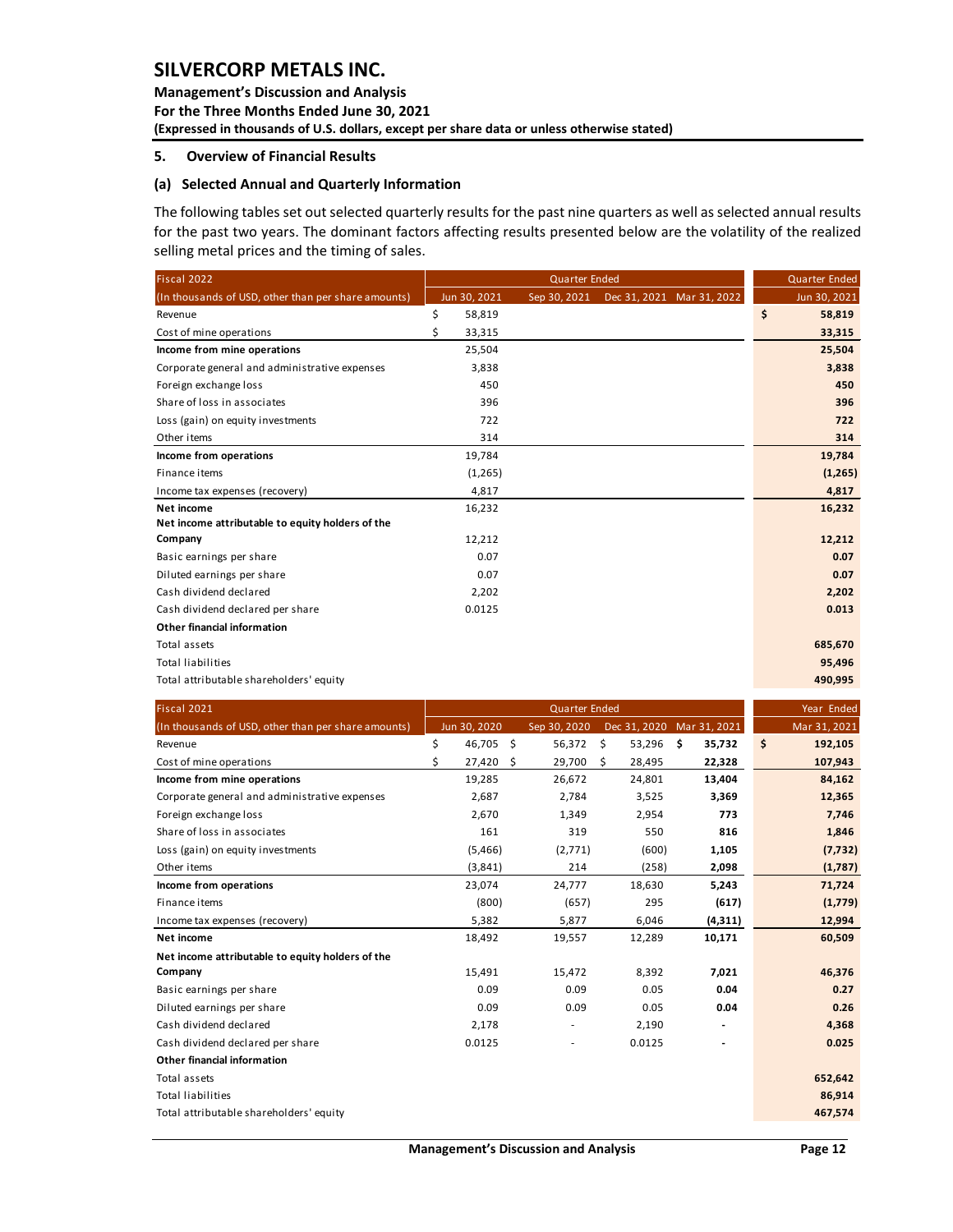**Management's Discussion and Analysis** 

**For the Three Months Ended June 30, 2021**

**(Expressed in thousands of U.S. dollars, except per share data or unless otherwise stated)** 

| Fiscal 2020                                         |              |           | <b>Quarter Ended</b>     |                          |                           | Year Ended    |
|-----------------------------------------------------|--------------|-----------|--------------------------|--------------------------|---------------------------|---------------|
| (In thousands of USD, other than per share amounts) | Jun 30, 2019 |           | Sep 30, 2019             |                          | Dec 31, 2019 Mar 31, 2020 | Mar 31, 2020  |
| Revenue                                             | \$           | 45,576 \$ | 49,886                   | \$<br>44,508             | \$<br>18,859              | \$<br>158,829 |
| Cost of mine operations                             | 27,843       |           | 27,219                   | 28,738                   | 15,655                    | 99,455        |
| Income from mine operations                         | 17,733       |           | 22,667                   | 15,770                   | 3,204                     | 59,374        |
| Corporate general and administrative                | 2,353        |           | 2,583                    | 2,568                    | 2,590                     | 10,094        |
| Foreign exchange loss (gain)                        |              | 854       | (797)                    | 1,277                    | (5, 437)                  | (4, 103)      |
| Share of loss in associates                         |              | 281       | 244                      | 322                      | 429                       | 1,276         |
| Dilution gain on investment in associate            |              | (723)     |                          |                          |                           | (723)         |
| Gain on disposal of mineral rights and properties   | (1, 477)     |           |                          | $\overline{\phantom{a}}$ | ٠                         | (1, 477)      |
| Gain on equity investments                          |              |           |                          |                          |                           |               |
| Other items                                         |              | 386       | 519                      | 160                      | 1,080                     | 2,145         |
| Income from operations                              | 16,059       |           | 20,118                   | 11,443                   | 4,542                     | 52,162        |
| Finance items                                       |              | (754)     | (682)                    | (988)                    | 474                       | (1,950)       |
| Income tax expenses (recovery)                      |              | (488)     | 5,139                    | 3,715                    | 543                       | 8,909         |
| Net income                                          | 17,301       |           | 15,661                   | 8,716                    | 3,525                     | 45,203        |
| Net income attributable to equity holders of the    |              |           |                          |                          |                           |               |
| Company                                             | 12,607       |           | 12,221                   | 6,283                    | 3,163                     | 34,274        |
| Basic earnings per share                            |              | 0.07      | 0.07                     | 0.04                     | 0.02                      | 0.20          |
| Diluted earnings per share                          |              | 0.07      | 0.07                     | 0.04                     | 0.02                      | 0.20          |
| Cash dividend declared                              | 2,125        |           | $\overline{\phantom{a}}$ | 2,162                    | $\overline{\phantom{a}}$  | 4,287         |
| Cash dividend declared per share                    | 0.0125       |           |                          | 0.0125                   |                           | 0.025         |
| <b>Other financial information</b>                  |              |           |                          |                          |                           |               |
| Total assets                                        |              |           |                          |                          |                           | 512,760       |
| <b>Total liabilities</b>                            |              |           |                          |                          |                           | 73,788        |
| Total attributable shareholders' equity             |              |           |                          |                          |                           | 368,682       |

### **(b) Overview of Q1 Fiscal 2022 Financial Results**

**Net income attributable to equity shareholders of the Company** in Q1 Fiscal 2022 was \$12.2 million or \$0.07 per share, compared to \$15.5 million or \$0.09 per share in Q1 Fiscal 2021.

In Q1 Fiscal 2022, the Company's consolidated financial results were mainly impacted by i) an increase of 48%, 12%, 25%, and 70%, respectively, in the realized selling prices for silver, gold, lead and zinc; offset by ii) a decrease of 12%, 9%, and 20%, respectively, in silver, gold, and lead sold; iii) lower production; and iv) the depreciation of the US dollar against the Company's functional currencies, mainly the Chinese yuan and the Canadian dollar.

**Revenue** in Q1 Fiscal 2022 was \$58.8 million, up 26% or \$12.1 million compared to \$46.7 million in Q1 Fiscal 2021. The increase was mainly due to i) an increase of \$19.3 million arising from the increase in the net realized selling metal prices; ii) an increase of \$1.3 million arising from the increase in the quantities of zinc sold; offset by iii) a decrease of \$8.5 million arising from the decrease in the quantities of silver, gold, and lead sold. Revenues from silver, gold, and base metal were \$34.0 million, \$1.5 million, and \$23.3 million, respectively, up 30%, 2%, and 22%, respectively, compared to \$26.2 million, \$1.5 million, and \$19.0 million in Q1 Fiscal 2021. Revenue from the Ying Mining District was \$47.4 million, up 19%, compared to \$39.7 million in Q1 Fiscal 2021. Revenue from the GC Mine was \$11.4 million, up 62%, compared to \$7.0 million in Q1 Fiscal 2021.

Fluctuation in sales revenue is mainly dependent on metal sales and realized metal prices. The net realized selling price is calculated using the Shanghai Metal Exchange ("SME") price, less smelter charges, recovery, and value added tax ("VAT"). The metal prices quoted on SME, excluding gold, include VAT. The following table is a comparison among the Company's net realized selling prices, prices quoted on SME, and prices quoted on London Metal Exchange ("LME"):

|                             |  | Silver (in US\$/ounce) |  |                 |                     | Gold (in US\$/ounce) | Lead (in US\$/pound) |         |      |         |                 | Zinc (in US\$/pound) |      |         |      |
|-----------------------------|--|------------------------|--|-----------------|---------------------|----------------------|----------------------|---------|------|---------|-----------------|----------------------|------|---------|------|
| 01 2022                     |  | 01 2021                |  | Q1 2022         |                     | Q1 2021              |                      | 01 2022 |      | Q1 2021 |                 | 01 2022              |      | Q1 2021 |      |
| Net realized selling prices |  | 20.70 S                |  | 13.99 \$        | 1,508 \$            |                      | $1,343$ \$           |         | 0.86 |         | $0.69$ \$       |                      | 1.02 |         | 0.60 |
| <b>SME</b>                  |  | 27.18                  |  | $17.30 \quad $$ | 1,819 \$            |                      | $1,682$ \$           |         | 1.07 |         | $0.92 \quad$ \$ |                      | 1.55 |         | 1.06 |
| <b>LME</b>                  |  | 26.69 S                |  |                 | $16.33$ \$ 1.816 \$ |                      | $1,711$ \$           |         | 0.97 |         | $0.76$ \$       |                      | 1.33 |         | 0.89 |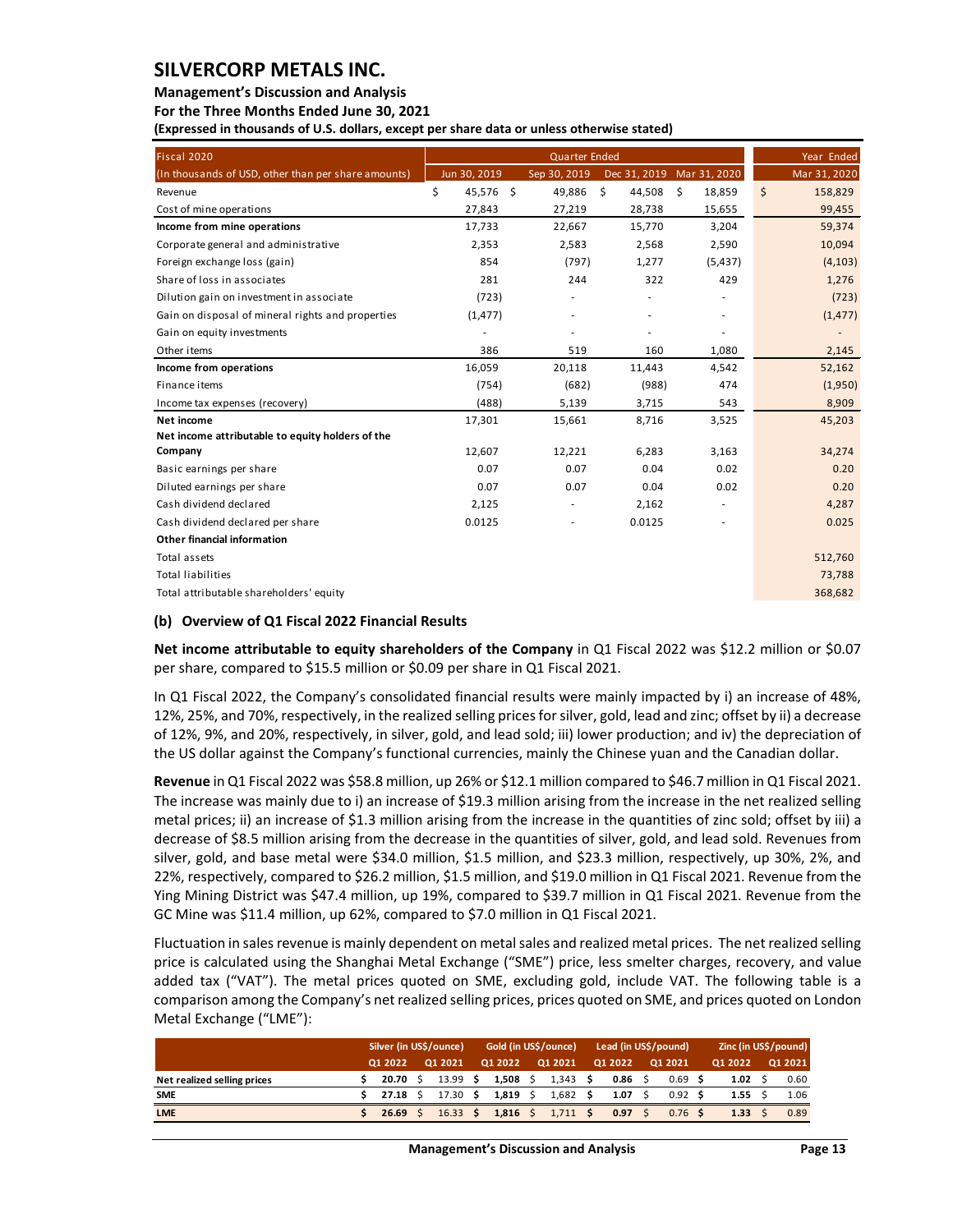## **Management's Discussion and Analysis**

**For the Three Months Ended June 30, 2021**

**(Expressed in thousands of U.S. dollars, except per share data or unless otherwise stated)** 

**Cost of mine operations** in Q1 Fiscal 2022 was \$33.3 million, up 21% compared to \$27.4 million in Q1 Fiscal 2021. Items included in cost of mine operations are as follows:

|                                 | Q1 Fiscal 2022 |        | Q1 Fiscal 2021 | Change |
|---------------------------------|----------------|--------|----------------|--------|
| <b>Production costs</b>         |                | 22,485 | 17,747         | 27%    |
| Depreciation and amortization   |                | 6,214  | 5,740          | 8%     |
| Mineral resource taxes          |                | 1,413  | 1,336          | 6%     |
| Government fees and other taxes |                | 691    | 540            | 28%    |
| General and administrative      |                | 2.512  | 2.057          | 22%    |
|                                 |                | 33,315 | 27,420         | 21%    |

Production costs expensed in Q1 Fiscal 2022 were \$22.5 million, up 27% compared to \$17.7 million in Q1 Fiscal 2021. The increase was mainly due to the increase in per tonne production costs.

The increases in the mineral resource taxes and government fees and other taxes were mainly due to higher revenue achieved in Q1 Fiscal 2022. Government fees and other taxes are comprised of environmental protection fees, surtaxes on VAT, land usage levies, stamp duties and other miscellaneous levies, duties and taxes imposed by the state and local Chinese governments.

General and administrative expenses for the mine operations in Q1 Fiscal 2022 were \$2.5 million, up 22% compared to \$2.1 million in Q1 Fiscal 2021. The increase was mainly due to an average 7% increase in frontline workers' pay rate and the contribution to employees' social welfare funds returned to the normal rate. In Q1 Fiscal 2021, a reduced contribution rate to employees' social welfare funds was granted by the Chinese government due to Covid-19. Items included in general and administrative expenses for the mine operations are as follows:

|                                    | Q1 Fiscal 2022   | Q1 Fiscal 2021 | Change |
|------------------------------------|------------------|----------------|--------|
| Amortization and depreciation      | 335 <sub>5</sub> | 288            | 16%    |
| Office and administrative expenses | 685              | 591            | 16%    |
| <b>Professional Fees</b>           | 106              | 113            | -6%    |
| Salaries and benefits              | 1.386            | 1.065          | 30%    |
|                                    | 2.512            | 2,057          | 22%    |

**Income from mine operations** in Q1 Fiscal 2022 was \$25.5 million, up 32% compared to \$19.3 million in prior year quarter. Income from mine operations at the Ying Mining District was \$21.2 million, up 20% compared to \$17.6 million in Q1 Fiscal 2021. Income from mine operations at the GC Mine was \$4.4 million, up 144% compared to \$1.8 million in Q1 Fiscal 2021.

**Corporate general and administrative expenses** in Q1 Fiscal 2022 were \$3.8 million, up \$1.1million, compared to \$2.7 million in Q1 Fiscal 2021. The increase was mainly due to an increase of \$1.3 million in share-based compensation from additional share awards granted in Q1 Fiscal 2022. Items included in corporate general and administrative expenses are as follows:

|                                    | Q1 Fiscal 2022    | Q1 Fiscal 2021 | Change |
|------------------------------------|-------------------|----------------|--------|
| Amortization and depreciation      | 146 $\frac{1}{2}$ | 120            | 22%    |
| Office and administrative expenses | 568               | 536            | 6%     |
| <b>Professional Fees</b>           | 145               | 318            | -54%   |
| Salaries and benefits              | 988               | 1,033          | $-4%$  |
| Share-based compensation           | 1.991             | 680            | 193%   |
|                                    | 3,838             | 2,687          | 43%    |

**Property evaluation and business development expenses** in Q1 Fiscal 2022 was \$0.4 million, compared to a recovery of \$3.8 million in Q1 Fiscal 2021. In Q1 Fiscal 2021, a break fee of \$6.5 million, net of expenses of \$2.5 million, was included as a recovery of property evaluation and business development expenses.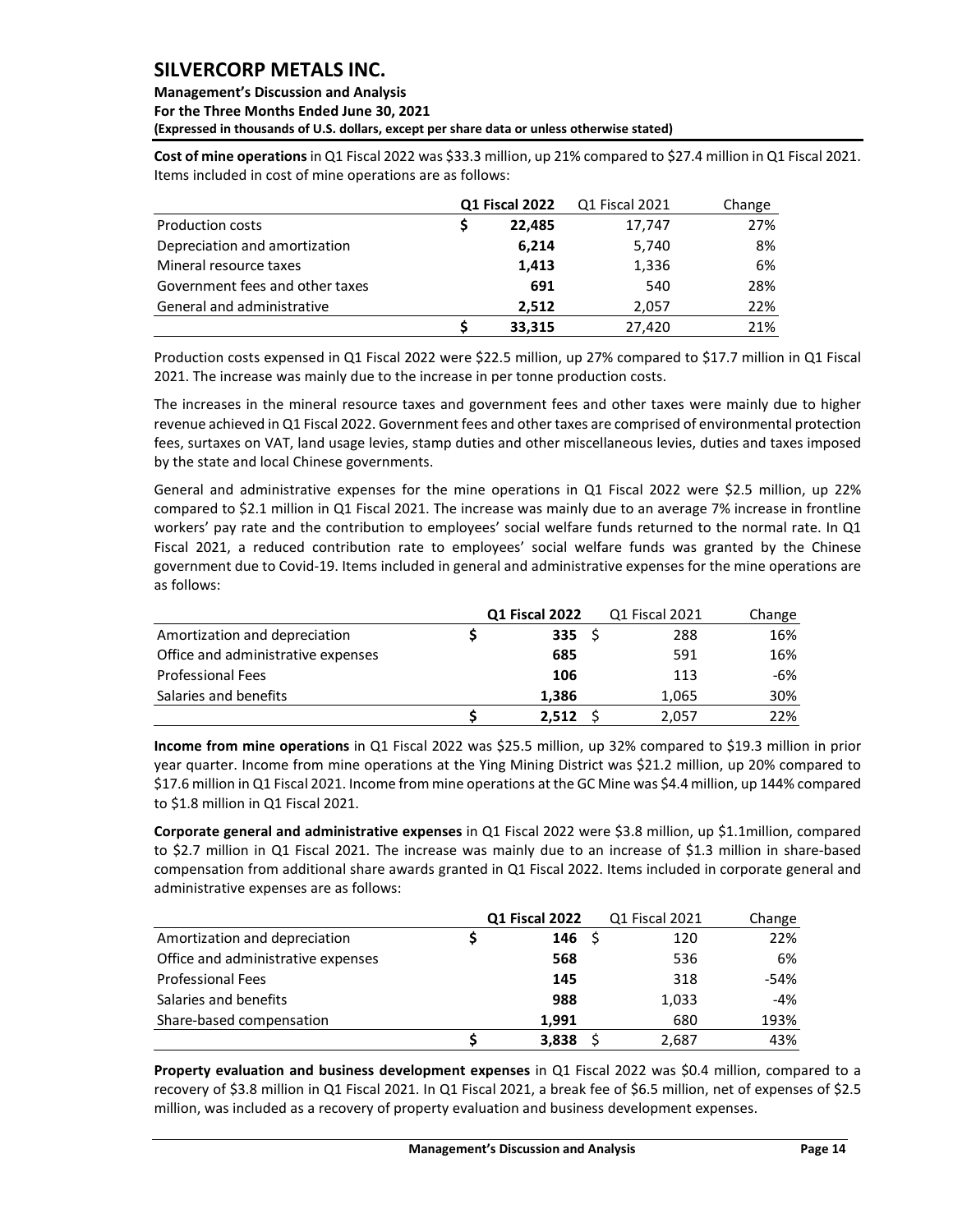**Management's Discussion and Analysis For the Three Months Ended June 30, 2021 (Expressed in thousands of U.S. dollars, except per share data or unless otherwise stated)** 

**Foreign exchange loss** in Q1 Fiscal 2022 was \$0.5 million compared to a loss of \$2.7 million in Q1 Fiscal 2021. The foreign exchange loss is mainly due to the depreciation of the US dollar against the Canadian dollar.

**Loss on disposal of plant and equipment** in Q1 Fiscal 2022 was \$85 thousands compared to \$0.2 million in Q1 Fiscal 2021. The loss was related to the disposal of obsolete equipment.

**Share of loss in an associate** in Q1 Fiscal 2022 was \$0.4 million, compared to \$0.2 million in Q1 Fiscal 2021. Share of loss in an associate represents the Company's equity pickup in NUAG and WHG.

**Loss on equity investments** in Q1 Fiscal 2022 was \$0.7 million, compared to a gain of \$5.5 million in Q1 Fiscal 2021.

**Finance income** in Q1 Fiscal 2022 was \$1.4 million compared to \$0.9 million in Q1 Fiscal 2021. The Company invests in short-term investments which include term deposits, money market instruments, and bonds.

**Income tax expenses** in Q1 Fiscal 2022 were \$4.8 million, down \$0.6 million compared to \$5.4 million in Q1 Fiscal 2021. The income tax expense recorded in Q1 Fiscal 2022 included a current income tax expense of \$4.0 million (Q1 Fiscal 2021 - \$4.6 million) and a deferred income tax expense of \$0.8 million (Q1 Fiscal 2021 - \$0.8 million). The current income tax expenses in Q1 Fiscal 2022 included withholding tax expenses of \$1.5 million (Q1 Fiscal 2021- \$1.1 million), which was paid at a rate of 10% on dividends distributed out of China.

### <span id="page-15-0"></span>**6. Liquidity and Capital Resources**

| As at                     | June 30, 2021 | March 31, 2021 | <b>Changes</b> |  |
|---------------------------|---------------|----------------|----------------|--|
| Cash and cash equivalents | 171.458       | $118,735$ \$   | 52.723         |  |
| Short-term investment     | 42.968        | 80,357         | (37, 389)      |  |
|                           | 214.426       | 199.092        | 15.334         |  |
| Working capital           | 188,905       | 184,014        | 4.891          |  |

|                                                              |   | Three months ended June 30, |          |                |  |  |  |  |
|--------------------------------------------------------------|---|-----------------------------|----------|----------------|--|--|--|--|
|                                                              |   | 2021                        | 2020     | <b>Changes</b> |  |  |  |  |
| Cash flow                                                    |   |                             |          |                |  |  |  |  |
| Cash provided by operating activities                        | S | 36,452                      | \$30,142 | 6,310<br>-S    |  |  |  |  |
| Cash provided (used) in investing activities                 |   | 20,484                      | (965)    | 21,449         |  |  |  |  |
| Cash used in financing activities                            |   | (5,500)                     | (3, 294) | (2, 206)       |  |  |  |  |
| Increase (decrease) in cash and cash equivalents             |   | 51,436                      | 25,883   | 25,553         |  |  |  |  |
| Effect of exchange rate changes on cash and cash equivalents |   | 1,287                       | 2,364    | (1,077)        |  |  |  |  |
| Cash and cash equivalents, beginning of the period           |   | 118,735                     | 65,777   | 52,958         |  |  |  |  |
| Cash and cash equivalents, end of the period                 |   | 171.458                     | \$94,024 | 77,434         |  |  |  |  |

**Cash, cash equivalents and short-term investments** as at June 30, 2021 were \$214.4 million, up 8% or \$15.3 million, compared to \$199.1 million as at March 31, 2021.

**Working capital** as at June 30, 2021 was \$188.9 million, up 3% or \$4.9 million, compared to \$184.0 million as at March 31, 2021.

**Cash flow provided by operating activities** in Q1 Fiscal 2022 was \$36.5 million, up 21% or \$6.3 million, compared to \$30.1 million in Q1 Fiscal 2021. The increase was due to:

- \$27.4 million cash flow from operating activities before changes in non-cash operating working capital, up 20% or \$4.5 million, compared to \$22.9 million in Q1 Fiscal 2021; and
- \$9.1 million cash flow from changes in non-cash working capital, compared to \$7.2 million in Q1 Fiscal 2021.

**Cash flow provided by investing activities** in Q1 Fiscal 2022 was \$20.5 million, up \$21.4 million, compared to \$1.0 million cash used in Q1 Fiscal 2021, and comprised mostly of: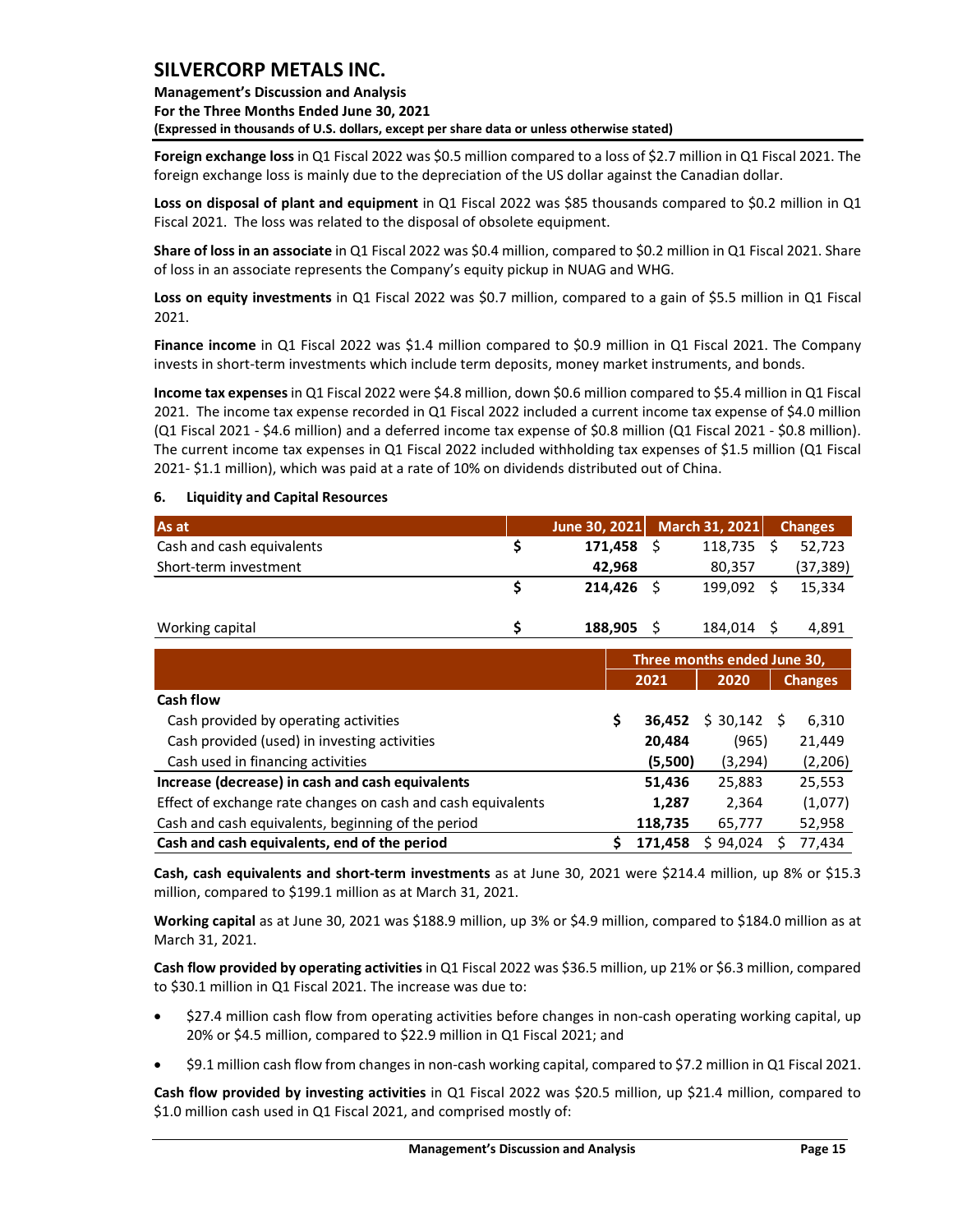**Management's Discussion and Analysis For the Three Months Ended June 30, 2021 (Expressed in thousands of U.S. dollars, except per share data or unless otherwise stated)** 

- \$10.0 million spent on mineral exploration and development expenditures (Q1 Fiscal 2021 \$7.9 million);
- \$1.2 million spent to acquire plant and equipment (Q1 Fiscal 2021 \$0.8million);
- \$5.0 million spent on investment in associate (Q1 Fiscal 2021 \$5.8 million); and,
- \$2.6 million spent on the acquisition of other investments (Q1 Fiscal 2021 \$5.5 million); offset by
- \$38.5 million proceeds from the net redemptions of short-term investments (Q1 Fiscal 2021 \$0.9 million spent on net purchase); and
- \$0.8 million proceeds from disposal of other investments (Q1 Fiscal 2021 \$16.6 million).

**Cash flow used in financing activities** in Q1 Fiscal 2022 was \$5.5 million, compared to \$3.3 million in Q1 Fiscal 2021, and comprised mostly of:

- \$0.2 million lease payment (Q1 Fiscal 2021 \$0.1 million);
- \$3.9 million in distributions to non-controlling shareholders (Q1 Fiscal 2021 \$3.2 million);
- \$2.2 million cash dividends paid (Q1 Fiscal 2021 \$2.2 million); offset by
- Snil repayment received from the non-controlling shareholder of Henan Found (Q1 Fiscal 2021 \$1.4 million); and
- \$0.8 million cash received arising from exercise of stock options (Q1 Fiscal 2021 \$0.8 million).

### **Available sources of funding**

The Company does not have unlimited resources and its future capital requirements will depend on many factors, including, among others, cash flow from operations. To the extent that its existing resources and the funds generated by future income are insufficient to fund the Company's operations, the Company may need to raise additional funds through public or private debt or equity financing. If additional funds are raised through the issuance of equity securities, the percentage ownership of current shareholders will be reduced, and such equity securities may have rights, preferences or privileges senior to those of the holders of the Company's common shares. No assurance can be given that additional financing will be available or that, if available, can be obtained on terms favourable to the Company and its shareholders. If adequate funds are not available, the Company may be required to delay, limit or eliminate some or all of its proposed operations. The Company believes it has sufficient capital to meet its cash needs for the next 12 months, including the cost of compliance with continuing reporting requirements.

### <span id="page-16-0"></span>**7. Financial Instruments and Related Risks**

The Company manages its exposure to financial risks, including liquidity risk, foreign exchange risk, interest rate risk, credit risk and equity price risk in accordance with its risk management framework. The Company's Board of Directors has overall responsibility for the establishment and oversight of the Company's risk management framework and reviews the Company's policies on an ongoing basis.

(a) *Fair value*

The Company classifies its fair value measurements within a fair value hierarchy, which reflects the significance of the inputs used in making the measurements as defined in IFRS 13, Fair Value Measurement ("IFRS 13").

Level 1 – Unadjusted quoted prices at the measurement date for identical assets or liabilities in active markets.

Level 2 – Observable inputs other than quoted prices included in Level 1, such as quoted prices for similar assets and liabilities in active markets; quoted prices for identical or similar assets and liabilities in markets that are not active; or other inputs that are observable or can be corroborated by observable market data.

Level 3 – Unobservable inputs which are supported by little or no market activity.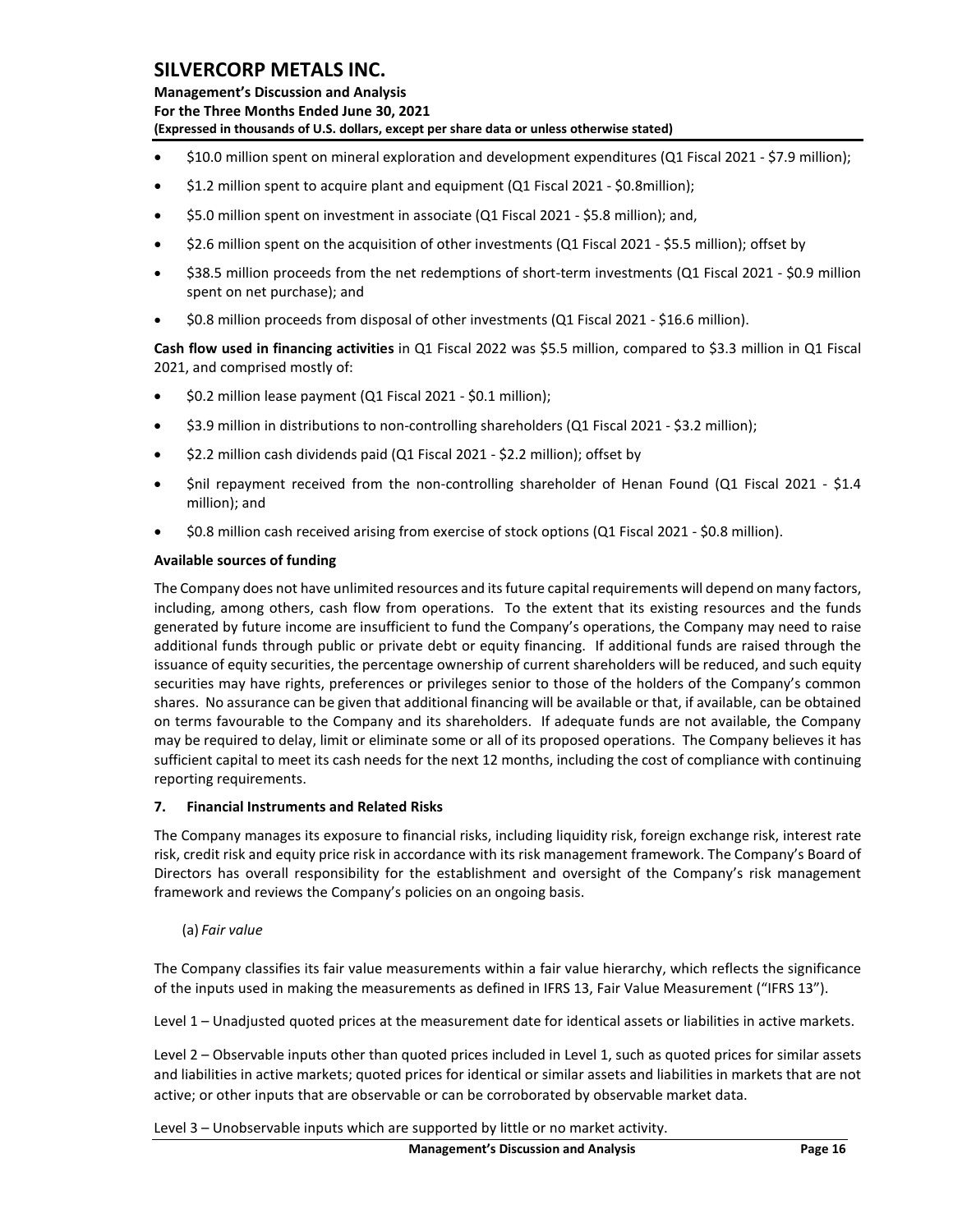## **Management's Discussion and Analysis For the Three Months Ended June 30, 2021 (Expressed in thousands of U.S. dollars, except per share data or unless otherwise stated)**

The following tables set forth the Company's financial assets and liabilities that are measured at fair value level on a recurring basis within the fair value hierarchy as at June 30, 2021 and March 31, 2021 that are not otherwise disclosed. As required by IFRS 13, the assets and liabilities are classified in their entirety based on the lowest level of input that is significant to the fair value measurement.

| Level 1    | Level <sub>2</sub>           | Level 3                  | <b>Total</b>                   |  |  |  |  |  |  |  |  |  |  |
|------------|------------------------------|--------------------------|--------------------------------|--|--|--|--|--|--|--|--|--|--|
|            |                              |                          |                                |  |  |  |  |  |  |  |  |  |  |
| 171,458 \$ | - S                          | $\sim 100$<br>s          | 171.458                        |  |  |  |  |  |  |  |  |  |  |
| 21,813     |                              | $\blacksquare$           | 21,813                         |  |  |  |  |  |  |  |  |  |  |
| 13,278     | $\qquad \qquad \blacksquare$ | $\overline{\phantom{0}}$ | 13,278                         |  |  |  |  |  |  |  |  |  |  |
|            |                              | 4,304                    | 4,304                          |  |  |  |  |  |  |  |  |  |  |
|            |                              |                          |                                |  |  |  |  |  |  |  |  |  |  |
|            |                              |                          | Fair value as at June 30, 2021 |  |  |  |  |  |  |  |  |  |  |

| <b>Recurring measurements</b>                     |  | Total       |                          |                          |        |
|---------------------------------------------------|--|-------------|--------------------------|--------------------------|--------|
| <b>Financial assets</b>                           |  |             |                          |                          |        |
| Cash and cash equivalents                         |  | $65,777$ \$ | $-S$                     | $- S$                    | 65,777 |
| Short-term investments - money market instruments |  | 53,430      | $\overline{\phantom{a}}$ | $\overline{\phantom{a}}$ | 53,430 |
| Investments in public companies                   |  | 6,633       | $\overline{\phantom{0}}$ | $\overline{\phantom{0}}$ | 6,633  |
| Investments in private companies                  |  |             | $\overline{\phantom{0}}$ | 2.117                    | 2,117  |

Fair value of the other financial instruments excluded from the table above approximates their carrying amount as at June 30, 2021 and March 31, 2021, due to the short-term nature of these instruments.

There were no transfers into or out of Level 3 during the years ended June 30, 2021 and 2020.

## (b) *Liquidity risk*

Liquidity risk is the risk that the Company will not be able to meet its short-term business requirements. The Company has in place a planning and budgeting process to help determine the funds required to support the Company's normal operating requirements on an ongoing basis and its expansion plans.

In the normal course of business, the Company enters into contracts that give rise to commitments for future minimum payments. The following summarizes the remaining contractual maturities of the Company's financial liabilities.

|                                          |               | March 31, 2021           |              |       |        |  |
|------------------------------------------|---------------|--------------------------|--------------|-------|--------|--|
|                                          | Within a year | 2-5 vears                | <b>Total</b> | Total |        |  |
| Accounts payable and accrued liabilities | 33.698        | $\overline{\phantom{a}}$ | 33.698       |       | 30,298 |  |
| Lease obligation                         | 671           | 941                      | 1.612        |       | 1,741  |  |
|                                          | 34.369        | 941                      | 35.310       |       | 32,039 |  |

## (c) *Foreign exchange risk*

The Company reports its financial statements in US dollars. The functional currency of the head office, Canadian subsidiaries and all intermediate holding companies is CAD and the functional currency of all Chinese subsidiaries is RMB. The functional currency of New Infini and its subsidiaries is USD. The Company is exposed to foreign exchange risk when the Company undertakes transactions and holds assets and liabilities in currencies other than its functional currencies.

The Company currently does not engage in foreign exchange currency hedging. The Company's exposure to currency risk affect net income is summarized as follows: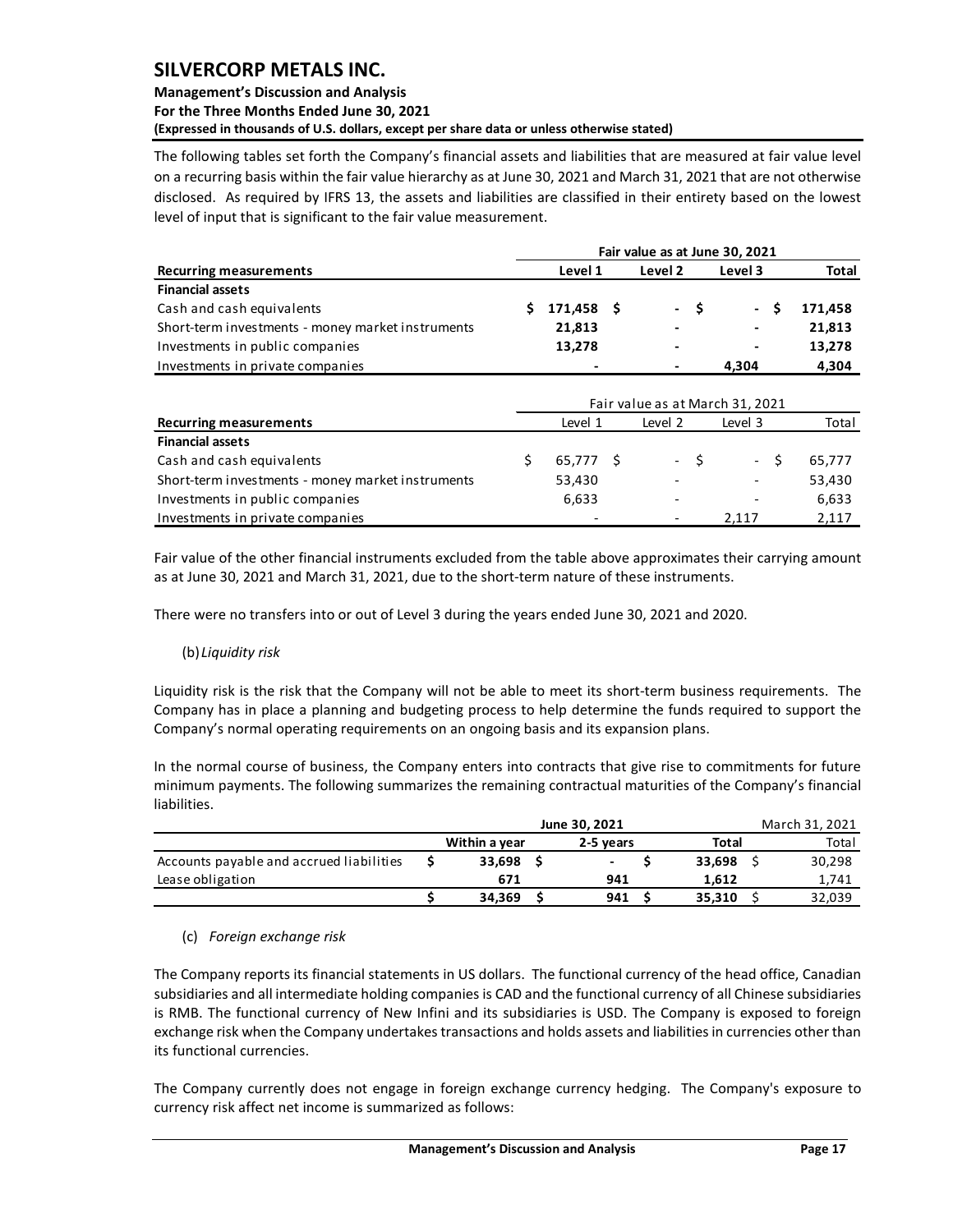## **Management's Discussion and Analysis**

**For the Three Months Ended June 30, 2021**

**(Expressed in thousands of U.S. dollars, except per share data or unless otherwise stated)** 

|                                                   | June 30, 2021 | March 31, 2021 |
|---------------------------------------------------|---------------|----------------|
| Financial assets denominated in U.S. Dollars      | 73.888        | 58,610         |
| Financial liabilities denominated in U.S. Dollars |               |                |

As at June 30, 2021, with other variables unchanged, a 10% strengthening (weakening) of the CAD against the USD would have decreased (increased) net income by approximately \$7.4 million.

## (d)*Interest rate risk*

The Company is exposed to interest rate risk on its cash equivalents and short-term investments. As at June 30, 2021, all of its interest-bearing cash equivalents and short-term investments earn interest at market rates that are fixed to maturity or at variable interest rates with terms of less than one year. The Company monitors its exposure to changes in interest rates on cash equivalents and short-term investments. Due to the short-term nature of these financial instruments, fluctuations in interest rates would not have a significant impact on the Company's net income.

(e) *Credit risk*

Credit risk is the risk that one party to a financial instrument will fail to discharge an obligation and cause the other party to incur a financial loss. The Company is exposed to credit risk primarily associated to accounts receivable, due from related parties, cash and cash equivalents, and short-term investments. The carrying amount of assets included on the balance sheet represents the maximum credit exposure.

The Company undertakes credit evaluations on counterparties as necessary, requests deposits from customers prior to delivery, and has monitoring processes intended to mitigate credit risks. There were no material amounts in trade or other receivables which were past due on June 30, 2021 (at March 31, 2021 - \$nil).

(f) *Equity price risk*

The Company holds certain marketable securities that will fluctuate in value as a result of trading on Canadian financial markets. As the Company's marketable securities holdings are mainly in mining companies, the value will also fluctuate based on commodity prices. Based upon the Company's portfolio as at June 30, 2021, a 10% increase (decrease) in the market price of the securities held, ignoring any foreign currency effects, would have resulted in an increase (decrease) to the net income and other comprehensive income of \$1.1 million and \$0.3 million, respectively.

### <span id="page-18-0"></span>**8. Off-Balance Sheet Arrangements**

The Company does not have any off-balance sheet arrangements.

### <span id="page-18-1"></span>**9. Transactions with Related Parties**

Related party transactions are made on terms agreed upon with the related parties. The balances with related parties are unsecured. Related party transactions not disclosed elsewhere in this MD&A are as follows:

(i) *Due from related parties*

| Due from related parties | June 30, 2021 March 31, 2021 |     |
|--------------------------|------------------------------|-----|
| NUAG (a)                 | 48                           | 59  |
| WHG(b)                   | 37                           | 19  |
| Henan Non-ferrous (c)    | 789                          | 769 |
|                          | 874                          | 847 |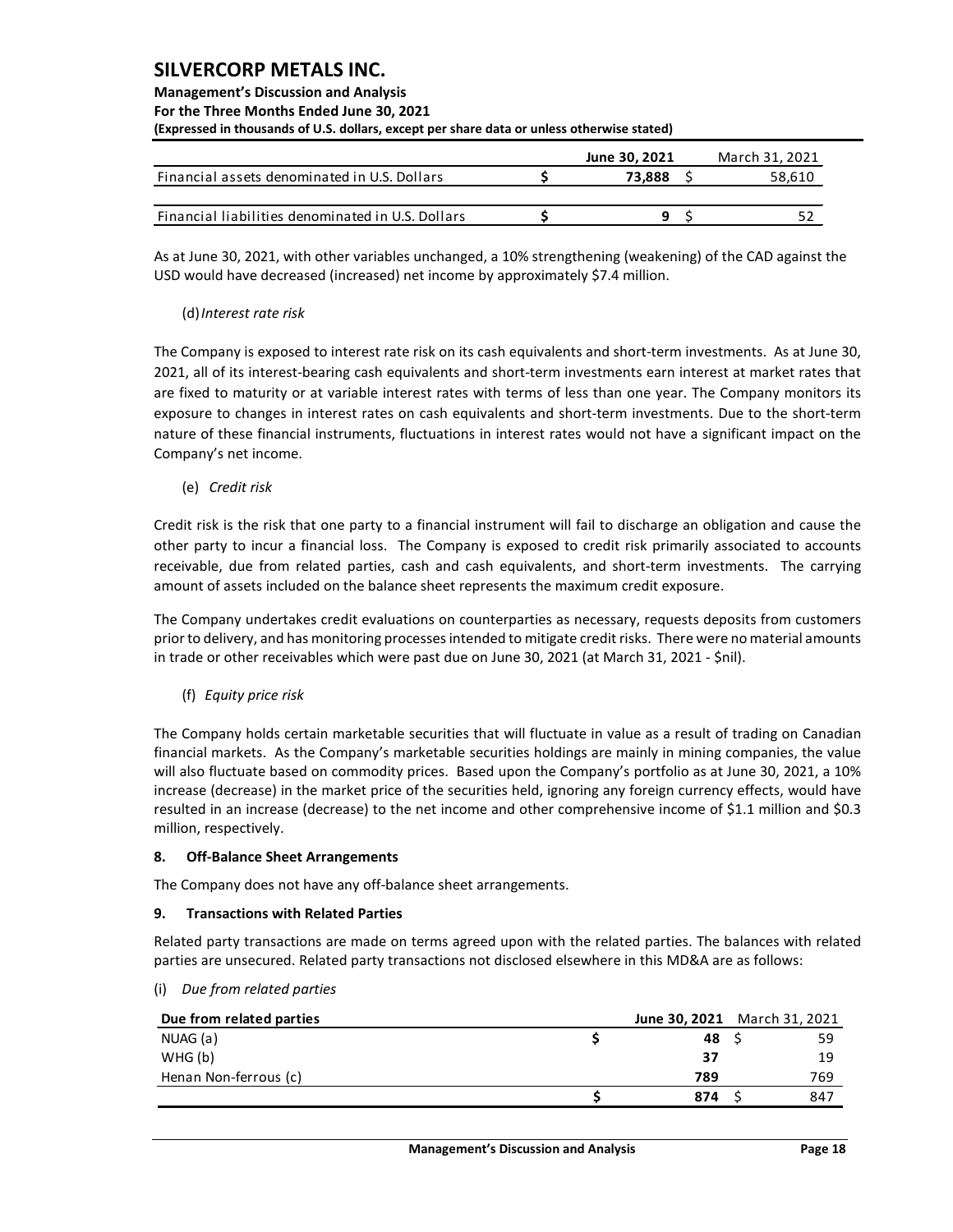**Management's Discussion and Analysis For the Three Months Ended June 30, 2021 (Expressed in thousands of U.S. dollars, except per share data or unless otherwise stated)** 

- (a) The Company recovers costs for services rendered to NUAG and expenses incurred on behalf of NUAG pursuant to a services and administrative costs reallocation agreement. During the three months ended June 30, 2021, the Company recovered \$163 (three months ended June 30, 2020 - \$161), from NUAG for services rendered and expenses incurred on behalf of NUAG. The costs recovered from NUAG were recorded as a direct reduction of general and administrative expenses on the consolidated statements of income.
- (b) The Company recovers costs for services rendered to WHG and expenses incurred on behalf of WHG pursuant to a services and administrative costs reallocation agreement. During the three months ended June 30, 2021, the Company recovered \$58 (three months ended June 30, 2020 - \$nil), from WHG for services rendered and expenses incurred on behalf of WHG. The costs recovered from WHG were recorded as a direct reduction of general and administrative expenses on the consolidated statements of income.
- (c) In January 2021, Henan Found advanced a loan of \$744 (RMB¥5 million) to Henan Non-ferrous. The loan bears an interest rate of 4.35% per annum.

The balances with related parties are unsecured.

## <span id="page-19-0"></span>**10. Alternative Performance (Non-IFRS) Measures**

The following alternative performance measures are used by the Company to manage and evaluate operating performance of the Company's mines and are widely reported in the silver mining industry as benchmarks for performance but are alternative performance (non-IFRS) measures that do not have standardized meaning prescribed by IFRS and therefore unlikely to be comparable to similar measures presented by other companies. Accordingly, it is intended to provide additional information and should not be considered in isolation or as a substitute for measures of performance prepared in accordance with IFRS. To facilitate a better understanding of these measures, the tables in this section provide the reconciliation of these measures to the financial statements for the three months ended June 30, 2021 and 2020:

(a) Adjusted Earnings and Adjusted Earnings per Share

Adjusted earnings and adjusted earnings per share are non-IFRS measures and supplement information to the Company's consolidated financial statements. The Company believes that, in addition to the conventional measures prepared in accordance with IFRS, the Company and certain investors and analysts use this information to evaluate the Company's underlying core operating performance. The presentation of adjusted earnings and adjusted earnings per share is not meant to be a substitute of net income and net income per share presented in accordance with IFRS, but rather should be evaluated in conjunction with such IFRS measure.

The Company defines the adjusted earnings as net income adjusted to exclude certain non-cash and unusual items, and items that in the Company's judgment are subject to volatility as a result of factors which are unrelated to the Company's operation in the period, and/or relate to items that will settle in future period, including impairment adjustments and reversal, foreign exchange gain or loss, dilution gain or loss, share-based compensation, share of gain or loss of associates, gain or loss on mark-to-market equity investments designated as FVTPL, and other non-recurring items. Certain items that become applicable in a period may be adjusted for, with the Company retroactively presenting comparable periods with an adjustment for such items and, conversely, items no longer applicable may be removed from the calculation. The following table provides a detailed reconciliation of net income as reported in the Company's consolidated financial statements to adjusted earnings and adjusted earning per share.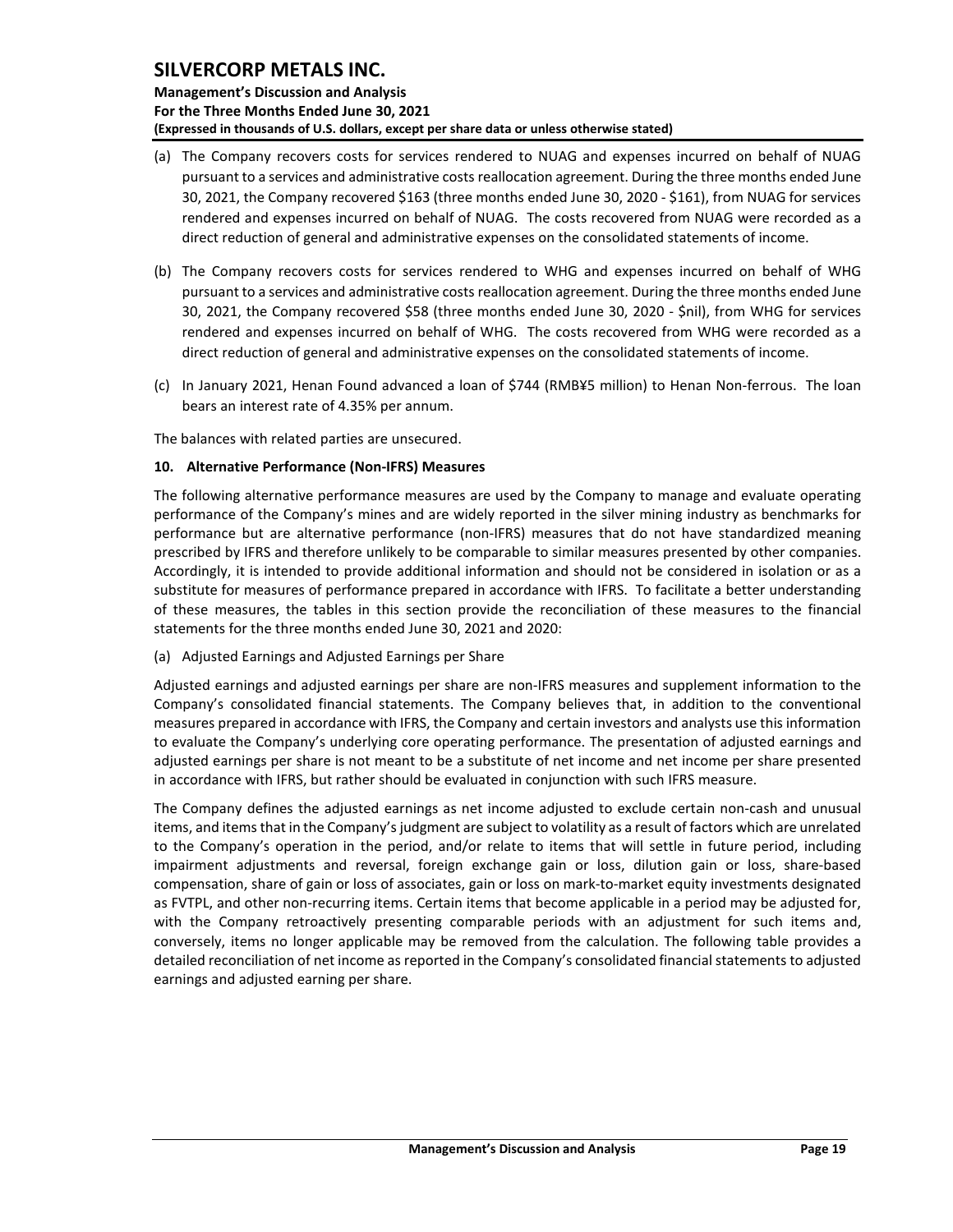### **Management's Discussion and Analysis**

**For the Three Months Ended June 30, 2021**

**(Expressed in thousands of U.S. dollars, except per share data or unless otherwise stated)** 

|                                                                                    |    | Three months ended June 30, |      |             |  |  |  |
|------------------------------------------------------------------------------------|----|-----------------------------|------|-------------|--|--|--|
|                                                                                    |    | 2021                        |      | 2020        |  |  |  |
| Net income as reported for the period                                              | \$ | $16,232$ \$                 |      | 18,492      |  |  |  |
| Adjustments, net of tax                                                            |    |                             |      |             |  |  |  |
| Share-base compensation included in general and administrative                     |    | 1,991                       |      | 680         |  |  |  |
| One time break fee recovery included in property evaluation and                    |    |                             |      |             |  |  |  |
| business development                                                               |    |                             |      | (3,970)     |  |  |  |
| Foreign exchange loss                                                              |    | 450                         |      | 2,670       |  |  |  |
| Share of loss in assoicates                                                        |    | 396                         |      | 161         |  |  |  |
| Loss (gain) on equity investments designated as FVTPL                              |    | 722                         |      | (5, 466)    |  |  |  |
| Adjusted earnings for the period                                                   | \$ | 19,791                      | - \$ | 12,567      |  |  |  |
| Non-controlling interest as reported                                               |    | 4,020                       |      | 3,001       |  |  |  |
| Adjusted earnings attributable to equity holders                                   | S  | $15,771$ \$                 |      | 9,566       |  |  |  |
| Adjusted earnings per share attributable to the equity shareholders of the Company |    |                             |      |             |  |  |  |
| Basic adjusted earning per share                                                   |    | 0.09                        | - \$ | 0.05        |  |  |  |
| Diluted adjusted earning per share                                                 |    | 0.09                        | Ŝ.   | 0.05        |  |  |  |
| Basic weighted average shares outstanding                                          |    | 175,953,077                 |      | 173,997,464 |  |  |  |
| Diluted weighted average shares outstanding                                        |    | 178,524,536                 |      | 176,414,612 |  |  |  |

### (b) Working Capital

Working capital is an alternative performance (non-IFRS) measure calculated as current asset less current liabilities. Working capital dose not have any standardized meaning prescribed by IFRS and is therefore unlikely to be comparable to similar measures presented by other companies. The Company and certain investors use this information to evaluate whether the Company is able to meet its current obligations using its current assets.

### (c) Costs per Ounce of Silver

Cash cost and all-in sustaining cost ("AISC") per ounce of silver, net of by-product credits, are non-IFRS measures. The Company produces by-product metals incidentally to our silver mining activities. We have adopted the practice of calculating a performance measure with the net cost of producing an ounce of silver, our primary payable metal, after deducting revenues gained from incidental by-product production. This performance measure has been commonly used in the mining industry for many years and was developed as a relatively simple way of comparing the net production costs of the primary metal for a specific period against the prevailing market price of such metal.

Cash cost is calculated by deducting revenue from the sales of all metals other than silver and is calculated per ounce of silver sold.

AISC is an extension of the "cash cost" metric and provides a comprehensive measure of the Company's operating performance and ability to generate cash flows. AISC has been calculated based on World Gold Council ("WGC") guidance released in 2013 and undated in 2018. The WGC is not a regulatory organization and does not have the authority to develop accounting standards for disclosure requirements.

AISC is based on the Company's cash costs, net of by-product sales, and further includes corporate general and administrative expense, government fee and other taxes, reclamation cost accretion, lease liability payments, and sustaining capital expenditures. Sustaining capital expenditures are those costs incurred to sustain and maintain existing assets at current productive capacity and constant planned levels of production output. Excluded are non-sustaining capital expenditures, which result in a material increase in the life of assets, materially increase resources or reserves, productive capacity, or future earning potential, or significant improvement in recovery or grade, or which do not relate to the current production activities. The Company believes that this measure represents the total sustainable costs of producing silver from current operations and provides additional information about the Company's operational performance and ability to generate cash flows.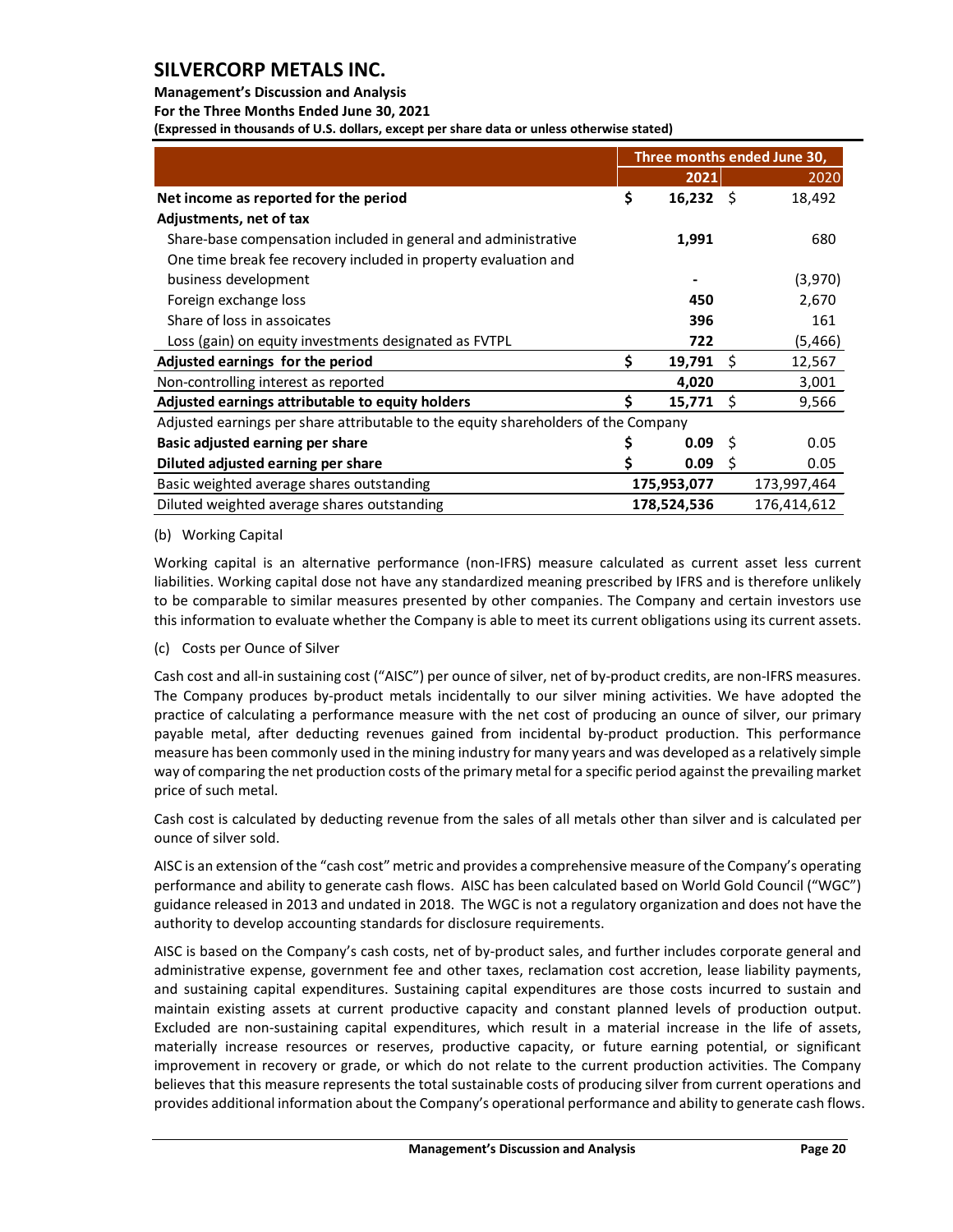**Management's Discussion and Analysis** 

**For the Three Months Ended June 30, 2021**

**(Expressed in thousands of U.S. dollars, except per share data or unless otherwise stated)** 

The following table provides a reconciliation of cash cost and AISC per ounce of silver, net of by-product credits:

|                                                               |              | Three months ended June 30, 2021 |     |                           |  |                          |    |                          |     | Three months ended June 30, 2020 |     |                    |  |                   |       |    |                          |    |                        |
|---------------------------------------------------------------|--------------|----------------------------------|-----|---------------------------|--|--------------------------|----|--------------------------|-----|----------------------------------|-----|--------------------|--|-------------------|-------|----|--------------------------|----|------------------------|
| (Expressed in thousands of U.S. dollars, except ounce and     |              | <b>Ying Mining</b>               |     |                           |  |                          |    |                          |     |                                  |     | <b>Ying Mining</b> |  |                   |       |    |                          |    |                        |
| per ounce amount)                                             |              | <b>District</b>                  |     | GC.                       |  |                          |    |                          |     | Other Corporate Consolidated     |     | District           |  | GC                | Other |    |                          |    | Corporate Consolidated |
| Production costs expensed as reported                         | A            | 17,656<br>\$.                    | \$. | 4,829 \$                  |  | ÷                        | Ś. | $\sim$                   | Ś.  | 22,485                           | Ś.  | 14,123             |  | s.<br>3,624       | ÷     | Ś. |                          | Ś  | 17,747                 |
| <b>By-product sales</b>                                       |              |                                  |     |                           |  |                          |    |                          |     |                                  |     |                    |  |                   |       |    |                          |    |                        |
| Gold                                                          |              | (1,508)                          |     | $\overline{\phantom{a}}$  |  |                          |    |                          |     | (1,508)                          |     | (1, 477)           |  |                   |       |    |                          |    | (1, 477)               |
| Lead                                                          |              | (12, 187)                        |     | (2, 214)                  |  |                          |    |                          |     | (14, 401)                        |     | (12, 346)          |  | (2,028)           |       |    |                          |    | (14, 374)              |
| Zinc                                                          |              | (1,614)                          |     | (5,754)                   |  |                          |    |                          |     | (7, 368)                         |     | (1, 371)           |  | (2,784)           |       |    |                          |    | (4, 155)               |
| Other                                                         |              | (1, 185)                         |     | (363)                     |  |                          |    |                          |     | (1, 548)                         |     | (385)              |  | (129)             |       |    |                          |    | (514)                  |
| Total by-product sales                                        | B            | (16, 494)                        |     | (8, 331)                  |  | $\blacksquare$           |    | $\overline{\phantom{a}}$ |     | (24, 825)                        |     | (15, 579)          |  | (4, 941)          |       |    |                          |    | (20, 520)              |
| Total cash cost, net of by-product credits                    | $C = A + B$  | 1,162                            |     | (3,502)                   |  | $\overline{\phantom{a}}$ |    | ٠                        |     | (2, 340)                         |     | (1, 456)           |  | (1, 317)          | ٠     |    | $\overline{\phantom{a}}$ |    | (2,773)                |
| Add: Mineral resources tax                                    |              | 1.113                            |     | 300                       |  | $\overline{\phantom{a}}$ |    | $\blacksquare$           |     | 1,413                            |     | 1.125              |  | 211               |       |    | ÷,                       |    | 1,336                  |
| <b>General and administrative</b>                             |              | 1.727                            |     | 655                       |  | 130                      |    | 3.838                    |     | 6,350                            |     | 1.395              |  | 549               | 113   |    | 2.687                    |    | 4.744                  |
| Amortization included in general and administrative           |              | (140)                            |     | (98)                      |  | (97)                     |    | (146)                    |     | (481)                            |     | (115)              |  | (90)              | (83)  |    | (120)                    |    | (408)                  |
| Property evaluation and business development*                 |              |                                  |     | $\overline{\phantom{a}}$  |  | 53                       |    | 337                      |     | 390                              |     |                    |  | ÷.                | ÷     |    | 185                      |    | 185                    |
| Government fees and other taxes                               |              | 548                              |     | 142                       |  | $\mathbf{1}$             |    | ٠                        |     | 691                              |     | 458                |  | 81                | 1     |    |                          |    | 540                    |
| <b>Reclamation accretion</b>                                  |              | 53                               |     | 6                         |  | 9                        |    | ٠                        |     | 68                               |     | 55                 |  | 6                 | 8     |    |                          |    | 69                     |
| Lease payment                                                 |              |                                  |     |                           |  |                          |    | 156                      |     | 156                              |     |                    |  |                   |       |    | 132                      |    | 132                    |
| Sustaining capital expenditures                               |              | 4.997                            |     | 941                       |  | ÷                        |    | 70                       |     | 6.008                            |     | 5.454              |  | 1.042             |       |    | 189                      |    | 6,685                  |
| All-in sustaining cost, net of by-product credits             | F.           | 9.460                            |     | (1, 556)                  |  | 96                       |    | 4.255                    |     | 12,255                           |     | 6.916              |  | 482               | 39    |    | 3,073                    |    | 10,510                 |
| Add: Non-sustaining capital expenditures                      |              | 4,971                            |     | 171                       |  | 133                      |    |                          |     | 5,275                            |     | 1,611              |  | 274               | 87    |    |                          |    | 1,972                  |
| All-in cost, net of by-product credits                        | G            | 14,431                           |     | (1, 385)                  |  | 229                      |    | 4,255                    |     | 17,530                           |     | 8,527              |  | 756               | 126   |    | 3,073                    |    | 12,482                 |
| Silver ounces sold ('000s)                                    | н            | 1,447                            |     | 195                       |  | $\overline{\phantom{a}}$ |    |                          |     | 1,642                            |     | 1,672              |  | 200               |       |    | $\overline{\phantom{a}}$ |    | 1,872                  |
| Cash cost per ounce of silver, net of by-product credits      | $(A+B)/H$ \$ | 0.80                             |     | \$(17.96) \$              |  | ä,                       | Ś  |                          | \$. | (1.43)                           | \$. | $(0.87)$ \$        |  | $(6.59)$ \$       |       | Ś. | $\overline{a}$           | Ŝ. | (1.48)                 |
| All-in sustaining cost per ounce of silver, net of by-product |              |                                  |     |                           |  |                          |    |                          |     |                                  |     |                    |  |                   |       |    |                          |    |                        |
| credits                                                       | F/H          | \$.<br>6.54                      | - Ś | (7.98) \$                 |  |                          |    |                          |     | 7.46                             | \$  | 4.14S              |  | 2.41<br>- \$      |       |    |                          |    | 5.61                   |
| All-in cost per ounce of silver, net of by-product credits    | G/H          | \$.                              |     | 9.97 \$ (7.10) \$         |  |                          | Ś. |                          | Ś   | 10.68                            | Š.  | 5.10 <sub>5</sub>  |  | 3.78 <sub>5</sub> |       | Š. |                          | ¢  | 6.67                   |
|                                                               |              |                                  |     |                           |  |                          |    |                          |     |                                  |     |                    |  |                   |       |    |                          |    |                        |
| By-product credits per ounce of silver                        |              |                                  |     |                           |  |                          |    |                          |     |                                  |     |                    |  |                   |       |    |                          |    |                        |
| Gold                                                          |              | (1.04)                           |     |                           |  |                          |    |                          |     | (0.92)                           |     | (0.88)             |  |                   |       |    |                          |    | (0.79)                 |
| Lead                                                          |              | (8.42)                           |     | (11.35)                   |  |                          |    |                          |     | (8.77)                           |     | (7.38)             |  | (10.14)           |       |    |                          |    | (7.68)                 |
| Zinc                                                          |              | (1.12)                           |     | (29.51)                   |  |                          |    |                          |     | (4.49)                           |     | (0.82)             |  | (13.92)           |       |    |                          |    | (2.22)                 |
| Other                                                         |              | (0.82)                           |     | (1.86)                    |  |                          |    |                          |     | (0.94)                           |     | (0.23)             |  | (0.65)            |       |    |                          |    | (0.27)                 |
| Total by-product credits per ounce of silver                  |              | Ś.                               |     | $(11.40)$ \$ $(42.72)$ \$ |  |                          | Ś  |                          | Ś   | (15.12)                          | Ŝ.  | $(9.32)$ \$        |  | $(24.71)$ \$      |       | Ś. |                          | Ŝ  | (10.96)                |

\*Recovery of \$3,970, arising from the break fee of \$6,497 (CAD\$9,000) received from Guyana Goldfields Inc. net of expenses of \$2,527, was excluded for the three months ended June 30, 2020.

#### (d) Costs per Tonne of Ore Processed

The Company uses cost per tonne of ore processed to manage and evaluate operating performance at each of its mines. Cost per tonne of ore processed is calculated based on total production costs on a sales basis, adjusted for changes in inventory, to arrive at total production costs that relate to ore production during the period. These total production costs are then further divided into mining cost, shipping cost, and milling cost. Cost per tonne of ore processed is the total of per tonne mining cost, per tonne shipping cost, and per tonne milling cost.

All-in sustaining production cost per tonne is an extension of the cash production cost per tonne and provides a comprehensive measure of the Company's operating performance and ability to generate cash flows. All-in sustaining production cost per tonne is based on the Company's cash production cost, and further includes corporate general and administrative expense, government fee and other taxes, reclamation cost accretion, lease liability payments, and sustaining capital expenditures. The Company believes that this measure represents the total sustainable costs of processing ore from current operations and provides additional information about the Company's operational performance and ability to generate cash flows.

The following table provides a reconciliation of production cost and all-in sustaining production cost per tonne of ore processed: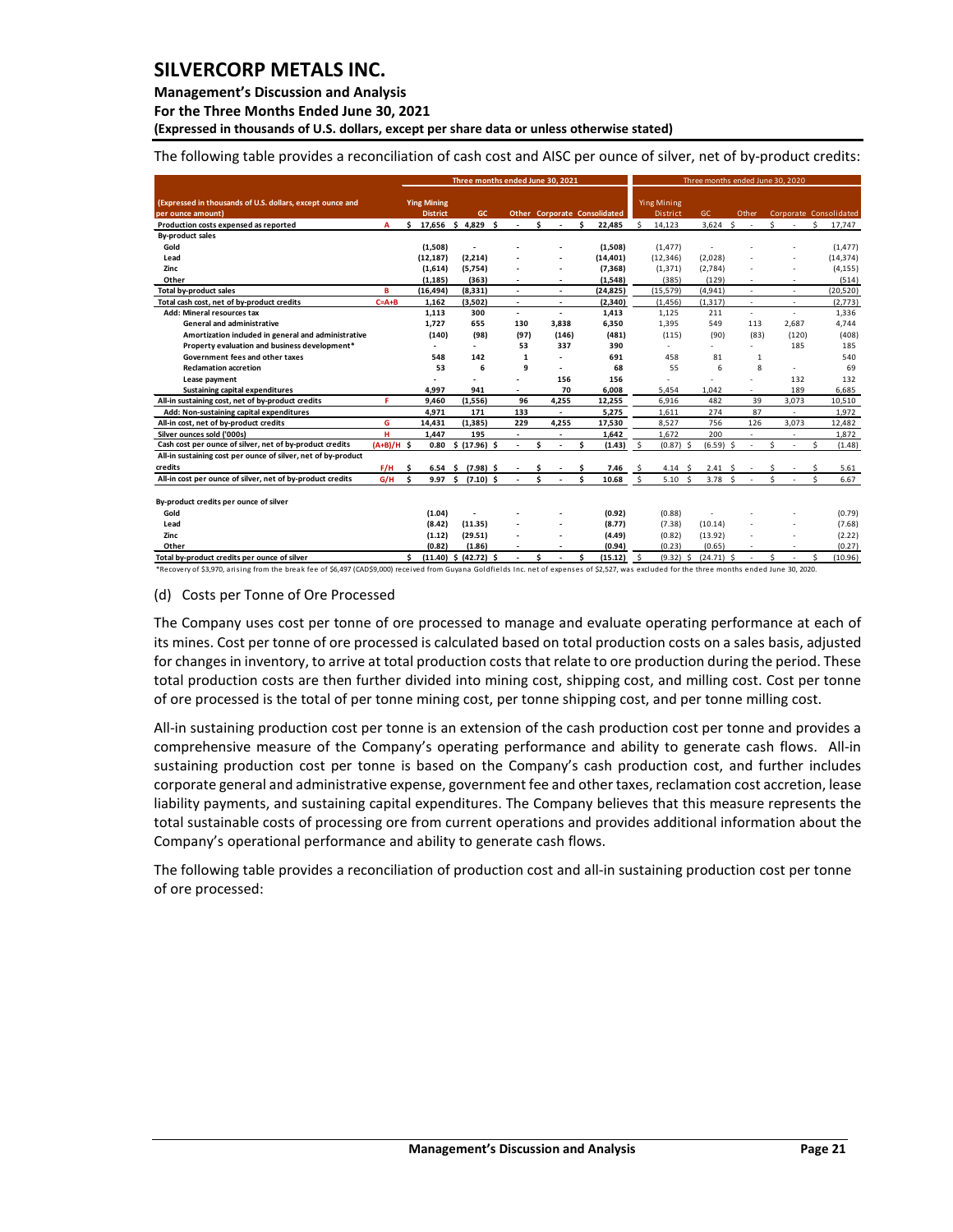**Management's Discussion and Analysis** 

**For the Three Months Ended June 30, 2021**

**(Expressed in thousands of U.S. dollars, except per share data or unless otherwise stated)** 

|                                                        |                     | Three months ended June 30, 2021 |                      |    |                |     | Three months ended June 30, 2020 |   |                      |     |                                     |    |                    |               |                |     |                |   |        |    |                              |
|--------------------------------------------------------|---------------------|----------------------------------|----------------------|----|----------------|-----|----------------------------------|---|----------------------|-----|-------------------------------------|----|--------------------|---------------|----------------|-----|----------------|---|--------|----|------------------------------|
| (Expressed in thousands of U.S. dollars, except ounce  |                     |                                  | <b>Ying Mining</b>   |    |                |     |                                  |   |                      |     |                                     |    | <b>Ying Mining</b> |               |                |     |                |   |        |    |                              |
| and per ounce amount)                                  |                     |                                  | <b>District</b>      |    | GC.            |     |                                  |   |                      |     | <b>Other</b> Corporate Consolidated |    | District           |               | GC.            |     |                |   |        |    | Other Corporate Consolidated |
| Production costs expensed as reported                  |                     | \$                               | 17.656 \$            |    | 4.829          | \$. |                                  | Ś |                      | \$. | 22.485                              | Š. | 14.123             | Ŝ.            | 3.624          | -Ś  |                | Ś |        | Ś  | 17.747                       |
| Depreciation and amortization                          |                     |                                  | 5,083                |    | 1,131          |     |                                  |   |                      |     | 6,214                               |    | 5,015              |               | 725            |     |                |   |        |    | 5,740                        |
| Adjustment for aggregate plant operations*             |                     |                                  | (471)                |    |                |     |                                  |   |                      |     | (471)                               |    |                    |               |                |     |                |   |        |    |                              |
| Changes in stockpile and concentrate inventory         |                     |                                  |                      |    |                |     |                                  |   |                      |     |                                     |    |                    |               |                |     |                |   |        |    |                              |
| Less: stockpile and concentrate inventory - Beginning  |                     |                                  | (5,996)              |    | (442)          |     | (34)                             |   |                      |     | (6.472)                             |    | (4.474)            |               | (241)          |     | (790)          |   |        |    | (5,505)                      |
| Add: stockpile and concentrate inventory - Ending      |                     |                                  | 1,495                |    | 254            |     | 34                               |   |                      |     | 1,783                               |    | 3,404              |               | 504            |     | 792            |   |        |    | 4,700                        |
| Adjustment for foreign exchange movement               |                     |                                  | (58)                 |    | (5)            |     |                                  |   |                      |     | (63)                                |    | (326)              |               | (2)            |     | (2)            |   |        |    | (330)                        |
|                                                        |                     |                                  | (4, 559)             |    | (193)          |     |                                  |   |                      |     | (4,752)                             |    | (1, 396)           |               | 261            |     | $\sim$         |   |        |    | (1, 135)                     |
| <b>Total production cost</b>                           |                     | Ś.                               | 17,709               | Ś  | 5,767          | Ś.  | $\sim$                           | Ś | ٠                    | \$. | 23,476                              | \$ | 17,742             | S.            | 4,610          | \$. | $\sim$         |   |        | Ś. | 22,352                       |
| Depreciation and amortization charged to mining costs  | A                   |                                  | 3,934                |    | 984            |     |                                  |   |                      |     | 4,918                               |    | 4,149              |               | 673            |     |                |   | ÷      |    | 4,822                        |
| Depreciation and amortization charged to milling costs | в                   |                                  | 333                  |    | 120            |     |                                  |   | ٠                    |     | 453                                 |    | 282                |               | 101            |     | $\sim$         |   | $\sim$ |    | 383                          |
| Total non-cash production cost                         |                     | Ś                                | 4,267                | ۹  | 1,104          | \$  | $\tilde{\phantom{a}}$            | Ś |                      | \$  | 5,371                               | \$ | 4,431              | Ŝ.            | 774            | \$  | ÷.             | Ś | ÷,     |    | 5.205                        |
| Cash mining cost                                       | c                   |                                  | 11.039               |    | 3,385          |     |                                  |   |                      |     | 14,424                              |    | 11,168             |               | 2,824          |     |                |   |        |    | 13,992                       |
| Shipping cost                                          | D                   |                                  | 545                  |    |                |     |                                  |   |                      |     | 545                                 |    | 642                |               | $\overline{a}$ |     |                |   |        |    | 642                          |
| Cash milling cost                                      | E                   |                                  | 1,857                |    | 1,278          |     |                                  |   |                      |     | 3,135                               |    | 1.501              |               | 1.011          |     |                |   |        |    | 2,512                        |
| <b>Total cash production cost</b>                      |                     | ¢                                | 13,441               | Ŝ. | 4,663          | \$. | $\sim$                           | Ś | ٠                    | ¢   | 18,104                              | Ŝ. | 13,311             | Ŝ.            | 3,835          | -Ś  | $\sim$         | Ś | ٠      | Ś  | 17,146                       |
| <b>General and administrative</b>                      |                     |                                  | 1,727                |    | 655            |     | 130                              |   | 3.838                |     | 6.350                               |    | 1.395              |               | 549            |     | 113            |   | 2.687  |    | 4.744                        |
| Property evaluation and business development**         |                     |                                  | $\ddot{\phantom{1}}$ |    | $\blacksquare$ |     | 53                               |   | 337                  |     | 390                                 |    | $\sim$             |               | ÷,             |     | $\sim$         |   | 185    |    | 185                          |
| Amortization included in general and administrative    |                     |                                  | (140)                |    | (98)           |     | (97)                             |   | (146)                |     | (481)                               |    | (115)              |               | (90)           |     | (83)           |   | (120)  |    | (408)                        |
| Government fees and other taxes                        |                     |                                  | 548                  |    | 142            |     | $\mathbf{1}$                     |   |                      |     | 691                                 |    | 458                |               | 81             |     | $\mathbf{1}$   |   | ÷      |    | 540                          |
| <b>Reclamation accretion</b>                           |                     |                                  | 53                   |    | 6              |     | 9                                |   |                      |     | 68                                  |    | 55                 |               | 6              |     | 8              |   | ÷.     |    | 69                           |
| Lease payment                                          |                     |                                  |                      |    |                |     |                                  |   | 156                  |     | 156                                 |    |                    |               |                |     |                |   | 132    |    | 132                          |
| Adjustment for aggregate plant operations*             |                     |                                  | (74)                 |    |                |     |                                  |   |                      |     | (74)                                |    |                    |               |                |     |                |   | ÷      |    | ÷                            |
| Sustaining capital expenditures                        |                     |                                  | 4,997                |    | 941            |     |                                  |   | 70                   |     | 6,008                               |    | 5,454              |               | 1.042          |     |                |   | 189    |    | 6,685                        |
| All-in sustaining production cost                      | F                   | Ś                                | 20,552               | s  | 6,309          | ¢   | 96                               | Ś | 4.255                | \$  | 31,212                              | \$ | 20,558             | Ŝ.            | 5.423          | .s  | 39             | Ś | 3.073  | Ś  | 29,093                       |
| Non-sustaining capital expenditures                    |                     |                                  | 4,971                |    | 171            |     | 133                              |   |                      |     | 5,275                               |    | 1.611              |               | 274            |     | 87             |   |        | Ś  | 1,972                        |
| All in production cost                                 | G                   | 4                                | 25.523               | ¢  | 6.480          | \$  | 229                              | ¢ | 4.255                | Ŝ   | 36.487                              | s. | 22.169             | Ś.            | 5.697          |     | 126            | S | 3.073  |    | 31.065                       |
| Ore mined ('000s)                                      | н                   |                                  | 142.907              |    | 88.328         |     | L.                               |   | $\overline{a}$       |     | 231.235                             |    | 174.176            |               | 80.379         |     | $\overline{a}$ |   |        |    | 254.555                      |
| Ore shipped ('000s)                                    |                     |                                  | 151.693              |    | 88.328         |     |                                  |   |                      |     | 240.021                             |    | 176.317            |               | 80.379         |     |                |   |        |    | 256.696                      |
| Ore milled ('000s)                                     |                     |                                  | 155.407              |    | 87.670         |     |                                  |   |                      |     | 243.077                             |    | 177.689            |               | 84.637         |     |                |   |        |    | 262.326                      |
| <b>Per tonne Production cost</b>                       |                     |                                  |                      |    |                |     |                                  |   |                      |     |                                     |    |                    |               |                |     |                |   |        |    |                              |
| Non-cash mining cost (\$/tonne)                        | $K = A/H$           |                                  | 27.53                |    | 11.14          |     |                                  |   |                      |     | 21.27                               |    | 23.82              |               | 8.37           |     |                |   |        |    | 18.94                        |
| Non-cash milling cost (\$/tonne)                       | $L=B/J$             |                                  | 2.14                 |    | 1.37           |     |                                  |   |                      |     | 1.86                                |    | 1.59               |               | 1.19           |     |                |   |        |    | 1.46                         |
| Non-cash production cost (\$/tonne)                    | $M=K+1$             | ¢                                | 29.67                |    | 12.51          | ¢   | ÷.                               | Ś |                      | Ś   | 23.13                               | \$ | 25.41              | $\hat{\zeta}$ | 9.56           |     |                | ¢ |        | Ś  | 20.40                        |
| Cash mining cost (\$/tonne)                            | $N = C/H$           |                                  | 77.25                |    | 38.32          |     |                                  |   |                      |     | 62.38                               |    | 64.12              |               | 35.13          |     |                |   | J.     |    | 54.97                        |
| Shipping costs (\$/tonne)                              | $O=D/I$             |                                  | 3.59                 |    |                |     |                                  |   |                      |     | 2.27                                |    | 3.64               |               |                |     |                |   |        |    | 2.50                         |
| Cash milling costs (\$/tonne)                          | $P=E/J$             |                                  | 11.95                |    | 14.58          |     |                                  |   |                      |     | 12.90                               |    | 8.45               |               | 11.95          |     |                |   |        |    | 9.58                         |
| Cash production costs (\$/tonne)                       | $Q=N+O+P$           | Ś                                | 92.79                | \$ | 52.90          | \$  | $\ddot{\phantom{1}}$             | Ś | $\ddot{\phantom{1}}$ | \$. | 77.55                               | \$ | 76.21              | \$            | 47.08          | Ś   | $\sim$         | Ś | ÷,     | Ś  | 67.05                        |
| All-in sustaining production costs (\$/tonne)          | P=(F-C-D-E)/J+Q     | \$.                              | 138.55               |    | 71.67          | Ś   |                                  | Ś |                      | Ś   | 131.48                              | \$ | 116.99             | Ś             | 65.84          | Ś   |                | Ś |        | Ś  | 112.59                       |
| All in costs (\$/tonne)                                | $S = P + (G - F)/J$ | Ś                                | 170.53               | \$ | 73.63          | \$  | $\sim$                           | Ś |                      | Ś   | 153.18                              | Ś  | 126.06             | $\mathsf{S}$  | 69.08          | Ŝ.  |                | Ś |        | Ś  | 120.11                       |

\*Adjustments to exclude the operating costs of the aggregate plant. \*\*Recovery of \$3,970, arising from the break fee of \$6,497 (CAD\$9,000) received from Guyana Goldfields Inc. net of expenses of \$2,527, was excluded for the three months ended June 30, 2020.

#### <span id="page-22-0"></span>**11. Critical Accounting Policies, Judgments, and Estimates**

The preparation of financial statements in conformity with IFRS requires management to make estimates and assumptions that affect the amounts reported on the consolidated financial statements. These critical accounting estimates represent management estimates and judgements that are uncertain and any changes in these estimates could materially impact the Company's consolidated financial statements. Management continuously reviews its estimates and assumptions using the most current information available. The Company's critical accounting policies, judgements and estimates are described in Note 2 of the unaudited condensed consolidated interim financial statements for the three months ended June 30, 2021, as well as the audited financial statements for the year ended March 31, 2021.

#### <span id="page-22-1"></span>**12. New Accounting Standards**

### **(a) Adoption of new accounting standards**

### **Amendments to IAS 16 - Property, Plant and Equipment: Proceeds before Intended Use**

The Company adopted Amendments to IAS 16 – Property, Plant and Equipment: Proceeds before Intended Use, on April 1, 2021 and the adoption has no material impact on the Company's financial statements. In May 2020, the IASB issued *Property, Plant and Equipment — Proceeds before Intended Use*, which prohibits entities deducting from the cost of an item of property, plant and equipment, any proceeds from selling items produced while bringing that asset to the location and condition necessary for it to be capable of operating in the manner intended by management. Instead, an entity recognizes the proceeds from selling such items, and the costs of producing those items, in profit or loss. The amendment is effective for annual reporting periods beginning on or after January 1, 2022 and must be applied retrospectively to items of property, plant and equipment made available for use on or after the beginning of the earliest period presented when the entity first applies the amendment.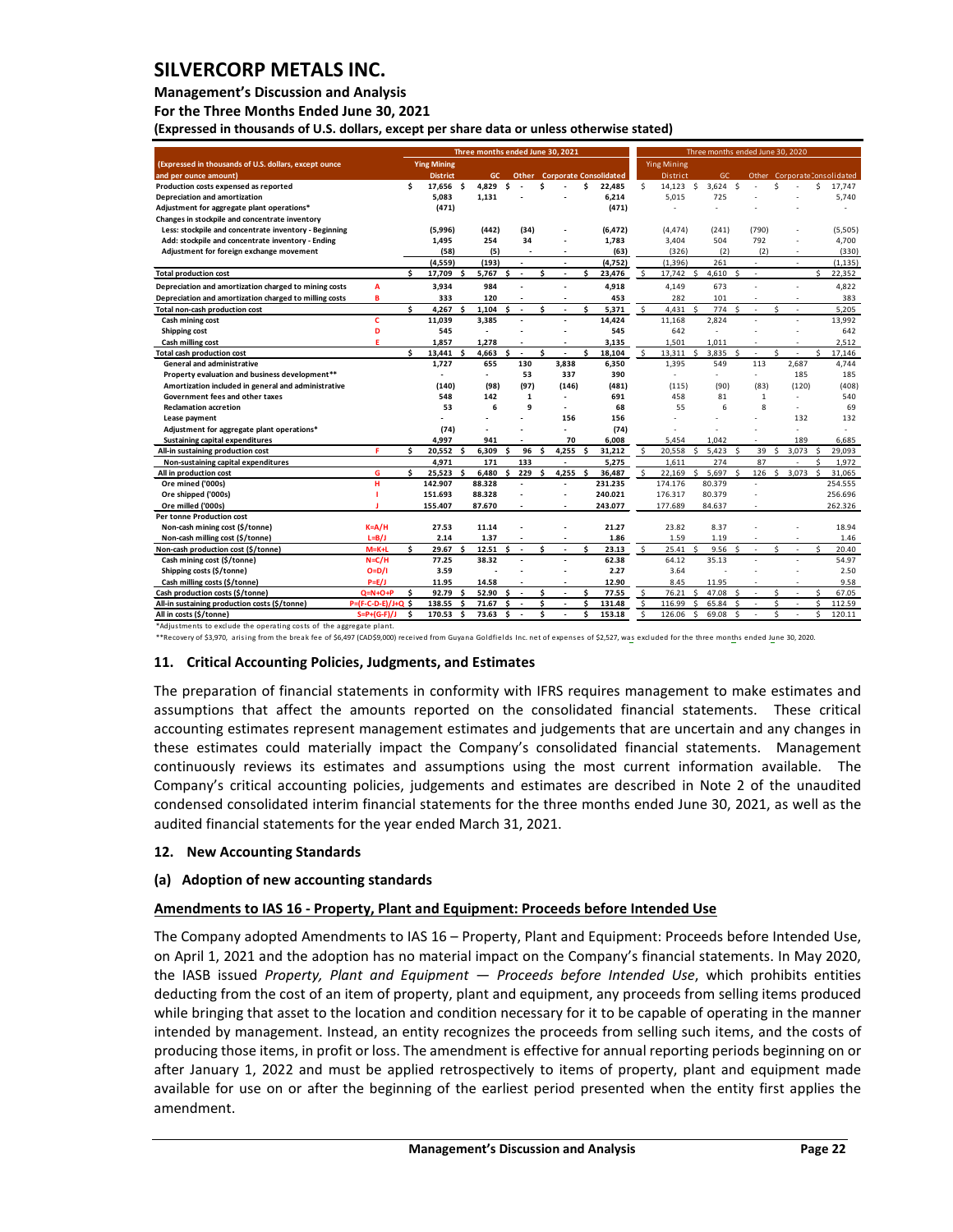**Management's Discussion and Analysis For the Three Months Ended June 30, 2021 (Expressed in thousands of U.S. dollars, except per share data or unless otherwise stated)** 

## **(b) Accounting standards not yet effective**

New accounting standards and interpretations published, but not mandatory for the current period and not yet early adopted by the Company, are not expected to have a material impact on the Company in the current or future reporting periods.

## <span id="page-23-0"></span>**13. Other MD&A Requirements**

Additional information relating to the Company:

(a) may be found on SEDAR at www.sedar.com;

(b) may be found at the Company's website www.silvercorp.ca;

(c) may be found in the Company's Annual Information Form; and

(d) is also provided in the Company's annual audited consolidated financial statements as of June 30, 2021.

## <span id="page-23-1"></span>**14. Outstanding Share Data**

As at the date of this MD&A, the following securities were outstanding:

(a) Share Capital

Authorized - unlimited number of common shares without par value

Issued and outstanding – **176,149,963** common shares with a recorded value of **\$251.8 million**

Shares subject to escrow or pooling agreements - \$nil.

(b) Options

As at the date of this MD&A, the outstanding options comprise the following:

| <b>Number of Options</b> | <b>Exercise Price (CADS)</b> | <b>Expiry Date</b> |
|--------------------------|------------------------------|--------------------|
| 373,750                  | \$2.60                       | 2021-11-16         |
| 125,000                  | \$3.40                       | 2021-08-24         |
| 575,335                  | \$5.46                       | 2025-05-26         |
| 490,000                  | \$9.45                       | 2025-11-11         |
| 1,564,085                |                              |                    |

(c) Restricted Share Units (RSUs)

Outstanding – 2,140,250 RSUs with an average grant date closing price of CAD\$6.31 per share.

## <span id="page-23-2"></span>**15. Risks and Uncertainties**

The Company is exposed to a number of risks in conducting its business, including but not limited to: metal price risk as the Company derives its revenue from the sale of silver, lead, zinc, and gold; credit risk in the normal course of dealing with other companies and financial institutions; foreign exchange risk as the Company reports its financial statements in USD whereas the Company operates in jurisdictions that utilize other currencies; equity price risk and interest rate risk as the Company has investments in marketable securities that are traded in the open market or earn interest at market rates that are fixed to maturity or at variable interest rates; inherent risk of uncertainties in estimating mineral reserves and mineral resources; political risks; economic and social risks related to conducting business in foreign jurisdictions such as China and Mexico; environmental risks; risks related to its relations with employees and local communities where the Company operates, and emerging risks relating to the spread of COVID-19, which has to date resulted in profound health and economic impacts globally and which presents future risks and uncertainties that are largely unknown at this time.

Management and the Board continuously assess risks that the Company is exposed to and attempt to mitigate these risks where practical through a range of risk management strategies.

These and other risks are described in the Company's Annual Information Form, NI 43-101 technical reports,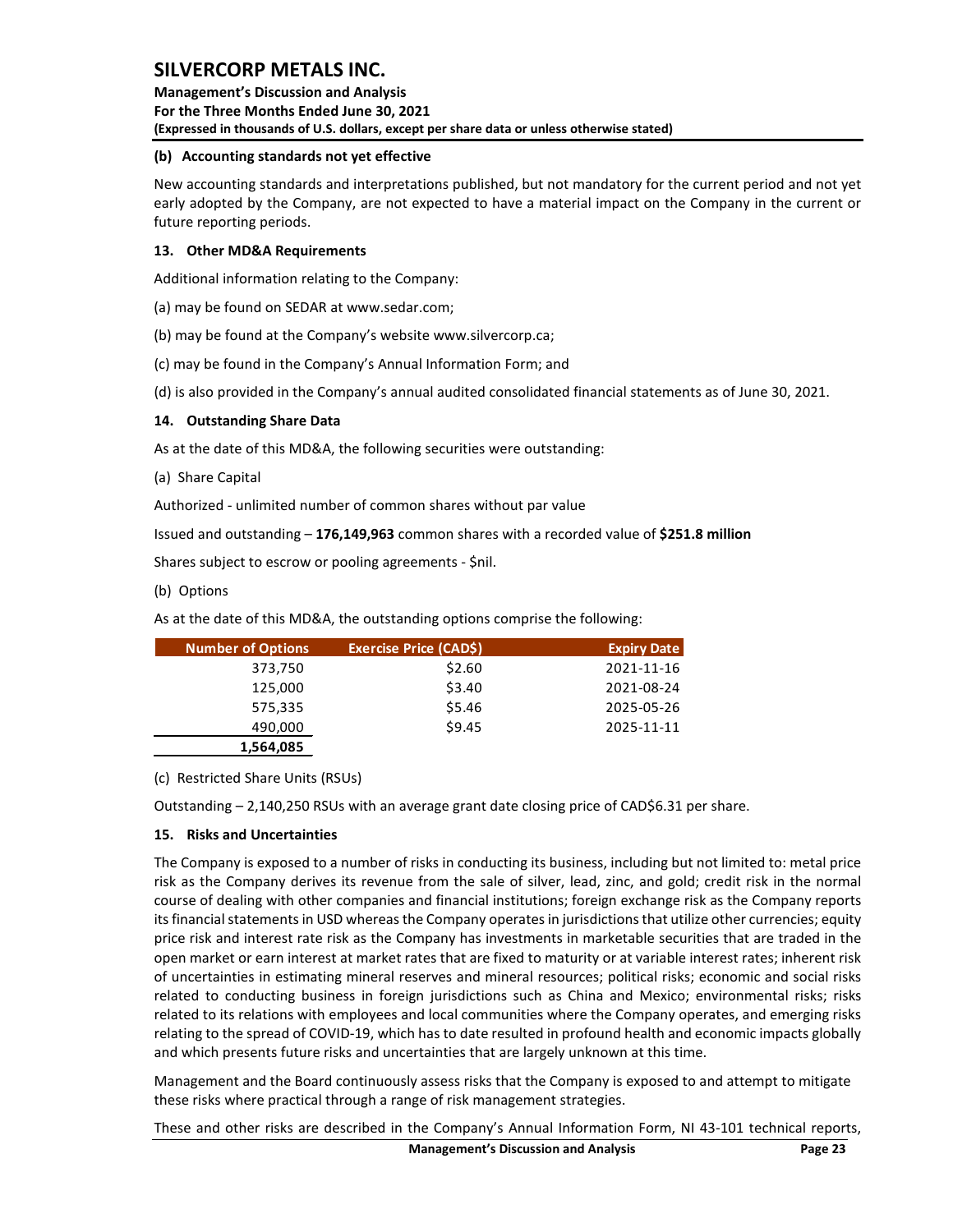## **Management's Discussion and Analysis For the Three Months Ended June 30, 2021 (Expressed in thousands of U.S. dollars, except per share data or unless otherwise stated)**

Form 40-F, and Audited Consolidated Financial Statements, which are available on SEDAR at www.sedar.com and on EDGAR at www.sec.gov. Readers are encouraged to refer to these documents for a more detailed description of some of the risks and uncertainties inherent to Silvercorp's business.

• COVID-19

The Company's business, operations and financial condition could be materially adversely affected by the outbreak of pandemics or other health crises, such as the outbreak of COVID-19 that was designated as a pandemic by the World Health Organization on March 11, 2020. The international response to the spread of COVID-19 has led to significant restrictions on travel, temporary business closures, quarantines, global stock market volatility, and a general reduction in consumer activity. Such public health crises can result in operating, supply chain and project development delays and disruptions, global stock market and financial market volatility, declining trade and market sentiment, reduced movement of people and labour shortages, and travel and shipping disruption and shutdowns, including as a result of government regulation and prevention measures, or a fear of any of the foregoing, all of which could affect commodity prices, interest rates, credit risk and inflation. In addition, the current COVID-19 pandemic, and any future emergence and spread of similar pathogens could have an adverse impact on global economic conditions which may adversely impact the Company's operations, and the operations of suppliers, contractors and service providers.

The Company may experience business interruptions, including suspended (whether government mandated or otherwise) or reduced operations relating to COVID-19 and other such events outside of the Company's control, which could have a material adverse impact on its business, operations and operating results, financial condition and liquidity.

As at the date of this MD&A, the duration of the business disruptions internationally and related financial impact of COVID-19 cannot be reasonably estimated. It is unknown whether and how the Company may be affected if the pandemic persists for an extended period of time.

The Company's exposure to such public health crises also includes risks to employee health and safety. Should an employee, contractor, community member or visitor become infected with a serious illness that has the potential to spread rapidly, this could place the Company's workforce at risk.

• Metal Price Risk

The Company's sales prices for lead and zinc pounds are fixed against the Shanghai Metals Exchange as quoted at [www.shmet.com;](http://www.shmet.com/) gold ounces are fixed against the Shanghai Gold Exchange as quoted at www.sge.com.cn and silver ounces are fixed against the Shanghai White Platinum & Silver Exchange as quoted at www.exsilver.com.

The Company's revenues, if any, are expected to be in large part derived from the mining and sale of silver, lead, zinc, and gold contained in metal concentrates. The prices of those commodities have fluctuated widely, particularly in recent years, and are affected by numerous factors beyond the Company's control including international and regional economic and political conditions; expectations of inflation; currency exchange fluctuations; interest rates; global or regional supply and demand for jewellery and industrial products containing silver and other metals; sale of silver and other metals by central banks and other holders, speculators and producers of silver and other metals; availability and cost of metal substitutes; and increased production due to new mine developments and improved mining and production methods. The price of base and precious metals may have a significant influence on the market price of the Company's shares and the value of its projects. The effect of these factors on the price of base and precious metals, and therefore the viability of the Company's exploration projects and mining operations, cannot be accurately predicted.

If silver and other metals prices were to decline significantly or for an extended period of time, the Company may be unable to continue operations, develop its projects, or fulfil obligations under agreements with the Company's joint venture partners or under its permits or licenses.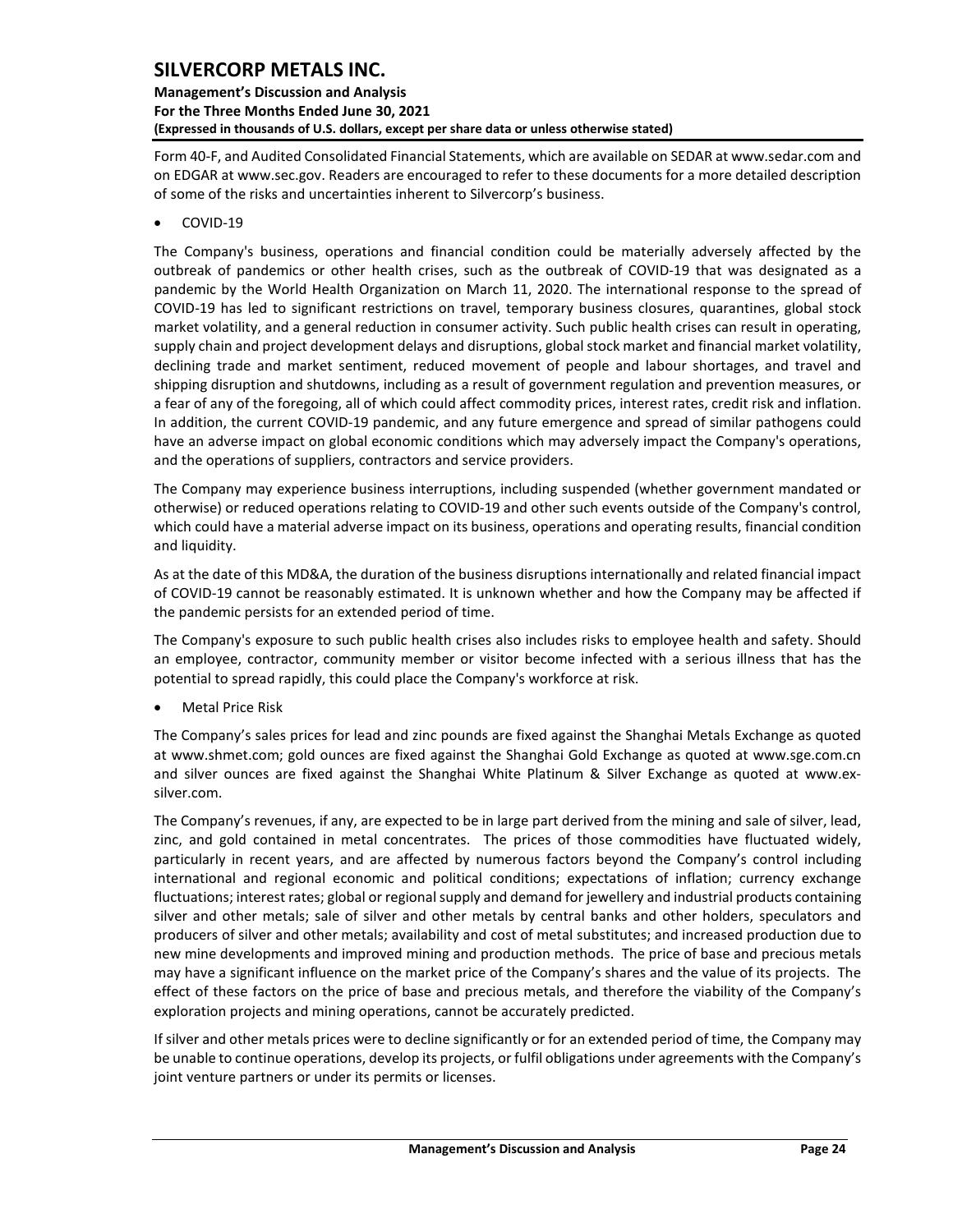**Management's Discussion and Analysis For the Three Months Ended June 30, 2021 (Expressed in thousands of U.S. dollars, except per share data or unless otherwise stated)** 

Permits, licenses and national security clearance

All mineral resources and mineral reserves of the Company's subsidiaries are owned by their respective governments, and mineral exploration and mining activities may only be conducted by entities that have obtained or renewed exploration or mining permits and licenses in accordance with the relevant mining laws and regulations. No guarantee can be given that the necessary exploration and mining permits and licenses will be issued to the Company or, if they are issued, that they will be renewed, or if renewed under reasonable operational and/or financial terms, or in a timely manner, or that the Company will be in a position to comply with all conditions that are imposed. No guarantee can be given that the national security clearance for Zhonghe Silver Project will be issued, or if it is issued, that it will be issued under reasonable operational and/or financial terms, or in a timely manner, or that the Company will be in a position to comply with all conditions that are imposed.

Nearly all mining projects require government approval. There can be no certainty that approvals necessary to develop and operate mines on the Company's properties will be granted or renewed in a timely and/or economical manner, or at all.

Title to properties

With respect to the Company's Chinese properties, while the Company has investigated title to all of its mineral claims and to the best of its knowledge, title to all of its properties is in good standing, the properties may be subject to prior unregistered agreements or transfers and title may be affected by undetected defects. There may be valid challenges to the title of the Company's properties which, if successful, could impair development and/or operations. The Company cannot give any assurance that title to its properties will not be challenged. Title insurance is generally not available for mineral properties and the Company's ability to ensure that it has obtained secure claims to individual mineral properties or mining concessions may be severely constrained. The Company's mineral properties in China have not been surveyed, and the precise location and extent thereof may be in doubt.

• Operations and political conditions

Most of the properties in which the Company has an interest are located in China, which has different regulatory and legal standards than those in North America. Even when the Company's mineral properties are proven to host economic reserves of metals, factors such as political instability, terrorism, opposition and harassment from local miners, or governmental expropriation or regulation may prevent or restrict mining of any such deposits or repatriation of profits.

Most of the Company's operations are located in China. These operations are subject to the risks normally associated with conducting business in China. Some of these risks are more prevalent in countries which are less developed or have emerging economies, including uncertain political and economic environments, as well as risks of war and civil disturbances or other risks which may limit or disrupt a project, restrict the movement of funds or result in the deprivation of contractual rights or the taking of property by nationalization or expropriation without fair compensation, risk of adverse changes in laws or policies, increases in foreign taxation or royalty obligations, license fees, permit fees, delays in obtaining or the inability to obtain necessary governmental permits, limitations on ownership and repatriation of earnings, and foreign exchange controls and currency devaluations.

In addition, the Company may face import and export regulations, including export restrictions, disadvantages of competing against companies from countries that are not subject to similar laws, restrictions on the ability to pay dividends offshore, and risk of loss due to disease and other potential endemic health issues. Although the Company is not currently experiencing any significant or extraordinary problems in China arising from such risks, there can be no assurance that such problems will not arise in the future. The Company currently does not carry political risk insurance coverage.

The Company's interests in its mineral properties are held through joint venture companies established under and governed by the laws of China. The Company's joint venture partners in China include state-sector entities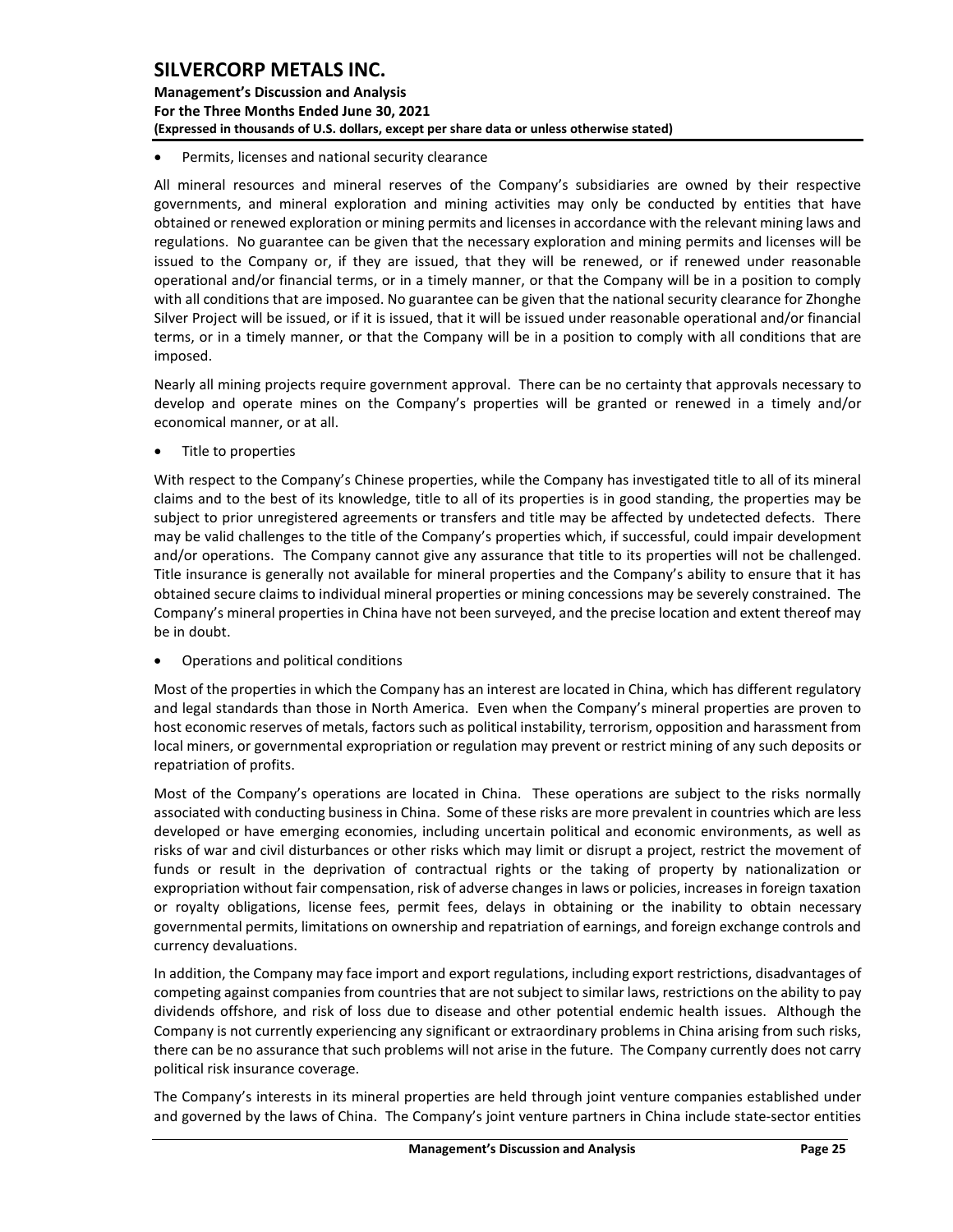**Management's Discussion and Analysis For the Three Months Ended June 30, 2021 (Expressed in thousands of U.S. dollars, except per share data or unless otherwise stated)** 

and, like other state-sector entities, their actions and priorities may be dictated by government policies instead of purely commercial considerations. Additionally, companies with a foreign ownership component operating in China may be required to work within a framework which is different from that imposed on domestic Chinese companies. The Chinese government currently allows foreign investment in certain mining projects under central government guidelines. There can be no assurance that these guidelines will not change in the future.

• Regulatory environment in China

The Company conducts its mining operations in China. The laws of China differ significantly from those of Canada and all such laws are subject to change. Mining is subject to potential risks and liabilities associated with pollution of the environment and disposal of waste products occurring as a result of mineral exploration and production.

Failure to comply with applicable laws and regulations may result in enforcement actions and may also include corrective measures requiring capital expenditures, installation of additional equipment or remedial actions. Parties engaged in mining operations may be required to compensate those suffering loss or damage by reason of mining activities and may have civil or criminal fines or penalties imposed for violations of applicable laws and regulations.

New laws and regulations, amendments to existing laws and regulations, administrative interpretation of existing laws and regulations, or more stringent enforcement of existing laws and regulations could have a material adverse impact on future cash flow, results of operations and the financial condition of the Company.

• Environmental risks

The Company's activities are subject to extensive laws and regulations governing environmental protection and employee health and safety, including environmental laws and regulations in China. These laws address emissions into the air, discharges into water, management of waste, management of hazardous substances, protection of natural resources, antiquities and endangered species, and reclamation of lands disturbed by mining operations.

There are also laws and regulations prescribing reclamation activities on some mining properties. Environmental legislation in many countries, including China, is evolving and the trend has been toward stricter standards and enforcement, increased fines and penalties for non-compliance, more stringent environmental assessments of proposed projects and increasing responsibility for companies and their officers, directors and employees. Compliance with environmental laws and regulations may require significant capital outlays on behalf of the Company and may cause material changes or delays in the Company's intended activities. There can be no assurance that the Company has been or will be at all times in complete compliance with current and future environmental and health and safety laws and permits will not materially adversely affect the Company's business, results of operations or financial condition. It is possible that future changes in these laws or regulations could have a significant adverse impact on some portion of the Company's business, causing the Company to reevaluate those activities at that time. The Company's compliance with environmental laws and regulations entails uncertain cost.

• Risks and hazards of mining operations

Mining is inherently dangerous and the Company's operations are subject to a number of risks and hazards including, without limitation:

- (i) environmental hazards;
- (ii) discharge of pollutants or hazardous chemicals;
- (iii) industrial accidents;
- (iv) failure of processing and mining equipment;
- (v) labour disputes;
- (vi) supply problems and delays;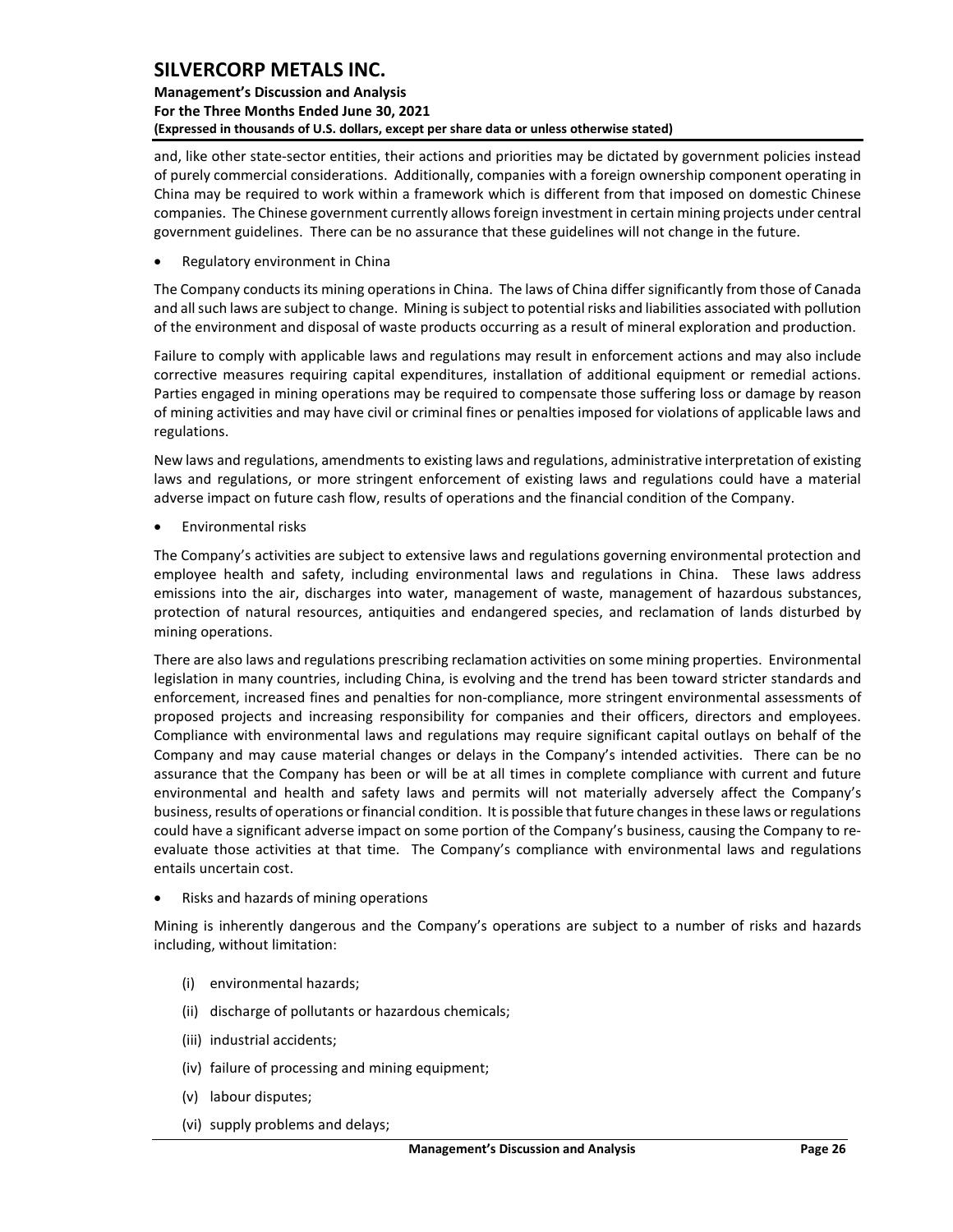**Management's Discussion and Analysis For the Three Months Ended June 30, 2021 (Expressed in thousands of U.S. dollars, except per share data or unless otherwise stated)** 

- (vii) encountering unusual or unexpected geologic formations or other geological or grade problems;
- (viii)encountering unanticipated ground or water conditions;
- (ix) cave-ins, pit wall failures, flooding, rock bursts and fire;
- (x) periodic interruptions due to inclement or hazardous weather conditions;
- (xi) equipment breakdown;
- (xii) other unanticipated difficulties or interruptions in development, construction or production;
- (xiii) other acts of God or unfavourable operating conditions; and
- (xiv)health and safety risks associated with spread of COVID-19 pandemic, and any future emergence and spread of similar pathogens.

Such risks could result in damage to, or destruction of, mineral properties or processing facilities, personal injury or death, loss of key employees, environmental damage, delays in mining, monetary losses and possible legal liability. Satisfying such liabilities may be very costly and could have a material adverse effect on the Company's future cash flow, results of operations and financial condition.

Cybersecurity Risks

The Company is subject to cybersecurity risks including unauthorized access to privileged information, destroy data or disable, degrade, or sabotage our systems, including through the introduction of computer viruses. Although we take steps to secure our configurations and manage our information system, including our computer systems, internet sites, emails and other telecommunications, and financial/geological data, there can be no assurance that measures we take to ensure the integrity of our systems will provide protection, especially because cyberattack techniques used change frequently or are not recognized until successful. The Company has not experienced any material cybersecurity incident in the past, but there can be no assurance that the Company would not experience in the future. If our systems are compromised, do not operate properly or are disable, we could suffer financial loss, disruption of business, loss of geology data which could affect our ability to conduct effective mine planning and accurate mineral resources estimates, loss of financial data which could affect our ability to provide accurate and timely financial reporting.

• General Economic Conditions

General economic conditions may adversely affect our growth, profitability and ability to obtain financing. Events in global financial markets in the past several years have had a profound impact on the global economy. Many industries, including the silver and gold mining industry, have been and continue to be impacted by these market conditions. Some of the key impacts of the current financial market turmoil include contraction in credit markets resulting in a widening of credit risk, devaluations, high volatility in global equity, commodity, foreign exchange and precious metal markets and a lack of market confidence and liquidity. A continued or worsened slowdown in the financial markets or other economic conditions, including but not limited to, consumer spending, employment rates, business conditions, inflation, fuel and energy costs, consumer debt levels, lack of available credit, the state of the financial markets, interest rates and tax rates, may adversely affect our growth, profitability and ability to obtain financing. A number of issues related to economic conditions could have a material adverse effect on our business, financial condition and results of operations, including:

- (i) significant disruption to the global economic conditions caused by COVID-19 as discussed above;
- (ii) contraction in credit markets could impact the cost and availability of financing and our overall liquidity;
- (iii) the volatility of silver, gold and other metal prices would impact our revenues, profits, losses and cash flow;
- (iv) recessionary pressures could adversely impact demand for our production;
- (v) volatile energy, commodity and consumables prices and currency exchange rates could impact our production costs; and
- (vi) the devaluation and volatility of global stock markets could impact the valuation of our equity and other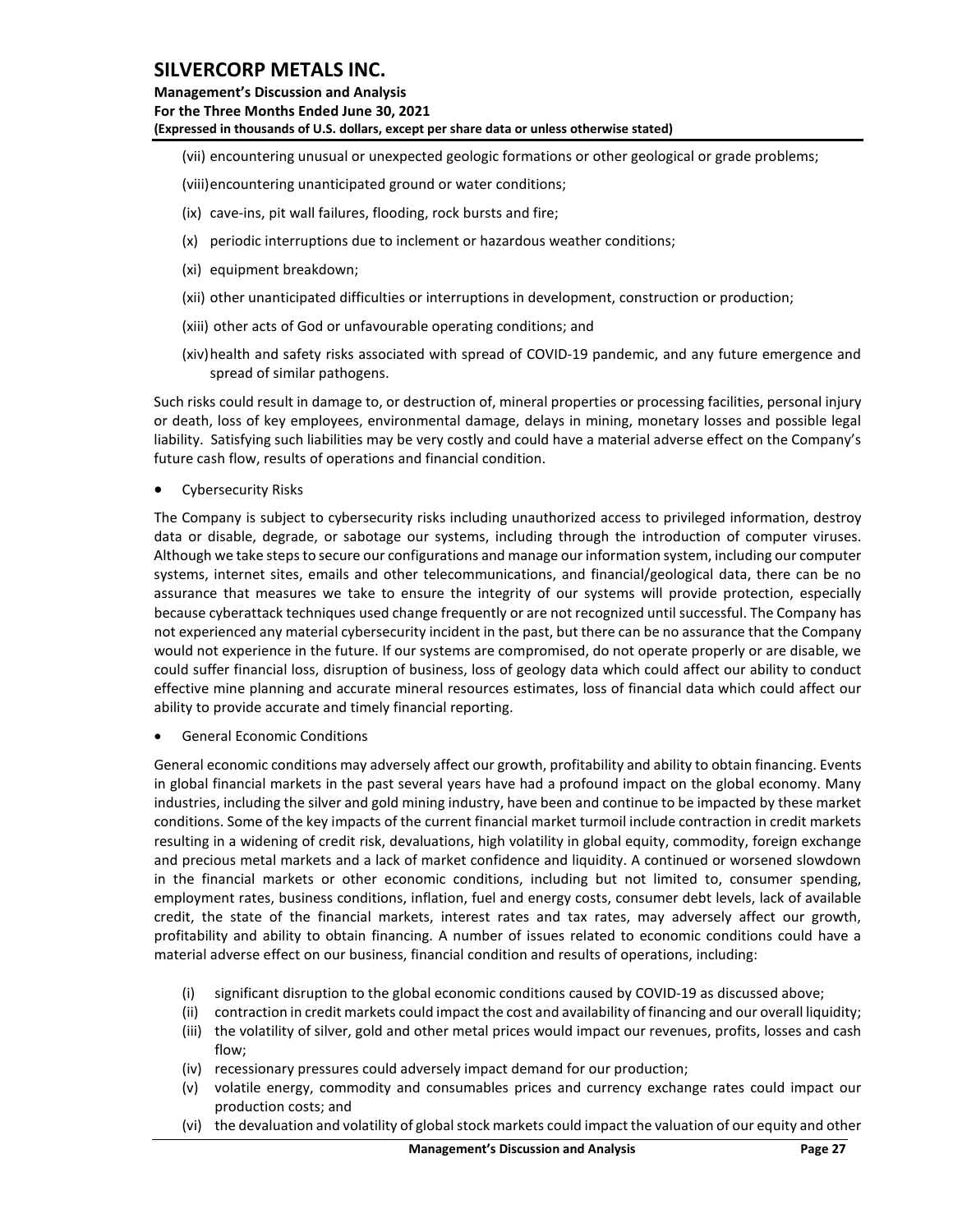**Management's Discussion and Analysis For the Three Months Ended June 30, 2021 (Expressed in thousands of U.S. dollars, except per share data or unless otherwise stated)** 

securities.

### <span id="page-28-0"></span>**16. Disclosure Controls and Procedures**

#### **(a) Management's Report on Internal Control over Financial Reporting**

Management of the Company is responsible for establishing and maintaining an adequate system of internal control, including internal controls over financial reporting. Internal control over financial reporting is a process designed by and/or under the supervision of the Chief Executive Officer and the Chief Financial Officer and effected by the Board, management and other personnel to provide reasonable assurance regarding the reliability of financial reporting and the preparation of financial statements for external purposes in accordance with IFRS as issued by IASB. The Company's internal control over financial reporting includes those policies and procedures that:

- maintaining records, that in reasonable detail, accurately and fairly reflect our transactions and dispositions of the assets of the Company;
- providing reasonable assurance that transactions are recorded as necessary for preparation of our consolidated financial statements in accordance with generally accepted accounting principles;
- providing reasonable assurance that receipts and expenditures are made in accordance with authorizations of management and the directors of the Company; and
- providing reasonable assurance that unauthorized acquisition, use or disposition of company assets that could have a material effect on the Company's consolidated financial statements would be prevented or detected on a timely basis.

The Company's management, including its Chief Executive Officer and Chief Financial Officer, believes that due to its inherent limitations, internal control over financial reporting may not prevent or detect misstatements on a timely basis. In addition, projections of any evaluation of the effectiveness of internal control over financial reporting to future periods are subject to the risk that the controls may become inadequate because of changes in conditions, or that the degree of compliance with the policies or procedures may deteriorate.

The Company's management evaluates the effectiveness of the Company's internal control over financial reporting based upon the criteria set forth in *Internal Control – Integrated Framework (2013)* issued by the Committee of Sponsoring Organization of the Treadway Commission. Based on the evaluation, management concluded that the Company's internal control over financial reporting as of June 30, 2021 was effective and provides a reasonable assurance of the reliability of the Company's financial reporting and preparation of the financial statements.

#### **(b) Changes in Internal Control over Financial Reporting**

There has been no change in the Company's internal control over financial reporting during the fiscal year ended June 30, 2021 that has materially affected or is reasonably likely to materially affect, its internal control over financial reporting.

#### <span id="page-28-1"></span>**17. Directors and Officers**

As at the date of this MD&A, the Company's directors and officers are as follows:

| <b>Directors</b>                 | <b>Officers</b>                                     |
|----------------------------------|-----------------------------------------------------|
| Dr. Rui Feng, Director, Chairman | Rui Feng, Chief Executive Officer                   |
| Yikang Liu, Director             | Derek Liu, Chief Financial Officer                  |
| Paul Simpson, Director           | Yong-Jae Kim, General Counsel & Corporate Secretary |
| David Kong, Director             | Lon Shaver, Vice President                          |
| Marina A. Katusa, Director       |                                                     |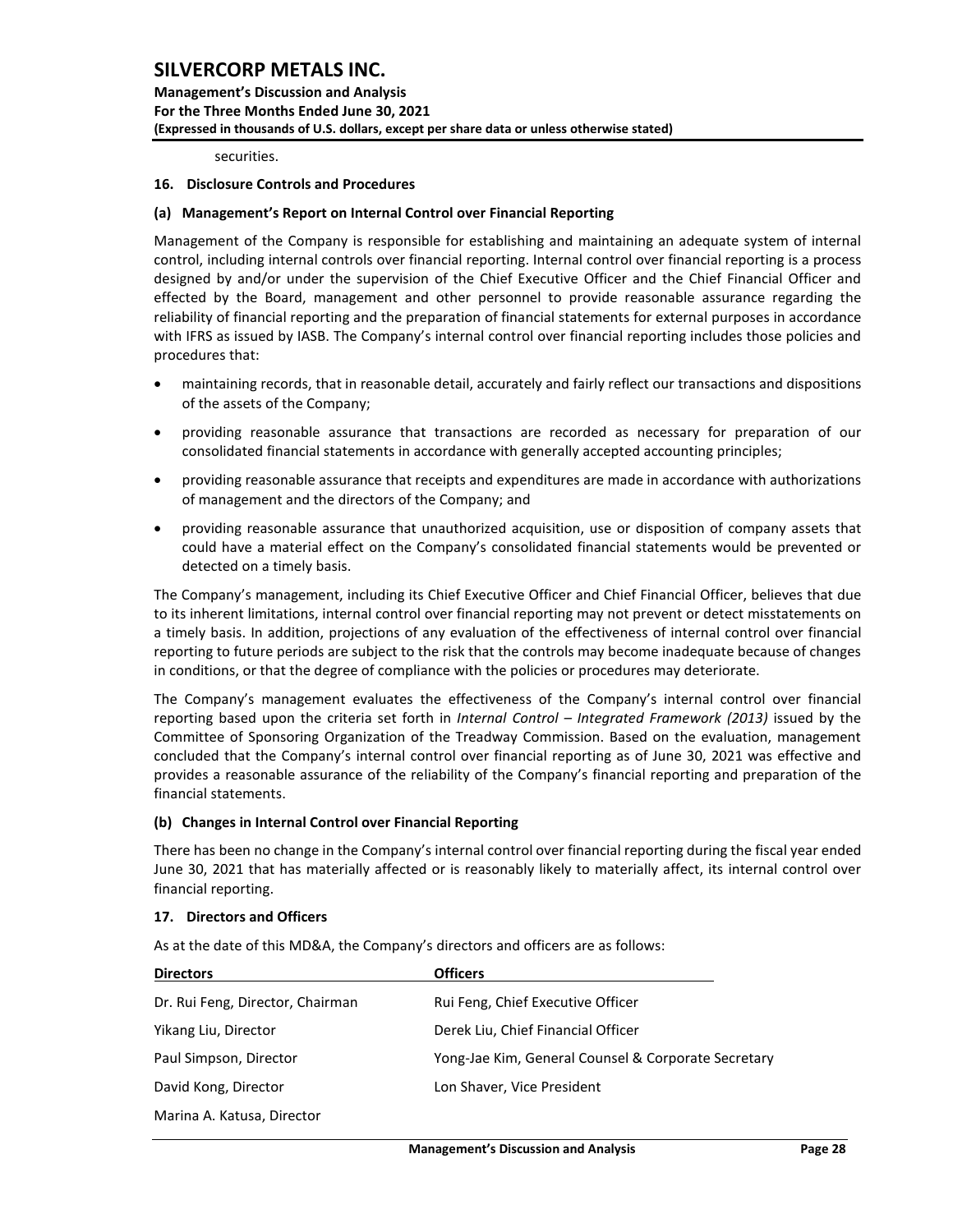**Management's Discussion and Analysis For the Three Months Ended June 30, 2021 (Expressed in thousands of U.S. dollars, except per share data or unless otherwise stated)** 

#### <span id="page-29-0"></span>**Technical Information**

Scientific and technical information contained in this MD&A has been reviewed and approved by Mr. Guoliang Ma, P.Geo., Manager of Exploration and Resources of the Company and a Qualified Person assuch term is defined in NI 43-101.

#### <span id="page-29-1"></span>**Forward Looking Statements**

*Certain of the statements and information in this MD&A constitute "forward-looking statements" within the meaning of the United States Private Securities Litigation Reform Act of 1995 and "forward-looking information" within the meaning of applicable Canadian provincial securities laws. Any statements or information that express or involve discussions with respect to predictions, expectations, beliefs, plans, projections, objectives, assumptions or future events or performance (often, but not always, using words or phrases such as "expects", "is expected", "anticipates", "believes", "plans", "projects", "estimates", "assumes", "intends", "strategies", "targets", "goals", "forecasts", "objectives", "budgets", "schedules", "potential" or variations thereof or stating that certain actions, events or results "may", "could", "would", "might" or "will" be taken, occur or be achieved, or the negative of any of these terms and similar expressions) are not statements of historical fact and may be forward-looking statements or information. Forward-looking statements or information relate to, among other things:*

- *the price of silver and other metals;*
- *estimates of the Company's revenues and capital expenditures;*
- *estimated ore production and grades from the Company's mines in the Ying Mining District and the GC Mine;*
- *projected cash operating costs and all-in sustaining costs, and budgets, on a consolidated and mine-by-mine basis;*
- *statements regarding anticipated exploration, drilling, development, construction, and other activities or achievements of the Company;*
- *plans, projections and estimates included in the Fiscal 2021 Guidance and the Fiscal 2022 Guidance;*
- *timing of national security clearance related to acquisition of the Zhonghe Project by the relevant governmental authorities and the Company's expectation that it will enter into the mineral rights transfer contract with respect to the Zhonghe Project; and*
- *timing of receipt of permits, licenses, and regulatory approvals.*

*Forward-looking statements or information are subject to a variety of known and unknown risks, uncertainties and other factors that could cause actual events or results to differ from those reflected in the forward-looking statements or information, including, without limitation, risks relating to,* 

- *COVID–19;*
- *fluctuating commodity prices;*
- *fluctuating currency exchange rates;*
- *increasing labour cost;*
- *exploration and development programs;*
- *feasibility and engineering reports;*
- *permits and licenses;*
- *operations and political conditions;*
- *regulatory environment in China, Mexico and Canada;*
- *environmental risks;*
- *mining operations;*
- *cybersecurity;*
- *general economic conditions; and*
- *matters referred to in this MD&A under the heading "Risks and Uncertainties" and other public filings of the*